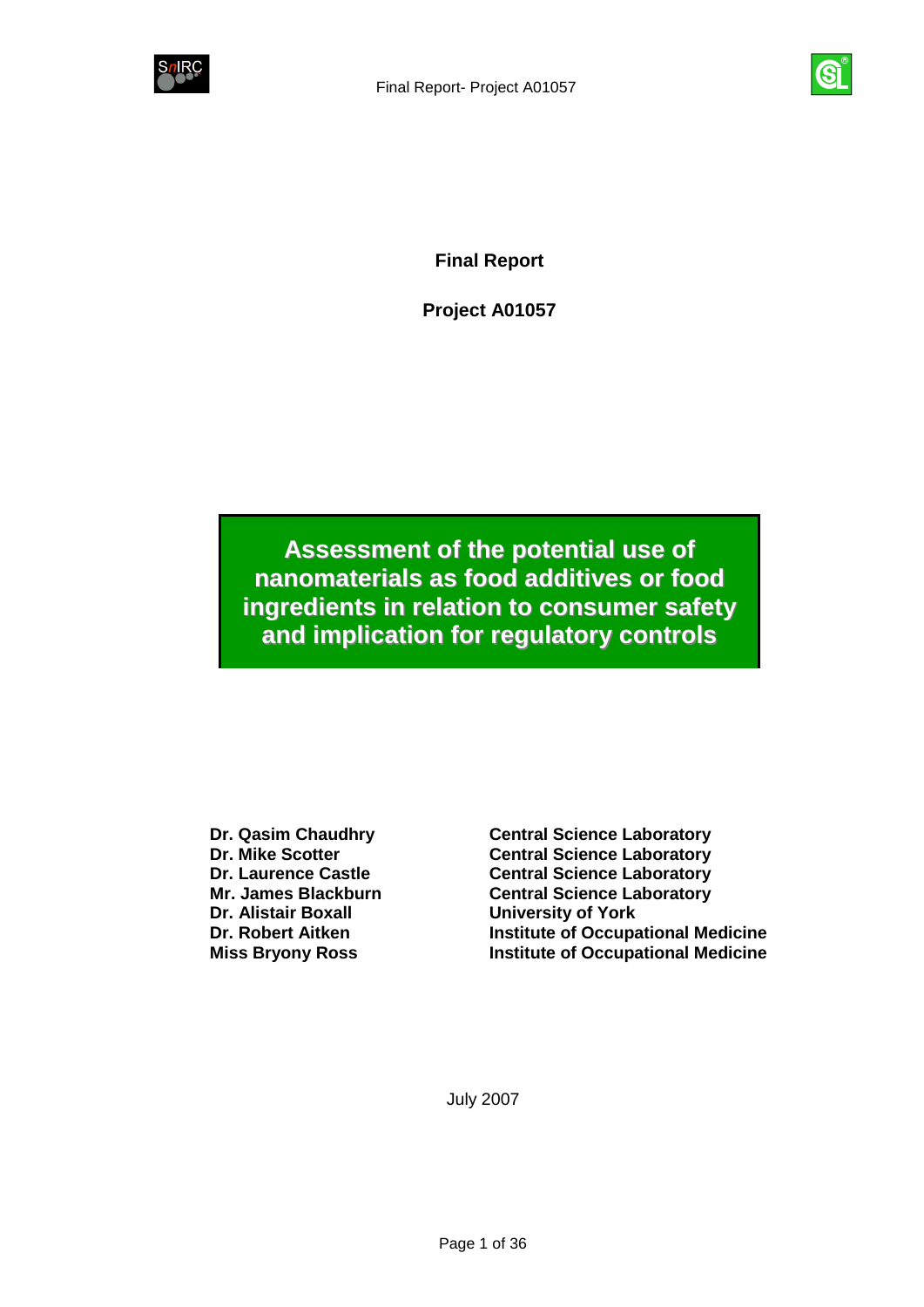



# **CONTENTS**

| 1.0 |                                                                                                                      |                                                                        |  |  |
|-----|----------------------------------------------------------------------------------------------------------------------|------------------------------------------------------------------------|--|--|
| 1.1 |                                                                                                                      |                                                                        |  |  |
| 1.2 |                                                                                                                      |                                                                        |  |  |
| 2.  | CURRENT STATUS AND FUTURE TRENDS OF THE PRODUCTS AND<br>APPLICATIONS OF NANOTECHNOLOGIES FOR FOOD ADDITIVES AND FOOD |                                                                        |  |  |
| 2.1 |                                                                                                                      | EXAMPLES OF NANOTECHNOLOGY APPLIED TO THE AREA OF FOOD INGREDIENTS8    |  |  |
| 2.2 | EXAMPLES OF NANOTECHNOLOGY APPLIED TO THE AREA OF FOOD                                                               |                                                                        |  |  |
|     | 2.2.1                                                                                                                |                                                                        |  |  |
|     | 2.2.2                                                                                                                | Example of a manufactured inorganic nanoparticulate food additive 11   |  |  |
|     | 2.2.3                                                                                                                |                                                                        |  |  |
| 3.0 |                                                                                                                      | PHYSICOCHEMICAL NATURE OF NANOMATERIALS USED IN FOODS 13               |  |  |
| 4.0 |                                                                                                                      | POTENTIAL HAZARDS ASSOCIATED WITH NANO-SIZED FOOD INGREDIENTS          |  |  |
| 5.0 |                                                                                                                      | POTENTIAL CONSUMER SAFETY ISSUES ARISING FROM NANOFOODS14              |  |  |
| 5.1 |                                                                                                                      | NANOSIZED INGREDIENTS AND ADDITIVES IN RELATION TO DIGESTION OF FOOD14 |  |  |
| 5.2 |                                                                                                                      | TRANSLOCATION OF PARTICULATES THROUGH INTESTINAL MUCUS15               |  |  |
| 5.3 |                                                                                                                      |                                                                        |  |  |
| 5.4 |                                                                                                                      |                                                                        |  |  |
| 5.5 |                                                                                                                      |                                                                        |  |  |
| 6.0 |                                                                                                                      | ADEQUACY OF RELEVANT REGULATIONS AND IMPLICATIONS OF THE USE OF        |  |  |
| 6.1 |                                                                                                                      | REGULATORY ASPECTS RELATING TO NANOSCALE FOOD ADDITIVES 18             |  |  |
| 6.2 |                                                                                                                      | REGULATORY ASPECTS RELATING TO NANOSCALE FOOD INGREDIENTS20            |  |  |
| 6.3 |                                                                                                                      |                                                                        |  |  |
|     |                                                                                                                      |                                                                        |  |  |
| 7.1 |                                                                                                                      |                                                                        |  |  |
| 8.0 |                                                                                                                      |                                                                        |  |  |
| 9.0 |                                                                                                                      |                                                                        |  |  |
|     |                                                                                                                      |                                                                        |  |  |
|     |                                                                                                                      |                                                                        |  |  |
|     |                                                                                                                      |                                                                        |  |  |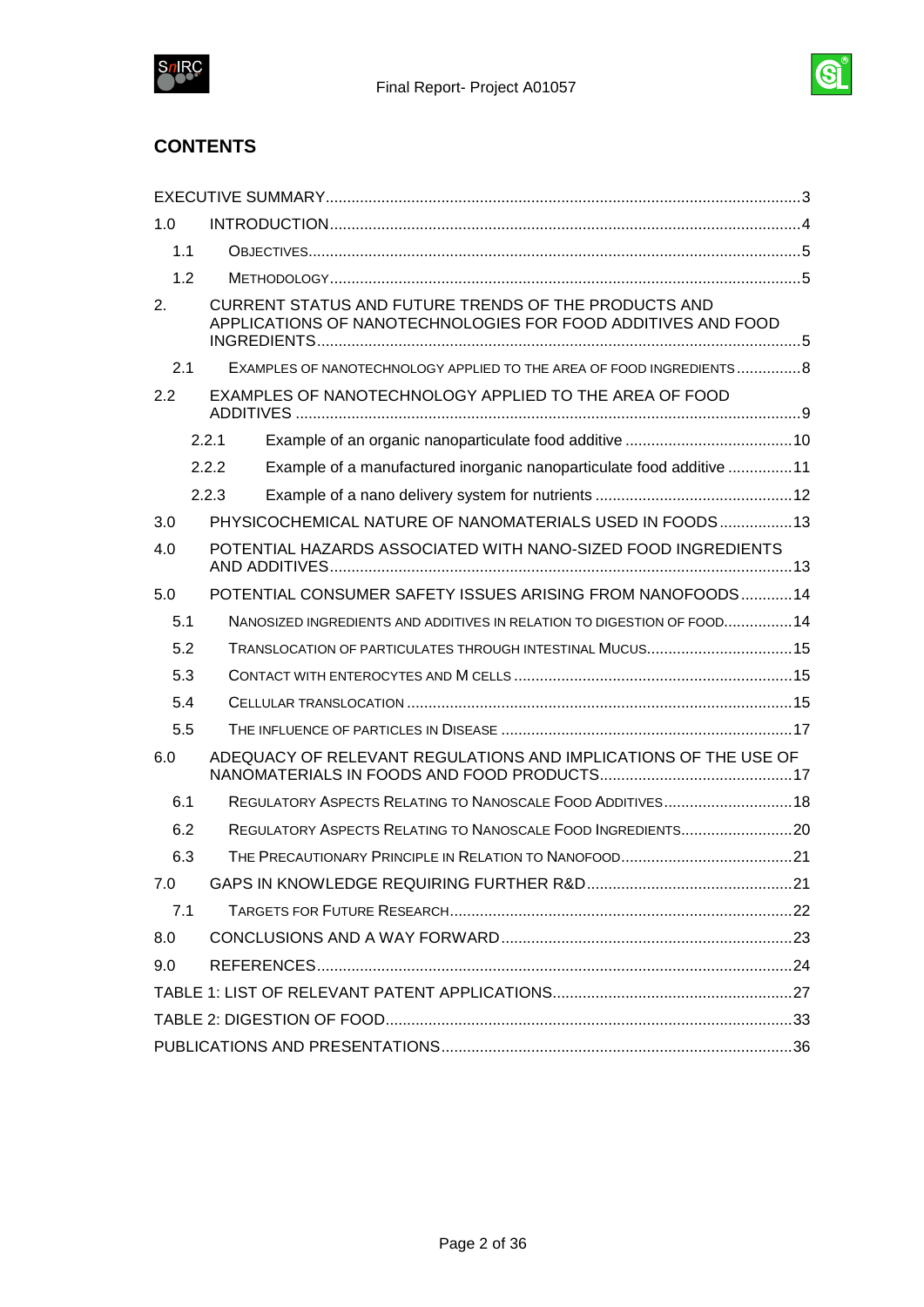



#### <span id="page-2-0"></span>**Executive Summary**

- 1. This study has been undertaken by the Safety of nanomaterials Interdisciplinary Research Centre (SnIRC), led for this study by Central Science Laboratory. The main aims of the study were to collate information on the current and projected use of nanomaterials as food additives or food ingredients, and to identify potential implications for consumer safety and regulatory frameworks.
- 2. Current applications of nanotechnology for food include nano-sized carriers for nutrients and supplements, nano-sized or nanoencapsulated food additives, and nanostructured food ingredients. The currently available examples of these include nutritional supplements and nutraceuticals, and a few food ingredients and additives.
- 3. At present, there is virtually all known nanotechnology-derived food product are available outside the UK/ EU. The only exception to this is a nano-micelle based carrier system for introduction of antioxidants in food and beverage products. The applications of nanotechnology for the food sector are, however, predicted to grow rapidly worldwide in the future, and it is widely expected that such applications will start to emerge on the UK/ EU markets in the next few years.
- 4. Most nanotechnology applications in the food sector seem to have emerged from similar developments in related sectors such as medicine, cosmetics, and nutraceuticals. Nanoencapsulation of food additives is a logical extension of microencapsulation technology that has already been used by the food industry for a number of years.
- 5. The applications of nanotechnology are likely to bring enormous benefits to the food and health-food sectors in terms of new tastes, flavours, textures, increased nutritional value, less fat and preservatives, maintenance of quality and freshness, better traceability and safety of food products.
- 6. There is a growing body of scientific evidence, which indicates that engineered free nanoparticles can cross cellular barriers, and that exposure to some forms may lead to increased production of oxyradicals and consequently oxidative damage to the cell. However, only a few studies have so far been carried out into the toxicology of nanoparticles, and much of the published research relates to exposure through inhalation.
- 7. This study has highlighted major gaps in knowledge that require further research to establish whether the consumption of nanofoods may lead to any consumer health implications. For example, research is needed into physicochemical properties, behaviour, fate and effects of manufactured nanoparticles used as food additives or ingredients.
- 8. There are uncertainties in current regulatory frameworks in relation to nanofoods that need appropriate amendments. For example, relevant definitions of novel food need clarifying in relation to nanotechnology derived food. Similarly, the use of food additives already approved for use needs revisiting if their nano-forms are used to allow testing of any potential changes in physicochemical properties, absorption, bioavailability, and health effects that may have a bearing on their permissible limits in food.
- 9. It is likely that the application of nanotechnologies in agriculture and food will attract significant public concern in the coming years. The report therefore recommends opening up a dialogue with key stakeholders, e.g. through a workshop and formation of a forum to help industry to identify and self-regulate the relatively high-risk applications of nanotechnology.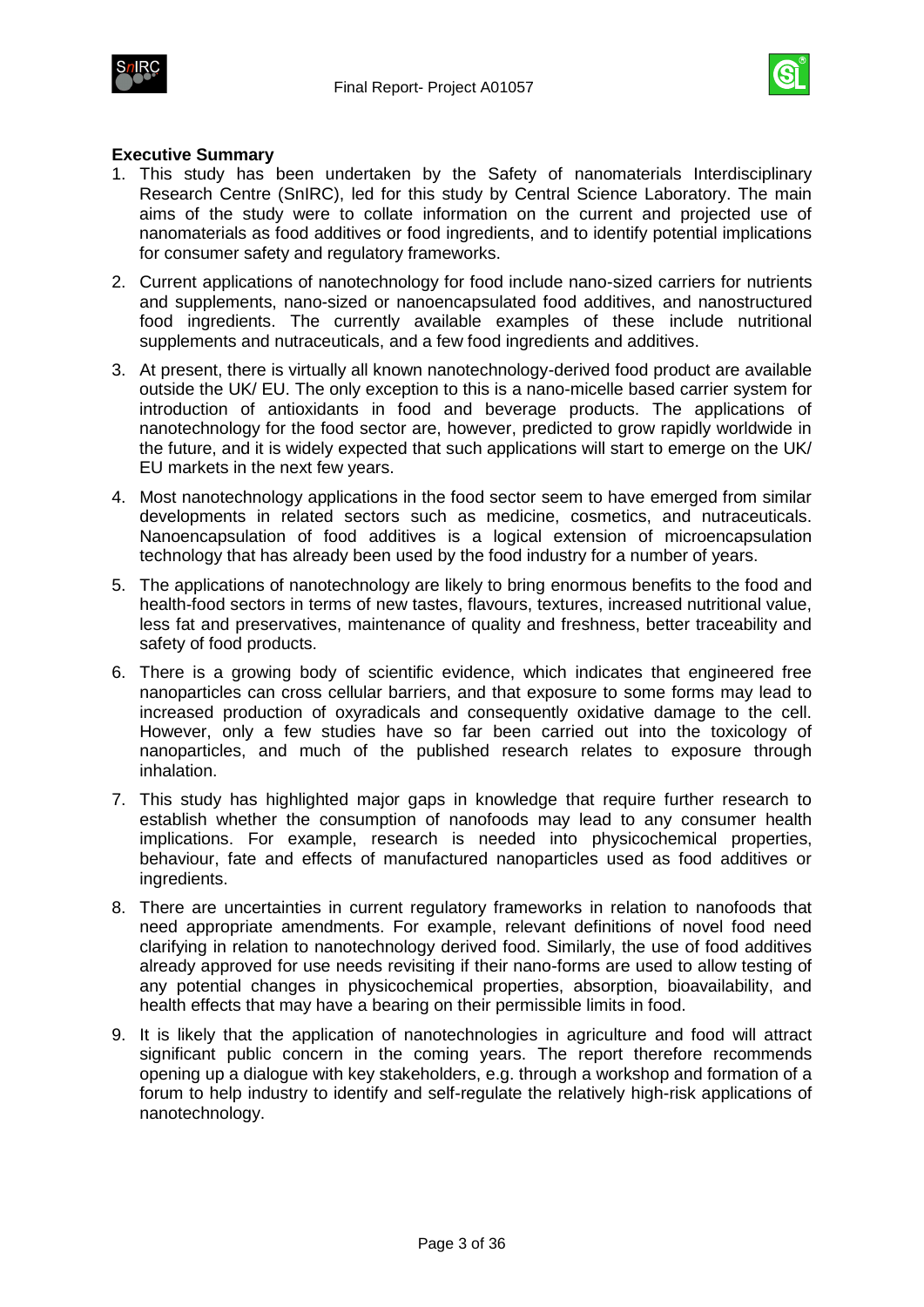

<span id="page-3-1"></span>

#### <span id="page-3-0"></span>**1.0 Introduction**

The advent of nanotechnology, that involves manufacture and use of materials in the size range of up to 100 nanometres, has opened up a way for a multibillion dollar global industry in recent years. The market impact of nanotechnology is widely expected to reach 1 trillion US\$ by 2015, with around 2 million workers (Roco and Bainbridge, 2001). Whilst the majority of manufacturing and use of nano-scale materials occurs in the United States, the European Union (EU), with its 30% global share of this sector, is not lagging far behind. Within the European Union, the UK accounts for nearly a third of the sector (Chaudhry *et al*., 2005; Aitken *et al*., 2006). A variety of consumer products that contain nanomaterials are already available in the UK and the EU. Examples of these are self-cleaning glass, antimicrobial wound dressing, paints and coatings, fuel catalysts and cosmetics<sup>1</sup>.

The applications of nanotechnology in the food sector are relatively new emergent, but they are predicted to grow rapidly in the coming years. This is because food industry has always been looking out for new technologies to improve the nutritional value, shelf life, and traceability of food products, and to provide new tastes, flavours, textures etc. A number of new processes and materials derived from nanotechnology can provide answers to such needs. For example, increasing nutritional value, development of new tastes and sensations, and creamier textures through nanostructuring of food ingredients with much less (or no additional) fat. It is therefore not surprising that one of the fastest moving sectors to embrace new technologies to realise the potential benefits is the food industry. Many of the world"s largest food companies have been reported to be actively exploring the potential of nanotechnology for use in food or food packaging $2,3$ .

<span id="page-3-2"></span>The main developments in nanofood $4$  area have so far been aimed at altering the texture of food components, encapsulating food components or additives, developing new tastes and sensations, controlling the release of flavours, and/or increasing the bioavailability of nutritional components. Many of the current nanotechnology applications in food appear to have emerged from similar technologies being developed for related sectors, such as pharmaceutical, cosmetics and nutraceuticals. The boundaries between food, medicine and cosmetics, are already obscure, and the advent of nanomaterials, which can interact with biological entities at a near-molecular level, is likely to further blur these boundaries. Some food and cosmetic companies are known to be collaborating to develop cosmetic nutritional supplements (Cientifica, 2006).

<span id="page-3-3"></span>The rapid proliferation of nanotechnologies in a variety of consumer products has also raised a number of safety, environmental, ethical, policy and regulatory issues (Royal Society and Royal Academy of Engineering, 2004; Maynard et al., 2006, ETC Group<sup>5</sup>). The main concerns stem from the lack of knowledge in relation to the potential effects and impacts of nano-sized materials. The food applications of nanotechnology are likely to attract a significant public concern because of the potential risk of exposure of wider general public to nanoparticles.

<sup>&</sup>lt;u>.</u> <sup>1</sup> The Woodrow Wilson Nanotechnology Consumer Products Inventory [www.nanotechproject.org/consumerproducts](http://www.nanotechproject.org/consumerproducts) (accessed January 2007)

<sup>&</sup>lt;sup>2</sup> Cientifica 'Nanotechnologies in the Food Industry', published August 2006; [www.cientifica.com/www/details.php?id=47](http://www.cientifica.com/www/details.php?id=47)

<sup>&</sup>lt;sup>3</sup> 'Quietly, nanotechnology joins the food chain': The Sunday Telegraph, 22 October 2006, page 5.

<sup>&</sup>lt;sup>4</sup> The recently coined term 'Nanofood' refers to the use of nanotechnology techniques, materials or tools during production, processing, or packaging of food.

<sup>5</sup> Down on the farm: the impact of nano-scale technologies on food and agriculture [www.etcgroup.org/upload/publication/80/01/etc\\_dotfarm2004.pdf](http://www.etcgroup.org/upload/publication/80/01/etc_dotfarm2004.pdf)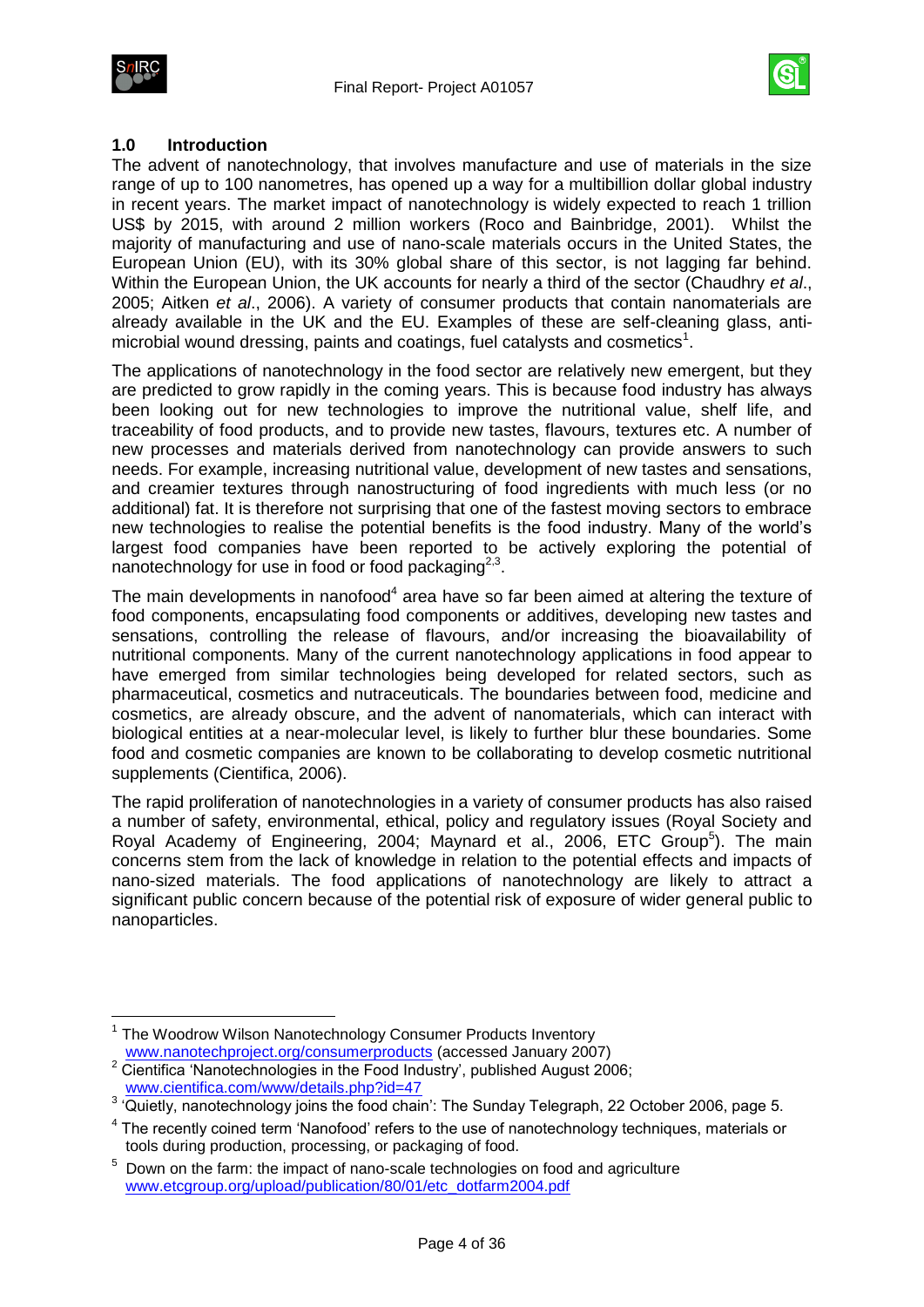



#### <span id="page-4-0"></span>**1.1 Objectives**

The current study was undertaken to meet the following objective:

- to collate and assess information in relation to the current and projected use of nanomaterials as food additives or food ingredients;
- to assess the potential hazards that might be associated with the nano-sized food additives or food ingredients;
- to assess the likely implications of the use of nano-sized food additives or food ingredients in terms of consumer safety and current regulatory controls in the UK; and
- to identify any gaps in knowledge and regulations, and to provide guidance on the  $\bullet$ needs for future R&D, and any needs for supporting (new or adjusted) regulatory frameworks.

#### <span id="page-4-1"></span>**1.2 Methodology**

As part of this study, an extensive search for relevant information was carried out. The main sources of information for this review were:

- Extensive searches of published literature, relevant company websites, and different patent databases for nanomaterials or nanoparticles for their potential uses in food and drinks industry, and for any consumer safety implications.
- The international inventory of nanotechnology consumer products developed by the Woodrow Wilson Institut[e](#page-3-1)<sup>1</sup> for information on the available consumer products in the food and drinks sector.
- The Defra/ CSL database of nanomaterials manufactured and used in the UK: [\(http://nanotech.csl.gov.uk/\)](http://nanotech.csl.gov.uk/) for information on relevant materials/ applications.
- A recent Market Analysis Report from Cientifica "Nanotechnologies in the Food Industry<sup>2</sup>[,](#page-3-2) published in August 2006.
- Key scientific reports, such as by Joseph, T. and Morrison, M. (2006) Nanotechnology in Agriculture and Food: A Nanoforum report [\(www.nanoforum.org\)](http://www.nanoforum.org/), published by the Institute of Nanotechnology, and Scientific Status Summary on the Applications of Nanotechnology in the Food Industry, published by the Institute of Food Technologists (Weiss et al., 2006)
- Up-to-date information through discussions with international experts at the first European International Workshop "*Nano and Micro Technologies in the Food and HealthFood Industries'*, Amsterdam; the "*Nanotoxicology Conference"*, April 2007, Venice, Italy; and the "*2007 CSL/JISFAN Joint Symposium on Food Safety and Nutrition – Nanotechnology in Foods and Cosmetics"*, June 2007, Greenbelt MD, USA.

## <span id="page-4-2"></span>**2. 0 Current status and future trends of the products and applications of nanotechnologies for food additives and food ingredients**

It is clear from a number of reports, reviews, patents, and company products that nanotechnology applications have started to make an impact on different aspects of the food and associated industries (Chen et al., 2006). The nanofood sector is currently led by the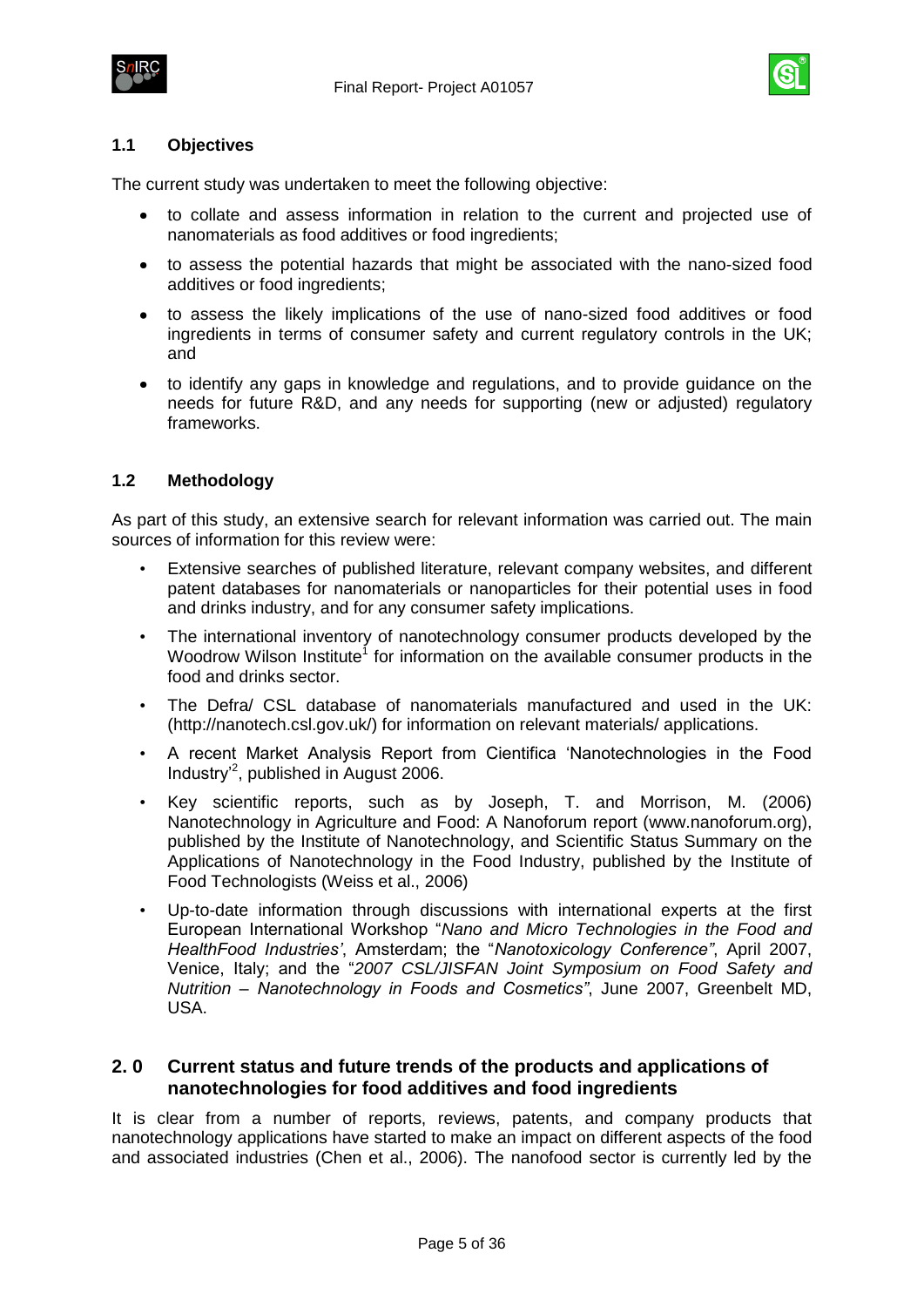





USA, followed by Japan and China; but Asian countries (led by China) are expected to be the biggest market for nanofood by 2010 (Helmut Kaiser Consultancy report)<sup>6</sup>.

Estimates of the current global market size and the number of companies involved in nanofood sector are varied because of the difficulties in obtaining the exact information due to commercial and environmental sensitivities. Such sensitivities have led major food corporations, who had been, until a few years ago, at the forefront of food nanotechnology R&D, to disassociate themselves from publicity in this field, and become very protective of their activities in this area. Some Non Governmental Organisations, like the ETC Group, have called for a moratorium on the use of nanotechnologies in food products, until they are proven to be safe to consumers<sup>5</sup>[.](#page-3-3) This has made the task of information gathering a very challenging one. Furthermore, much of the available information is aimed at projecting the "magic" of nanotechnologies when applied to food, rather than "real" products and applications that are available now or in a few years time. This study has therefore scrutinised the information objectively to separate facts from fiction, and has separated those products and applications that are identifiable from those that are merely anticipated<sup>7</sup>.

It has been suggested that the number of companies currently applying nanotechnologies to food could be as high as 400 (Cientifica). A number of major food and beverage companies are reported to have (or have had) an interest in nanotechnology. These include Altria, Nestle, Kraft, Heinz, and Unilever, as well as small nanotech start-up companies (Cientifica, 2006). Other names of major food companies have been mentioned on different websites ${}^{8}$ , but it is not clear how accurate this information is. It is, however, widely anticipated that the number of companies applying nanotechnologies to food will increase dramatically in the near future.

This study has indicated that virtually all known applications of nanotechnologies in food are currently outside the UK, mainly in the USA, Australia, and Israel. The information gathered as part of this study has not identified any UK or EU food company that has declared, or is currently known to be, using nanofood ingredients or additives in their products. The only exception to this is a nano-micelle based carrier system (Novasol® marketed by Aquanova® Germany) for introduction of antioxidants in food and beverage products (section 2.1). A health supplement based on Aquanova's technology (Nutri-Nano™ CoQ-10 from Solgar, USA), claimed for increased absorption of the fat soluble CoQ-10, through conversion into water soluble micelles (~30 nm size), is currently being marketed in the UK $^{9}$ . The Aquanova website also indicates that Degussa have the rights for marketing micelles containing lipoic acid, although it is not clear whether this product is currently on the EU market.

The predictions for the future growth of nanofood market are also varied, partly due to the lack of exact information and a number of other factors that might affect the future success of nanofood products. A recent report by Helmut Kaiser Consultancy estimated that the nanofood market would have grown to US\$7 billion in 2006, and will reach US\$20.4 billion by 2010<sup>5</sup>. Another report by the consulting firm Cientifica has estimated the then current (2006) food applications of nanotechnologies were valued at around \$410m (food processing US\$100m, food ingredients US \$100m, and food packaging \$210m). According to the report, the current applications are mainly for improved food packaging, with some applications for delivery systems for nutraceuticals. The report estimated that by 2012 the

 $6$  Helmut Kaiser Consultancy. 2004. Study: nanotechnology in food and food processing industry worldwide 2003–2006–2010–2015 [www.hkc22.com/Nanofood.html](http://www.hkc22.com/Nanofood.html) (accessed February 2007)

 $<sup>7</sup>$  'It may be promising one day to make food from component atoms and molecules, the so-called</sup> "Molecular Food Manufacturing': a quote from Cientifica report 2006

<sup>&</sup>lt;sup>8</sup> e.g.<http://online.sfsu.edu/~rone/Nanotech/atomicrice.htm> (accessed January 2007)

<sup>&</sup>lt;sup>9</sup> <http://www.solgar.co.uk/modules/shop/view.asp?catid=18&Prodcode=E916> (accessed 23/07/2007)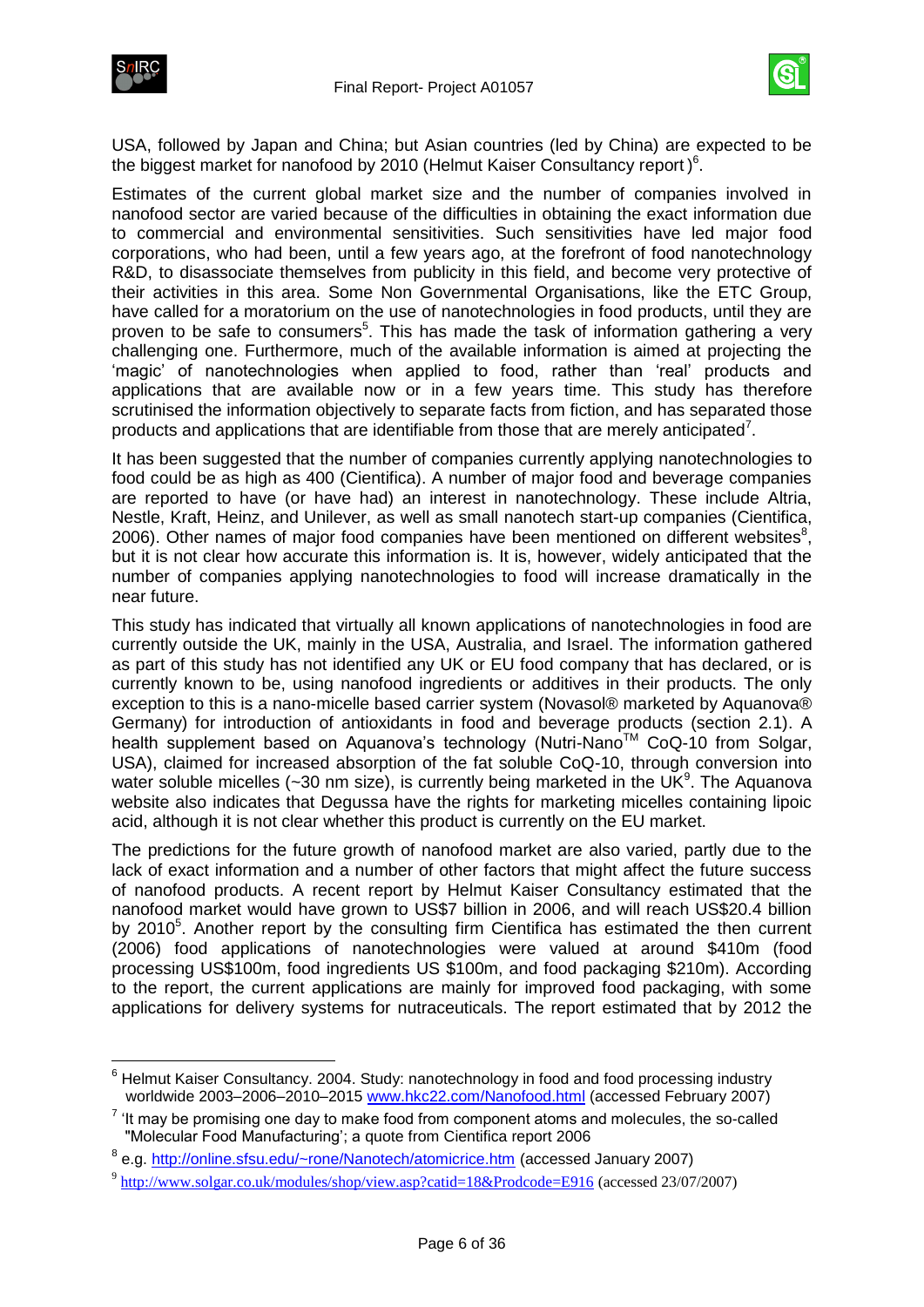



overall market value would reach \$5.8 billion (food processing \$1303m, food ingredients \$1475m, and food safety \$97m, and food packaging \$2930m).

Considering such rapid developments in this field, and the global setup of major food companies, it is not unreasonable to anticipate that nanofood products will start appearing on the UK/ EU markets within the next few years.

The current study has identified the following main categories of known and projected applications of nanotechnology in food, that need consideration in relation to consumer safety and regulatory implication:

- Where food ingredients have been processed or formulated to form nanostructures;
- Where nano-sized, nano-encapsulated, or engineered nanoparticle additives have been used in food;
- Where food may be contaminated indirectly through migration of nanoparticles from packaging, through contact with active surfaces, or the use of nano-sized agrochemicals, pesticides, or veterinary medicines.

This study has, however, not considered certain applications that are less likely to raise consumer safety issues. For example, nanofiltration for use in the removal of undesirable components in food, or food safety and security where nanotechnologies (e.g. nanosensors) have been used for the detection of food ingredients, additives, or contaminants.

<span id="page-6-0"></span>In terms of R&D activities in the area of nanofood, it has been estimated that over 200 companies worldwide are conducting R&D into the use of nanotechnology in engineering, processing, packaging or delivering food and nutritional supplements<sup>5,10</sup>. Whilst a handful of food and nutrition products containing nano-additives are already commercially available, e.g. synthetic lycopene (BASF), over 150 applications of nanotechnology in food are reported to be at different stages of development (Cientifica, 2006).

The search of patent databases for this study found a total of 464 patent entries with regard to applications of nanotechnology in food or food contact materials. Of these, patents relevant to nanofood applications were selected and examined in more detail. A brief listing of relevant patent applications is provided in Table 1.

The R&D activities in the area of nanofood, which provide an insight to future developments, are mainly aimed at:

- Improving the appearance of food, e.g. by altering colour, flavour, texture, consistency, and developing new tastes and sensations in the mouth;
- $\bullet$ Controlling the release of flavours and nutrients, and enhancing the absorption of nutrients and nutraceuticals in the body;
- Reducing the amount of fat, colour, preservatives to promote healthy option foods;  $\bullet$
- Removing undesirable compounds from foods through nanofiltration; incorporating  $\bullet$ nanosensors in food packaging for traceability and food safety

A number of current R&D developments are in the areas of nutraceuticals, interactive or functional foods. These include the use of food as a means to enhance nutrition, beauty (the concept of "beauty from within"), well-being; and enabling consumers to modify food depending on their nutritional needs or tastes. One example of the latter is a colourless and tasteless beverage that will contain nanoencapsulated ingredients or additives that can be activated by a consumer at a particular microwave frequency. This would lead to activation of selected nanocapsules whilst the others remain latent, releasing only the preferred

<sup>&</sup>lt;sup>10</sup> Institute of Food Science and Technology (IFST) Trust Fund. 2006. Nanotechnology information statement [www.ifst.org/uploadedfiles/cms/store/attachments/nanotechnology.pdf](http://www.ifst.org/uploadedfiles/cms/store/attachments/nanotechnology.pdf)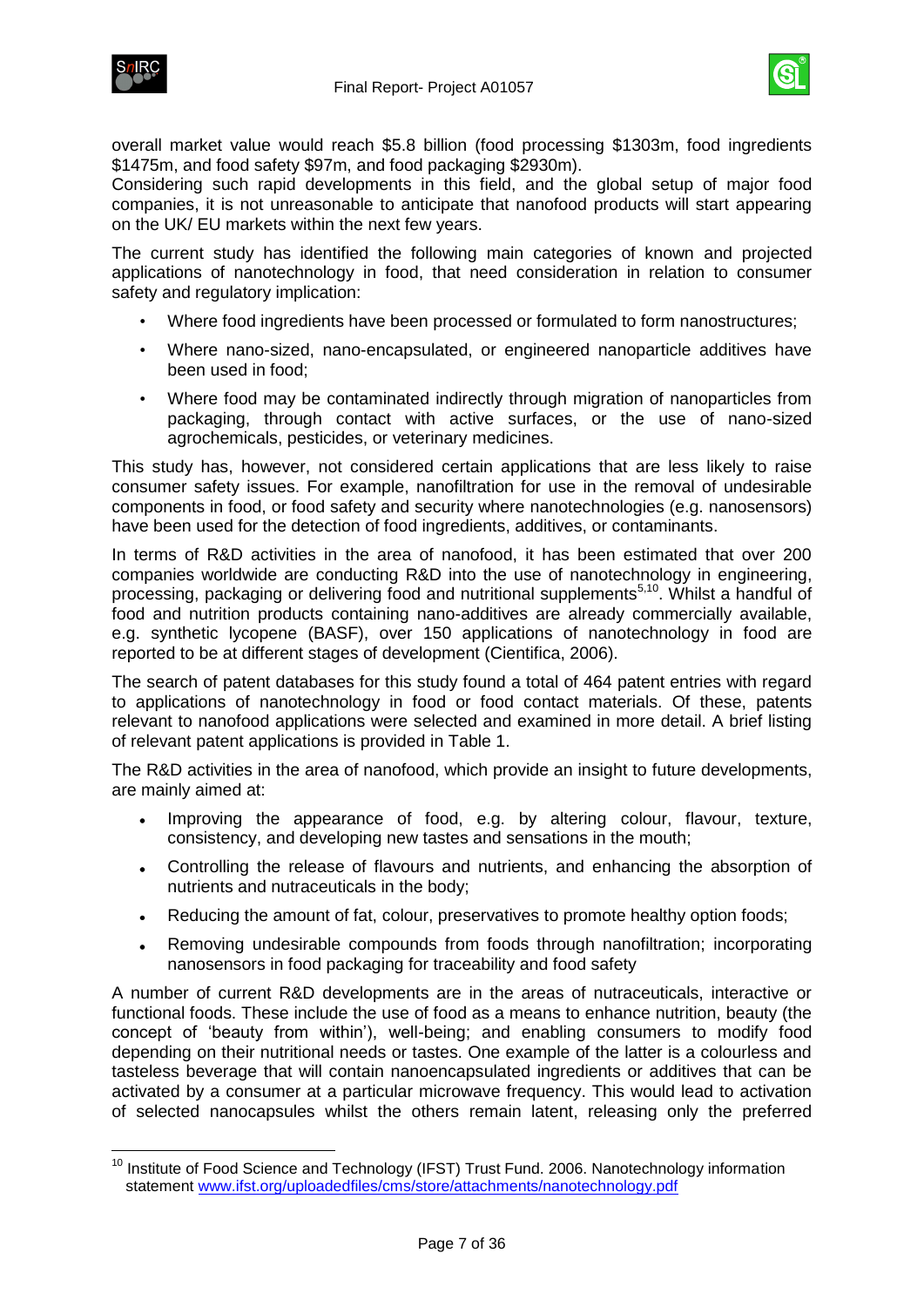



flavour, colour or nutrients (Cientifica, 2006). Some major food companies are reported to be developing new nanomaterials to extend food shelf life and signal when a food spoils by changing colour. Another area under current R&D is the development of active and selfcleaning surfaces for the food industry.

The prominent institutions and networks with interests in different aspects of nanofood include:

- Denmark's Center for Advanced Food Studies (LMC), an alliance of Danish institutions working in food sciences, and aiming to manufacture nanomaterials with functional properties, along with nanosensors and nanofluidic technology for applications in food sciences.
- Wageningen Bionanotechnology Center at Wageningen University (The Netherlands)  $\bullet$ that focuses its research on the application of nanotechnology in the food industry. Projects include assembly of food proteins into microfibrils, and the use of drug delivery systems for delivery of nutrients.
- NanoteK Consortium, USA: In 2000, Kraft Foods launched the NanoteK Consortium  $\bullet$ of research groups from 15 universities, 3 national labs and 3 start-up companies to explore the applications of nanotechnologies to make interactive foods. The consortium planned to develop smart foods that release nutrients in response to deficiencies detected by nanosensors, and nanocapsules, which will be ingested with food, but stay latent until activated.
- Nanofood Consortium. A cluster of scientists from Northern European food industries  $\bullet$ looking to nurture applications of nanotechnology in the food industry, to develop healthy and safe foods, to develop sensors for toxic compounds or bacteria in food products; anti-bacterial surfaces for food production machines; thinner, stronger and cheaper wrappings for food; and food with a healthier nutritional composition.
- Leatherhead Food International has recently formed a new working group  $\bullet$ "NanoWatch" to investigate the use of nanotechnology in the food and drink industry, with particular emphasis on ingredients and hydrocolloids.

## <span id="page-7-0"></span>**2.1 Examples of nanotechnology applied to the area of food ingredients**

The nanostructured (or nanotextured) food ingredients are being developed with the claims that they offer improved taste, colour, flavour, texture, and consistency. Another claim being projected in relation to nanostructured foods (e.g. mayonnaise, spreads, ice-creams) is that they will have a creamy texture with much less (or no additional) fat, and hence will offer a healthier option. The processes commonly used for producing nanostructured food products include nano-emulsions, surfactant micelles, emulsion bilayers, double or multiple emulsions and reverse micelles (Weiss et al., 2006). This study found no clear example of a nanostructured food product that is currently available on the UK/ EU market. There are, however, a variety of nano-micelle based supplements and nutraceuticals that are available in some countries<sup>[1](#page-3-1)</sup>; for example:

- Novasol® from Aquanova® (Germany) is a nano-micelle based carrier system, which is claimed to help manufacturers introduce antioxidants into food and beverage products.
- Nano-structured supplements based on "Nano-Sized Self-assembled Liquid Structures (NSSL)" from NutraLease Ltd. (Israel). Acting as carriers for targeted compounds (e.g. nutraceuticals and drugs), these nano-sized vehicles comprise expanded micelles in the size of  $\sim 30$  nm. One example of available products is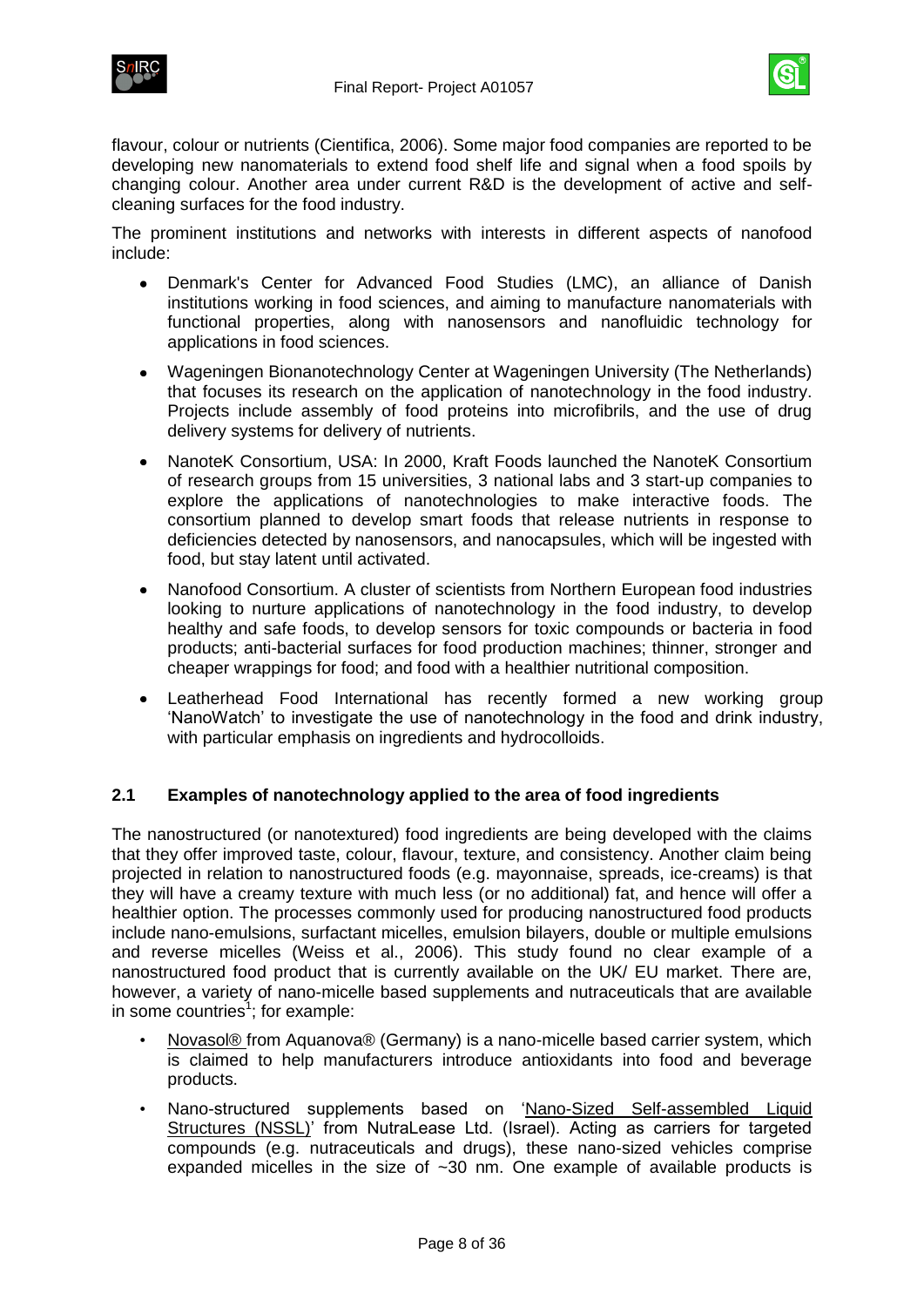

<span id="page-8-1"></span>

"Canola Active Oil" by Shemen Industries, Israel. The oil contains NSSL-based nanomicelle carrier claimed for increased penetration of vitamins, minerals and phytochemicals.

- NanoCluster<sup>™</sup> delivery system for food products from RBC Life Sciences<sup>®</sup> Inc. (USA). The available products include Nanoceuticals™ Artichoke Nanoclusters, Nanoceuticals™ Spirulina Nanoclusters, and Nanoceuticals™ Slim Shake Chocolate that contain cocoa nanoclusters claimed to offer enhanced flavour.
- BioDelivery Sciences International's Bioral $\mathbb{I}^{\mathbb{M}}$  nanocochleate nutrient delivery system, for micronutrients and antioxidants. This phosphatidylserine based carrier system (~50nm) is derived from soya bean, generally regarded as safe (GRAS).
- Self-assembled nanotubes from hydrolysed milk protein α-lactalbumin with a good stability have recently been developed (Graveland-Bikker and de Kruif 2006).  $\sigma$ lactalbumin is already used as a food ingredient, mainly in infant formula. These food-protein derived nanotubes may provide a new carrier for nanoencapsulation of nutrients, supplements, and pharmaceuticals.

## <span id="page-8-0"></span>**2.2 Examples of nanotechnology applied to the area of food additives***<sup>11</sup>*

The use of microencapsulated additives in food is already well established. For example, microencapsulion has been used to mask the taste and odour of tuna fish oil, added to bread for health benefits (e.g. "Tip Top-up" brand bread from George Weston Foods, Australia). A variety of other microencapsulated food ingredients and additives are available for use in a range of food products (e.g. PrimeCAP<sup>®</sup> from Prima Foods Corporation<sup>12</sup>). A recent trend in microencapsulation is that of live probiotic microbes<sup>13</sup>. In this context, the nanoencapsulation of food ingredients and additives appears a logical extension of the technology into an already existing application area to provide protective barriers, flavour and taste masking, controlled release, and better dispersability for water-insoluble food ingredients and additives.

Most nano-sized or nanoencapsulated health supplements and nutraceuticals are claimed for enhanced absorption and bioavailability in the body. A number of products containing nano additives (e.g. vitamins, nutraceuticals, antimicrobials, antioxidants, flavourings, colorants, preservatives etc) are available on the market in some countries. A few examples of these are given below, whilst many more are likely to be under development (Cientifica, 2006).

- The Nanoceuticals™ range of products from RBC Life Sciences<sup>®</sup> Inc. (USA); such as Microhydrin® and Microhydrin® Plus that contain nanocolloidal silicate mineral, claimed to neutralise free radicals; and Hydracel® claimed to lower the surface tension of drinking water and hence increase solvent properties.
- Nano Calcium/Magnesium from Mag-I-Cal.com (USA), claimed to allow greater absorption and bioavailability of calcium/ magnesium in the body.
- Nutri-Nano<sup>TM</sup> CoQ-10 from Solgar (USA), claimed for increased absorption of the fat soluble CoQ-10 through conversion into water soluble micelles (~30 nm size).

1

 $11$  The wording and the claims are taken from the references

<sup>12</sup> [www.primerafoods.com/primecap.asp](http://www.primerafoods.com/primecap.asp)

 $13$  One example is Living Fuel Rx's CocoChia snack bar that is claimed to contain stabilised microencapsulated probiotics [www.livingfuel.com/LFP\\_07.htm](http://www.livingfuel.com/LFP_07.htm) (accessed February, 2007)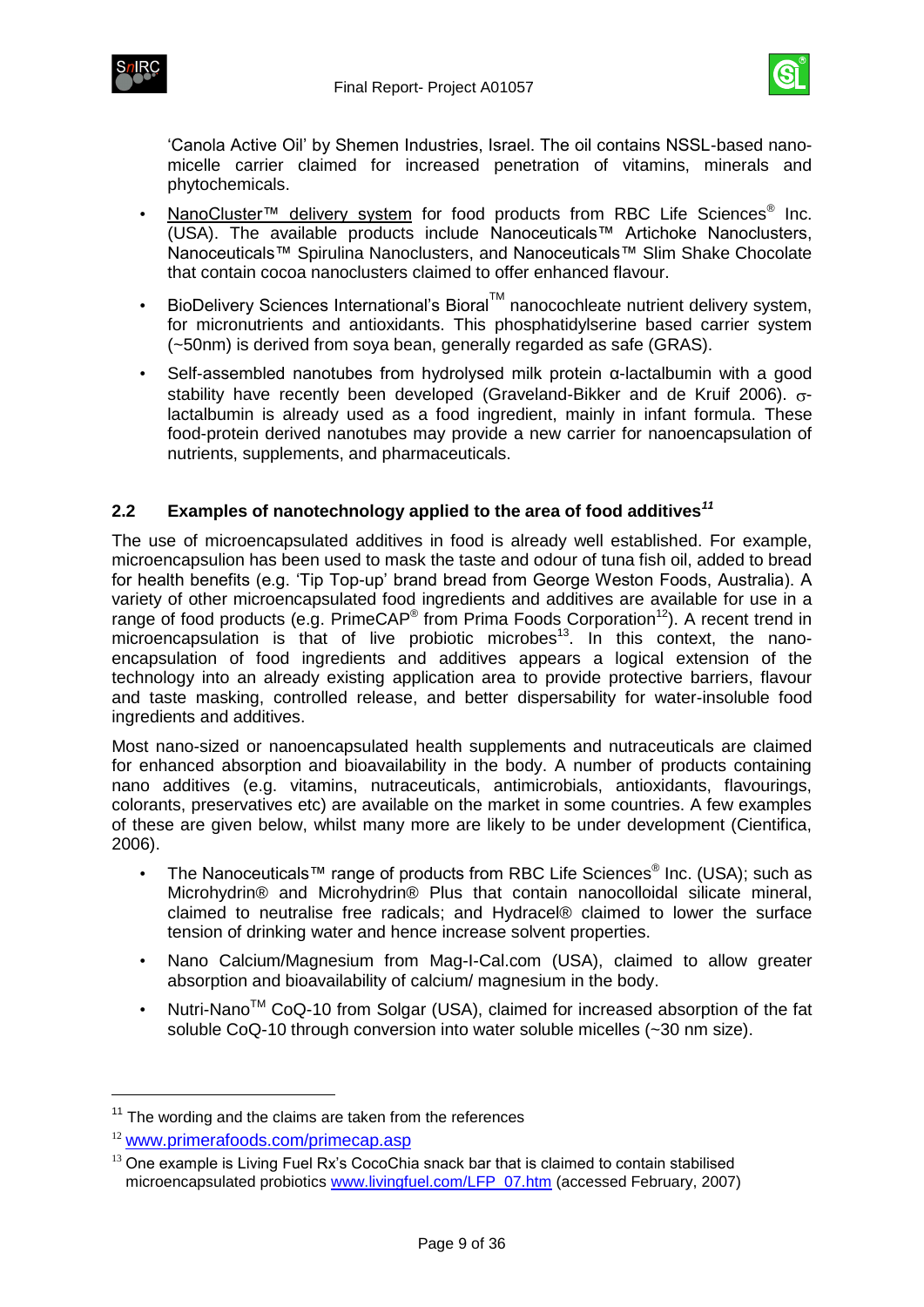



- C.L.E.A.N. Products from SportMedix, Inc. (USA) nano-structured bioregulators, claimed to control biological processes responsible for normal functionality of organs and tissues.
- LifePak<sup>®</sup> Nano, a nutritional anti-aging formulation from Pharmanex<sup>®</sup> (USA), claimed for increased bioavailability of components to nourish and protect cells, tissues, and organs in the body.
- Nanotea from Shenzhen Become Industry & Trade Co., Ltd. (China)<sup>14</sup>. This nanoselenium rich tea claims greater bioavailability of selenium, which is claimed for a number of health benefits.
- Nano B-12 Vitamin Spray by Nutrition from Nanotech, LLC (USA), the nano-droplets are claimed to designed to release the vitamin within a steady, time-controlled manner, whilst enhancing efficiency.

# <span id="page-9-0"></span>**2.2.1 Example of an organic nanoparticulate food additive[11](#page-8-1)**

BASF *US Patent US5968251 Production of carotenoid preparations in the form of coldwaterdispersible powders, and the use of the novel carotenoid pigments<sup>15</sup>*



Chemical structure of lycopene

These products are formed by:

- (a) Preparing a molecular-disperse solution of a carotenoid e.g. lycopene, a natural antioxidant, with or without an emulsifier and/or edible oil, in a volatile, water-miscible organic solvent at elevated temperature and adding therein an aqueous solution of a protective colloid. The hydrophilic component is then transferred into the aqueous phase leaving the hydrophobic phase of the carotenoid as a nanodisperse phase.
- (b) Heating the resulting hydrosol at 40-90°C, with or without cooling of the hydrosol to 0-30°C beforehand, and
- (c) Removing the solvent and the water from the heated hydrosol and converting it into a water-dispersible dry powder *ca.* 100 nm in size.

The insolubility of carotenoids in water, moderate solubility in fats and oils and susceptibility to oxidation impede the direct use of relatively coarse particles, which also limits their colouring ability. The processes described in (a)-(c) above result in a nanoparticulate active substance dispersion that is distinguished by its absorption spectrum, yellow-orange hue and all-*trans* isomer content of *ca.* 76%, which may be reduced upon exposure to high temperatures with concomitant increase in *cis*-isomers content. The technological requirements are particularly high for carotenoid use in the colouring of aqueous media,

1

[www.369.com.cn/En/nano.htm](http://www.369.com.cn/En/nano.htm)

<sup>&</sup>lt;sup>15</sup> BASF Production of carotenoid preparations in the form of coldwater-dispersible powders, and the use of the novel carotenoid pigments US Patent US5968251. [www.freepatentsonline.com/US5968251.html.](http://www.freepatentsonline.com/US5968251.html)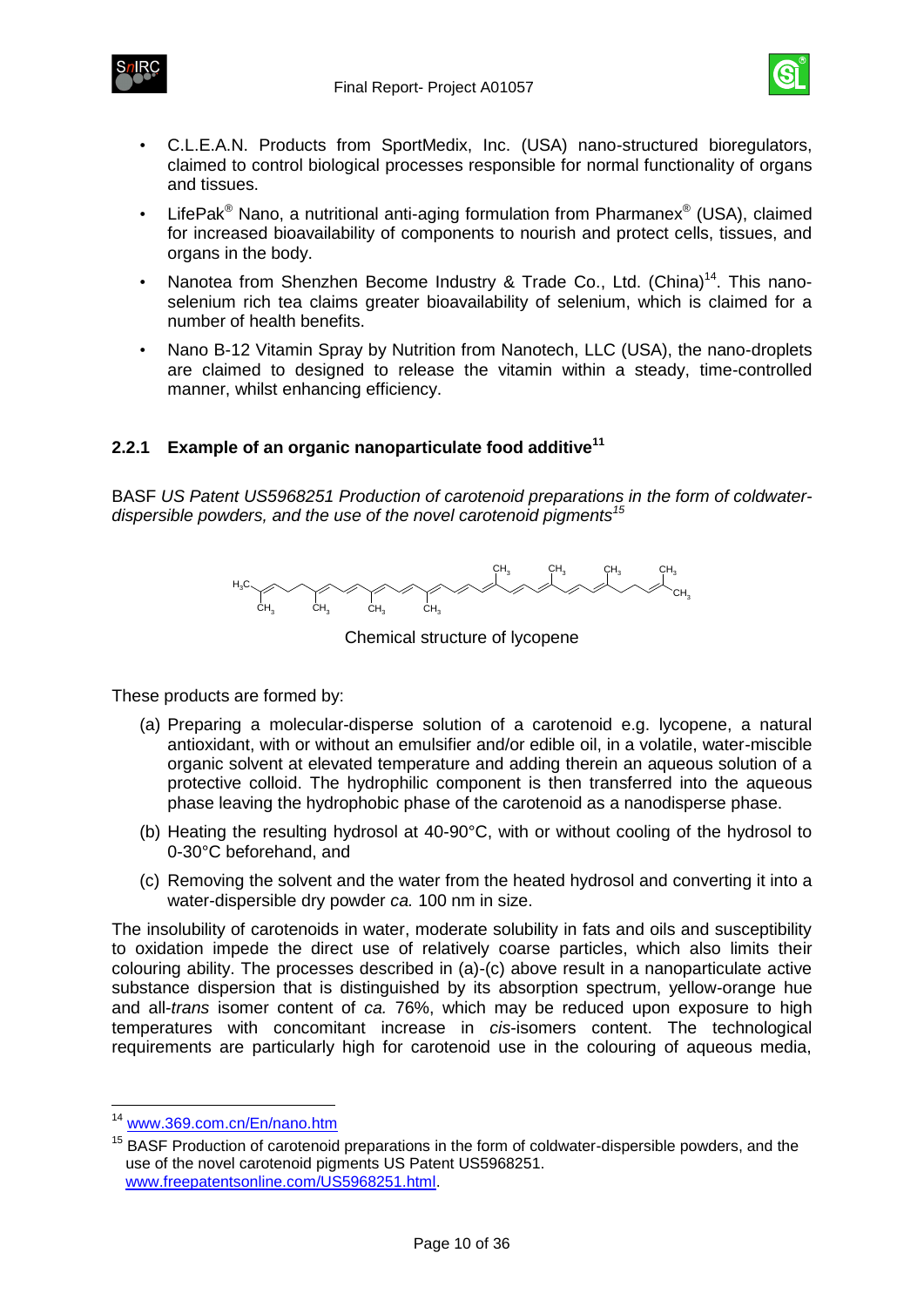



however the nanoparticulate nature of the products described are stated to realise a wide diversity of colouring properties associated with improved bioavailability.

Examples of carotenoid permitted food colourings which can be employed in this type of product are well characterised, widely available and occur in both natural or synthetic forms e.g.  $\beta$ -carotene (E160a), bixin (E160b),  $\beta$ -apo-8'-carotenal (E160c), lycopene (E160d) and the ethyl ester of  $\beta$ -apo-8'-carotenoic acid (E160f). Water-miscible, thermally stable, volatile solvents containing only carbon  $( $C_{10}$ ), hydrogen and oxygen, such as alcohols, others and$ acetone are used preferably. Examples of protective colloidal substances include dextrin (E459), gum Arabic (E414), modified starch (E1450), pectin (E440) and gelatin. It is also possible to employ cellulose and its derivatives (E460-469) as well as alignates. To increase the mechanical stability of the final product, plasticizers such as sugars and sugar alcohols are added e.g. sucrose, glucose, lactose, invert sugar, sorbitol (E420), mannitol (E421) and glycerol (E422). The weight ratio of protective colloid and plasticizer to the carotenoid solution is ca. 0.5-20% carotenoid, 10-50% protective colloid and 20-70% plasticizer.

To increase the stability of the active substance(s) against oxidative degradation, stabilizers are added such as  $\Box$ -tocopherol (E307), BHA (E320), BHT (E321), ascorbic acid (E300) or ethoxyquin. These can be added either to the aqueous or solvent phase, but are usually mutually dissolved with the carotene, with or without emulsifiers, in the solvent phase. Examples of emulsifiers include ascorbyl palmitate (E304), polyglycerol fatty acid esters (E475), sorbitan fatty acid esters (E491-495), propylene glycol fatty acid esters (E477) and lecithin (E322). These are added at a relative concentration of 0-200% (preferably 20-80%) to the weight of the carotenoid(s). The main foodstuff applications are soft drinks, baking mixtures and blancmanges but this is predicted to expand in scope significantly.

#### <span id="page-10-0"></span>**2.2.2 Example of a manufactured inorganic nanoparticulate food additive[11](#page-8-1)**

#### *Mars Inc. US Patent US5741505 nanoscale inorganic coatings*<sup>16</sup>

This is an example of inorganic nanoscale coatings used to provide moisture or oxygen barriers and thereby improve shelf life and/or the flavour impact of foods. The materials used for the coatings include the permitted additives silicon dioxide ( $SiO<sub>2</sub>$ , E551), magnesium oxide (MgO, E530) and titanium dioxide (TiO<sub>2</sub> E171), which are preferably insoluble. The coating is applied using a continuous process as a thin amorphous film of 50 nm or less to prevent cracking of the barrier if the product is flexed. The flexibility of the coatings may be increased by the addition of other additives during production. The technological advances gained from the use of such products are achieved without greatly affecting the desired organoleptic qualities of the product. Specific applications include:

- Low moisture foods requiring expensive moisture barrier protection to prevent them becoming soggy; ready-to-eat cereals that when served in milk become soggy with time
- Hard sugar confectionery that becomes sticky when exposed to high humidity  $\bullet$
- Biscuits and crisps that become soggy or stale when the packaging is opened or  $\bullet$ when stored for a prolonged period
- Display food products requiring long shelf lives, which may discolour or crack due to  $\bullet$ moisture loss

<sup>&</sup>lt;u>.</u> <sup>16</sup> Mars Inc. Edible products having inorganic coatings. United States patent 5741505. [www.freepatentsonline.com/US5741505.html.](http://www.freepatentsonline.com/US5741505.html)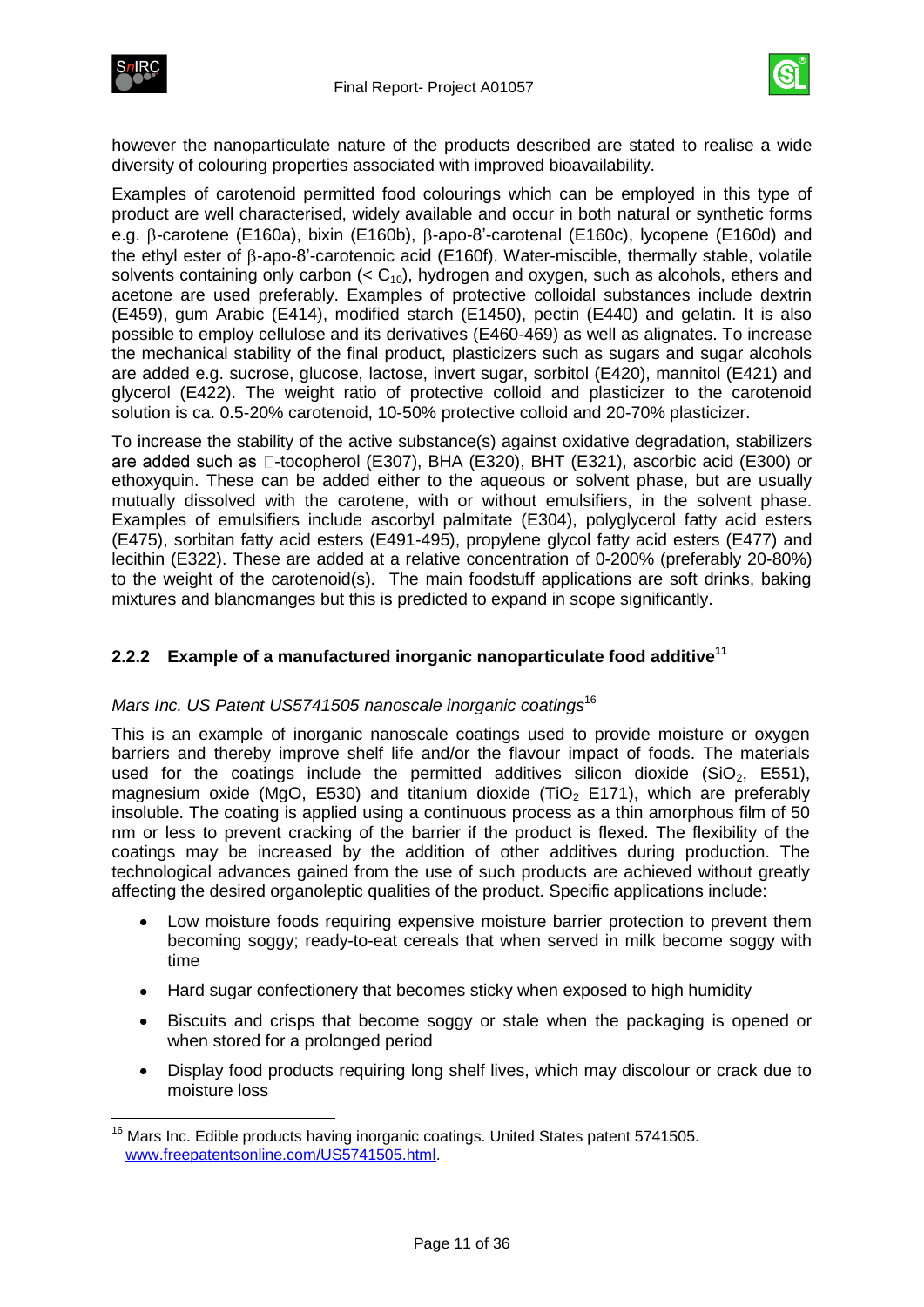



- Confectionery items with coloured sugar coatings, which rub off onto hands; air and humidity solubilises the coating sugars that carry the colouring
- Low-fat systems in which water replaces fat but which dry out over time thereby limiting shelf life
- Oxygen-sensitive systems containing nuts or milk fat that becomes rancid with time  $\bullet$ as oxygen migration, and thus lipid oxidation are increased

The manufacturers state that the coating should be at least 80% pure but preferably 90% or more.  $SiO<sub>2</sub>$  is considered to be particularly advantageous because it is an EU-approved anticaking agent that may be used up to 1% by weight. TiO<sub>2</sub> is a colouring material permitted under Annex V of European Parliament and Council Directive 94/36/EC<sup>17</sup>. Source compounds for  $SiO<sub>2</sub>$  used in the production of the nanoscale  $SiO<sub>2</sub>$  coatings include organosilicates, silanes, chlorosilanes and tetraethylorthosilane (TEOS). The EU purity specification for  $TiO<sub>2</sub>$  contains no reference to limits on particle size<sup>1</sup> .

Another example of manufactured inorganic nanoparticlulate material is nanosilver, which has been suggested for incorporation as a health supplement or food additive for natural antimicrobial action. The use of colloidal silver has also recently appeared in a wide range of medical applications, cosmetics and personal care products, and food packaging materials. Colloidal silver formulations are now available from a number of sources, and its use in health foods and supplements is likely to rise in the future.

## <span id="page-11-0"></span>**2.2.3 Example of a nano delivery system for nutrients**

<span id="page-11-1"></span>*BioDelivery Sciences International nanocochleate delivery system* <sup>19</sup>

The BioDelivery Sciences International (BDSI) Bioral™ nanocochleate<sup>20</sup> is a nutrient delivery system for protecting micronutrients and antioxidants from degradation during manufacture and storage. This is achieved using phosphatidylserine carrier derived from soya beans and generally regarded as safe (GRAS), in the form of a nanoscale cochleate. The Bioral™ nanocochleates can be as small as 50 nm in diameter, comprising a crystalline latticework with an anhydrous interior. The nanocochleates are resistant to heat, pH, hydrolysis and oxidation. It is interesting that one of the claimed clinical properties of the nanocochleates is the ability to fuse readily with cell membranes. This is reported to result in a relatively high intracellular concentration compared to that in blood. The manufacturers also claim an "increased therapeutic index" with a innocuous metabolic byproduct not described in the literature source used<sup>[19](#page-11-1)</sup>. Delivery applications include carotenoids, vitamins, omega-3-fatty acids, polyunsaturated fatty acids, and phytochemicals such as phytoestrogens and related polyphenols. Other functional applications of the nanochelates include the masking of aromas and flavours.

The Bioral™ nanocochleate nutrient delivery system is claimed to have enabled the addition of Omega-3 fatty acids for use in goods that are then baked or cooked such as cakes, muffins, pasta noodles, soups, and cookies. BDSI has also claimed to have added the Bioral™ Omega-3 formulation to soy milk, milk, liquid yoghurt, orange juice, smoothies,

<sup>1</sup> <sup>17</sup> European Parliament and Council Directive 94/36/EC

<sup>&</sup>lt;sup>18</sup> Commission Directive 2006/33/EC

 $19$  Bioral processed Foods and Products. Bioral  $\text{TM}$  nutrient delivery for fragile micronutrients. [www.biodeliverysciences.com/bioralnutrients.html.](http://www.biodeliverysciences.com/bioralnutrients.html)

<sup>&</sup>lt;sup>20</sup> Addition of calcium ions to small phosphatidylserine vesicles induces formation of discs that are fused into large sheets of lipid, and rolled up into nanocrystalline structures, termed "cochleates," after the Greek name for a snail with a spiral shell.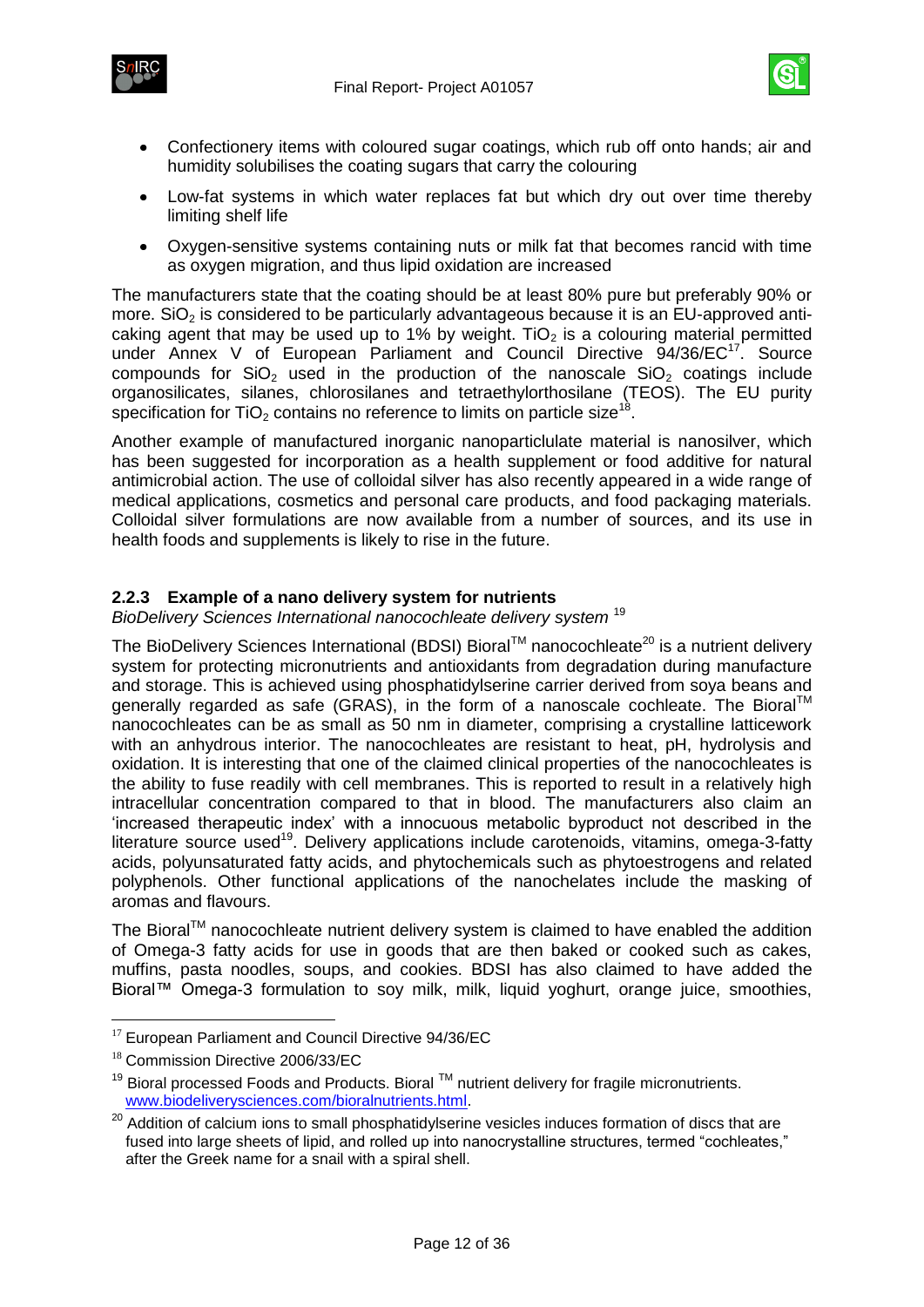



sports drinks, soft drinks, coffee, frappuccinos, and other beverages without altering taste or odour. Other potential applications include manufacturers' inclusion in cereals, chips, and candy bars. Moreover, BDSI has added the Bioral™ Omega-3 formulation to soy milk, milk, liquid yoghurt, orange juice, smoothies, sports drinks, soft drinks, coffee, frappuccinos, and other beverages without altering taste or odour.

## <span id="page-12-0"></span>**3.0 Physicochemical nature of nanomaterials used in foods**

The currently available information suggests that both organic and inorganic nanomaterials have been used as food additives. From the examples given in Section 2.2, the organic food additive Lycopene (BASF) is a carotenoid nanomaterial with particle size in the range of 100 nm. The materials for coating of confectionary products (Patent application by Mars Inc.) include the permitted additives silicon dioxide (SiO $_2$ , E551), magnesium oxide (MgO, E530) and titanium dioxide ( $TiO<sub>2</sub> E171$ ), which are preferably insoluble. The coating is applied using a continuous process as a thin amorphous film of 50 nm or less.

The Bioral<sup>TM</sup> nanocochleate delivery system contains phosphatidylserine carrier that can be as small as 50 nm in diameter, comprising a crystalline latticework with an anhydrous interior.

The diameter of nano-micelle based carrier system Novasol® (marketed by Aquanova® Germany) for introduction of antioxidants in food and beverage products is approximately 30 nm.

More details on other nanostructured food ingredients is currently not available, but it is anticipated that the average particle size will be up to 100 nm (to fulfil the current definition of a nanomaterial).

#### <span id="page-12-1"></span>**4.0 Potential Hazards Associated with Nano-sized Food Ingredients and Additives**

It is known that materials manufactured at nano-scale may have substantially different physicochemical and biological properties from their conventional forms. This is because conventional physicochemical rules are not as well understood at the nanometer scale. Depending on physicochemical nature of the material, quantum effects may have a much greater influence on the properties of a nanomaterial compared to larger particles. Also, on a weight per weight basis, nanomaterials have much larger surface areas compared to say, microparticles (10<sup>-6</sup>m).

Very few studies have been carried out so far into the toxicology of nanoparticles, and much of the published research relates to inhalation exposure. The potential effects of nanoparticles through the gastrointestinal route are largely unknown. The application of nanotechnology in food has, therefore, led to concerns that ingestion of nanoparticles may pose unforeseen health or environmental hazards. Such concerns have arisen from a growing body of scientific evidence which indicates that free nanoparticles can cross cellular barriers, and that exposure to some engineered nanoparticles can lead to increased production of oxyradicals and consequently oxidative damage to the cell (Oberdörster, 2000; 2004; Donaldson et al., 2002; 2004, Tran et al., 2005).

However, despite the potential of some nanoparticles to cause harm, the likelihood and extent of human exposure through consumption of nano-foods and drinks is currently unknown. Some engineered nanoparticles, such as nanosilver, are known to have strong antimicrobial activity, but at present there is no published research on their potential effects on the gut natural microflora. There is, therefore, a need for research to establish the facts and remove uncertainties in relation to the potential hazards and likelihood of exposure to nanoparticles through consumption of nanofoods.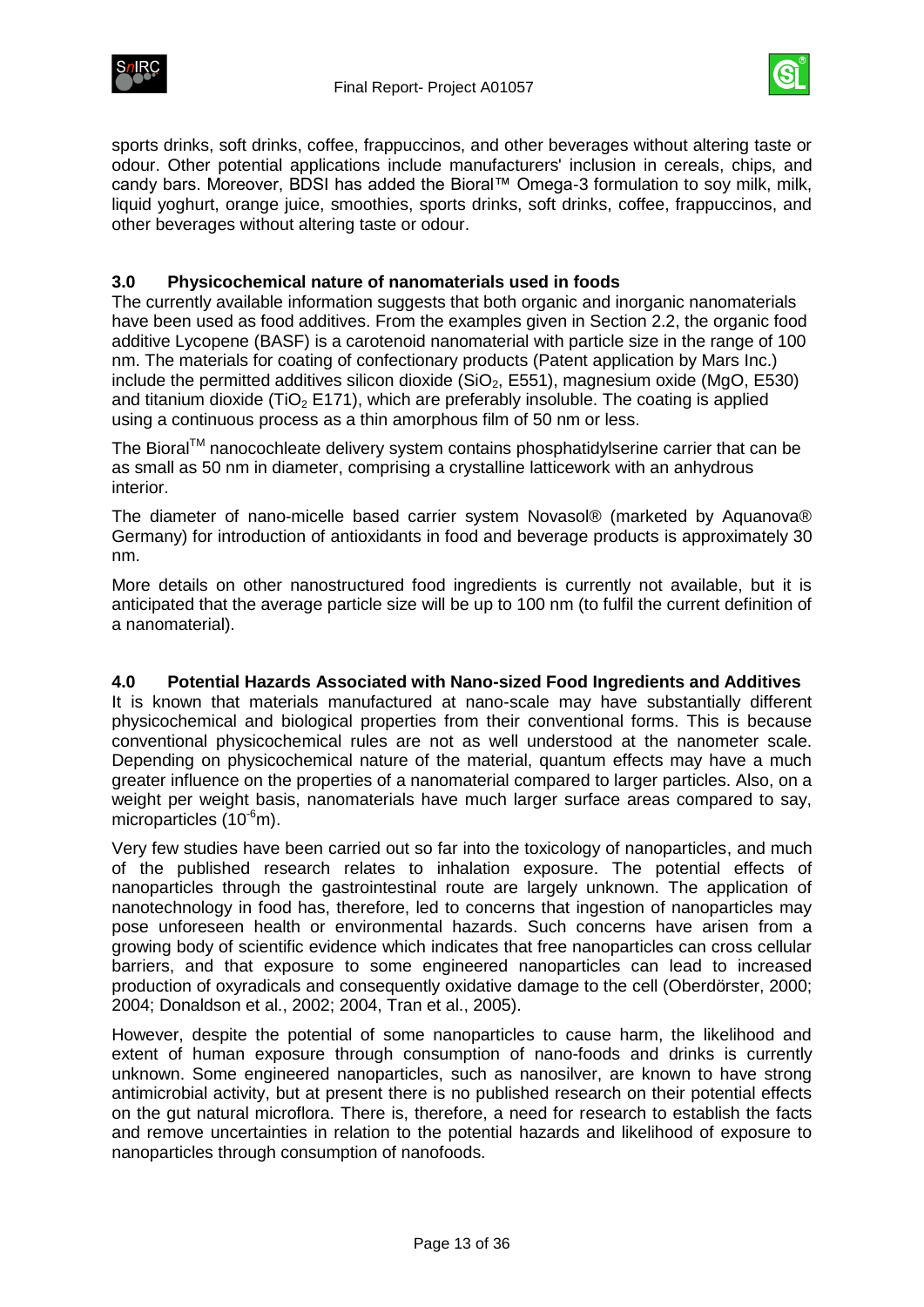



## <span id="page-13-0"></span>**5.0 Potential Consumer Safety Issues Arising from Nanofoods**

In the UK, the median adult intake of fine particles via inhalation is in the region of  $10^{12}$  -  $10^{13}$ microparticles/ individual per day (Tran et al 2005). The main likely route of entry of micro- or nano-sized particles to the gut is through consumption of food and drinks. However, very little is known about the dietary toxicity of microparticles in the gut, and even less about the toxicity of nanoparticles (Tran et al, 2005). The main consumer safety concerns from the application of nanotechnologies in food are also intrinsically linked to the physicochemical nature of the nanoparticles, and the likelihood and extent of exposure through consumption of nanofoods.

It is known that some food substances exist naturally, or are metabolised in the body at a nano-scale. Many food proteins are globular structures, reported to be between 10's to 100s nm in size, and most polysaccharides and lipids are linear polymers less than 2 nm in thickness<sup>21</sup>. The main concern in this regard is that processing of food ingredients to make them nano-sized may make them different from those that exist naturally.

A healthy digestive system only allows absorption of nutrients from the gut after digestion of foods. The gut wall is designed to ensure the passage of dietary nutrients, and prevent the passage of larger or foreign material. The transport of conventional forms of nutrients (and metabolites) in and out of the cell is also well regulated in the body. Nano-sized food ingredients and additives may, however, "override" these mechanisms due to ability to cross the gut wall, and this may lead to health implications for the consumer (see section 5 for further discussion). There is potential for contamination of food with nanoparticles, e.g. from the use of nano- pesticides and veterinary medicines, or migration of nanoparticles from food packaging. It is also not known to what extent nanoparticles in the environment would bioaccumulate/ bioconcentrate in the food chain.

A number of possible implications may be envisaged to emerge from the consumption of nano-sized food ingredients and additives. For example, a greater absorption of certain nano-ingredients may change nutrient profile in the body, or a greater absorption of nanoadditives may lead to increased health consequences. As behaviour, fate and effects of nanoparticles are currently not fully understood, there may be other unforeseen implications that may jeopardise consumer safety.

#### <span id="page-13-1"></span>**5.1 Nanosized ingredients and additives in relation to digestion of food**

The three main constituents of food; proteins, carbohydrates and lipids are each digested in a different manner (see Table 2). However, a common factor between the three is that digestion of their constituents occurs at the nanoscale. Based on this, it could be argued that the processing of foods at the nanoscale would simply improve the speed or efficiency of their digestion, uptake, bioavailability and metabolism in the body. Indeed, within the nutrition market there are already supplements that claim to contain di- and tri- peptides, and are thus more readily digestible (Crisalle, 2007). In contrast, it could be argued that since the processing of substances to this scale often alters their properties, then nanoscale processing of foods may alter how the food ingredients `behave' upon breakdown within the gut, and as a consequence how they are treated in the gastrointestinal tract. This is an important aspect that needs further research, as it will provide answer to an important regulatory question, i.e. should a nano-processed food be considered automatically a novel food due to significant changes in composition and properties?

The intestinal wall is folded into villi to maximise the surface area for digestion. The villi surface is composed of two main cell types: enterocytes (the majority) and goblet cells.

 $^{21}$  [www.ifr.ac.uk/publications/scienceinnovation/0502\\_nanotechnology/](http://www.ifr.ac.uk/publications/scienceinnovation/0502_nanotechnology/)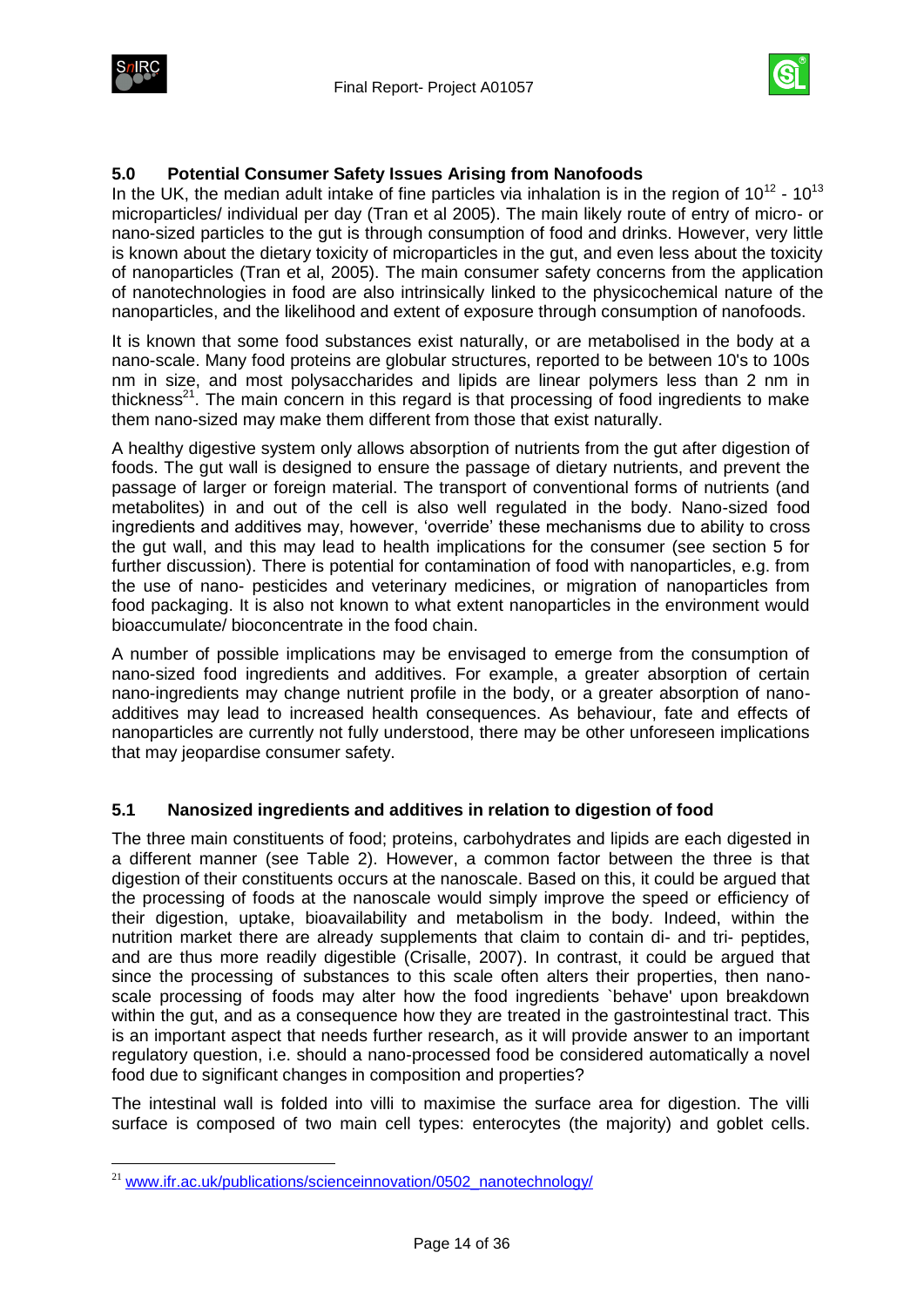



Translocation of particles through the intestine depends on 4 main factors: 1. diffusion and accessibility through mucus lining the gut wall, 2. initial contact with enterocytes or M-Cells, 3. cellular transport, 4. post-translocation events (Hoet et al 2004).

## <span id="page-14-0"></span>**5.2 Translocation of particulates through intestinal Mucus**

A mucus layer lines the epithelial cells of the gut wall. It is secreted by goblet cells, one of two principal cell types found in the intestinal wall. Mucus is principally composed of proteins (called mucins) within an electrolyte suspension (des Rieux *et al*, 2006) and helps to trap pathogens and remove foreign materials before they come into contact with the gut epithelium. Passage of particulates through the intestinal mucus is dependant on multiple factors, two of these being particle size and charge.

The mucus lining the gastrointestinal epithelia forms a mesh-like barrier through which it was originally thought that passage of molecules over ~55 nm in diameter was prevented. This ensured that only small molecules could access the villi of the gut epithelium for digestion. It has also been demonstrated that smaller particles are able to diffuse through the mucus layer faster than larger particles (Szentkuti, 1997).

Passage of particles through intestinal mucus is also dependant on surface charge. Szentkuti (1997) showed that particles of various sizes and charges diffused through intestinal mucus at differing rates. Cationic nanoparticles were found to become entrapped within the negatively charged mucus, whereas carboxylated (anionic) microparticles were able to diffuse successfully through to the epithelial surface.

It has recently been discovered that pores within the mucus layer are much larger than originally anticipated. Researchers at the John Hopkins University, Maryland have recently published evidence to suggest that particles as big as 200 nm can pass through mucus pores when coated with polyethylene glycol (a substance used commonly to coat drug particles and to prevent uptake by phagocytic immune cells) (Samuel et al., 2007). This was due to the neutral surface charge of the particles coated with polyethylene glycol.

#### <span id="page-14-1"></span>**5.3 Contact with enterocytes and M cells**

Absorption of food occurs mainly through enterocytes situated on the villi of the gut wall epithelium. Enterocytes serve two main functions - to control passage of macromolecules and pathogens, and to allow absorption of dietary constituents.

Contained within both intestinal mucus and gut wall epithelium are aggregates of lymphoid nodules, commonly referred to as Peyer"s Patches, and within the epithelium of Peyer"s Patches are M Cells. These take in samples of foreign material and deliver them to underlying lymphocytes to elicit immune responses and thus control disease (Berne and Levy 2000). It is here that foreign objects that have passed through intestinal mucus are usually accumulated.

Under normal circumstances, passage of particles through enterocytes takes place after foodstuffs have been digested into their constituents, and this process may be passive, facilitated, or active depending on the characteristics of the breakdown product.

#### <span id="page-14-2"></span>**5.4 Cellular translocation**

Once food constituents have been broken down by enzymes, diffused through the gut mucosa, and absorbed through the enterocytes of the epithelia, they are translocated across the cells and pass into the hepatic circulation. There are several mechanisms by which particles may pass through the epithelia. These are - transcytosis by enterocytes (as with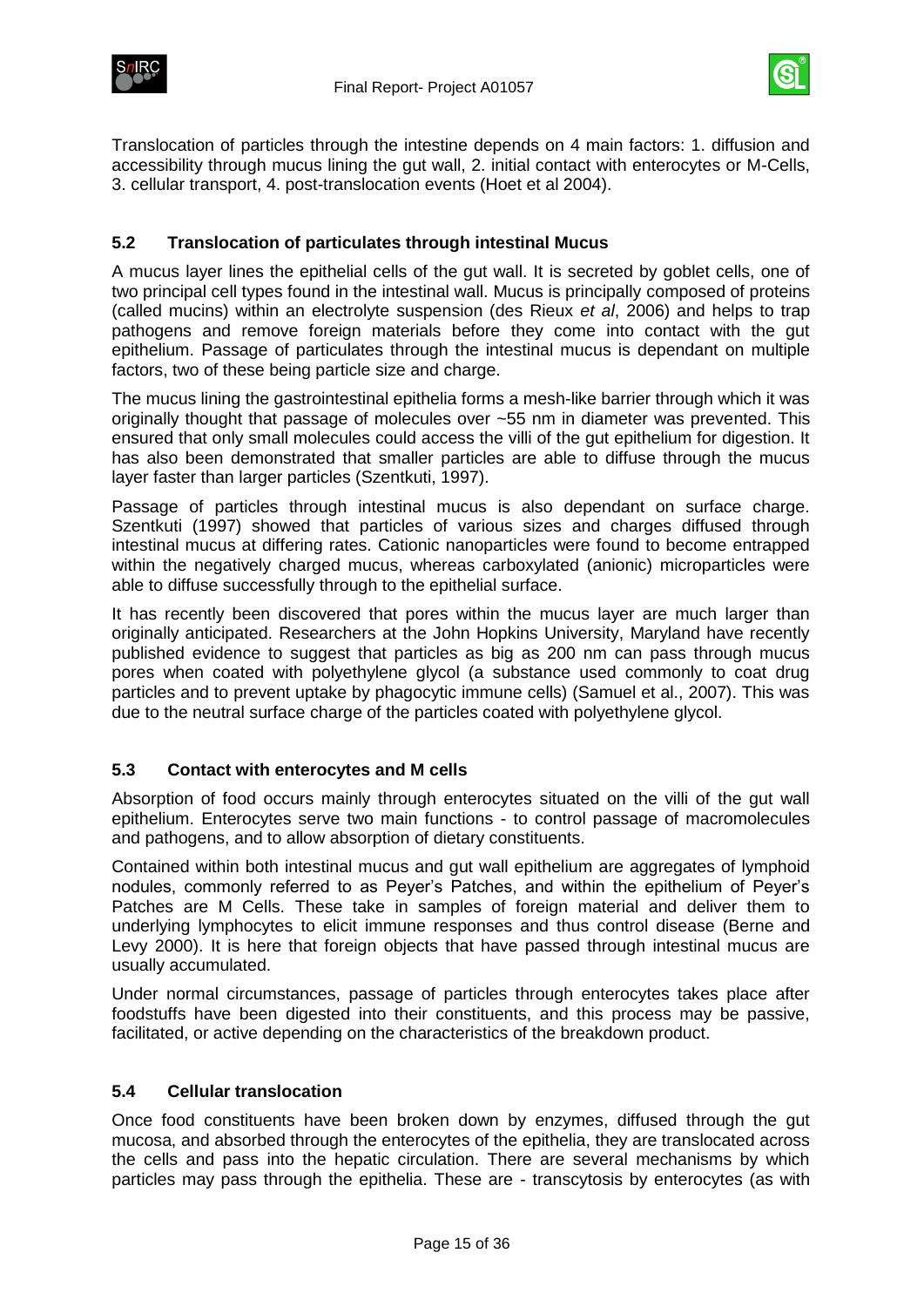



normal digestion), transcytosis by M Cells (although this is more likely to lead to accumulation within M Cells, and a consequent immune reaction), passive diffusion across the epithelia or paracellular transport.

The time between the initial contact of particulates with the epithelial wall, to their absorption and translocation across cells is relatively slow. Szentkuti (1997) reported that accumulation of particles within the cell layer under the intestinal epithelium was still relatively low after several days of oral gavage of particles within rats.

Translocation through intestinal epithelia occurs by transcytosis through enterocytes. This is the basis of normal absorption (e.g. selective uptake of peptides or amino acids through transporters within the brush border), and it is well documented that gastrointestinal uptake of exogenous nanoparticles is greater than microparticles. Desai et al. (1996) showed that translocation of nanoparticles, 100 nm in diameter, is 15-250 times greater than that shown by micromolecules, which are more likely to become lodged within Peyer"s patches (des Rieux et al 2006). The gastrointestinal uptake of nanoparticles has been shown to be 2-200 times greater on Peyer's Patches, despite the fact that these only represent ~1% of the total intestinal surface (des Rieux et al 2006).

Translocation of manufactured nanoparticles through the epithelium is likely to be dependant on the physiochemical properties of the nanoparticle e.g. zeta potential, hydrophobicity, size, presence/ absence of a ligand, and physiology of the intestinal tract e.g. healthy vs diseased state (where translocation may be increased or decreased depending on the illness) (des Rieux et al. 2006).

In relation to nanoscale processed foodstuffs, the issue of altered translocation arises only if the properties of the food's constituents are altered by processing. In addition, if engineered nanoscale additives or ingredients have been purposely introduced into the foods, or have migrated from packaging, their properties and potential effect on digestion must also be considered. In these cases, the "novel" properties of each food would have to be determined in order to predict whether translocation would differ from the normal.

Under normal physiological conditions, paracellular transport of nanoparticles would be extremely limited, as pore size at tight junctions is between 3 and 10Å (0.3-1.0 nm) (des Rieux et al 2006). However, research into improving paracellular transport through gut epithelia is being carried out alongside medical research into targeted drug delivery. For example, research into using positively charged poly(acrylic) acids to aid nanoparticle passage via interaction with the negatively charged surface of the epithelium, or complexing  $Ca<sup>2+</sup>$  involved in the structure of tight junctions (des Rieux et al 2006).

The behaviour and fate of nanoparticles in the gastrointestinal tract is, however, not known. It is possible that they will not remain in a free form (and hence not available for translocation) due to certain transformations in the gut, e.g. due to agglomeration, aggregation, adsorption or binding with other components of food, reaction with acid and digestive enzymes etc.

Any enhanced absorption and bioavailability of nano food ingredients and additives would give rise to higher internal exposure, with higher plasma concentrations (from higher absorption rate) or higher area-under-the-curve exposure (from higher uptake efficiency). This raises a number of questions with regard to consumer safety; for example:

- Would this alter the overall nutrient profile and nutritional status in the body?
- Should permissible limits be lowered for nano forms of food additives because of  $\bullet$ their greater absorption (and hence potential harmful effects) in the body?

Current understanding in this respect is limited. Further research would be needed to understand whether normal nutrient/ metabolite transport in and out of a cell is affected by introduction of a nano-food ingredient or additive.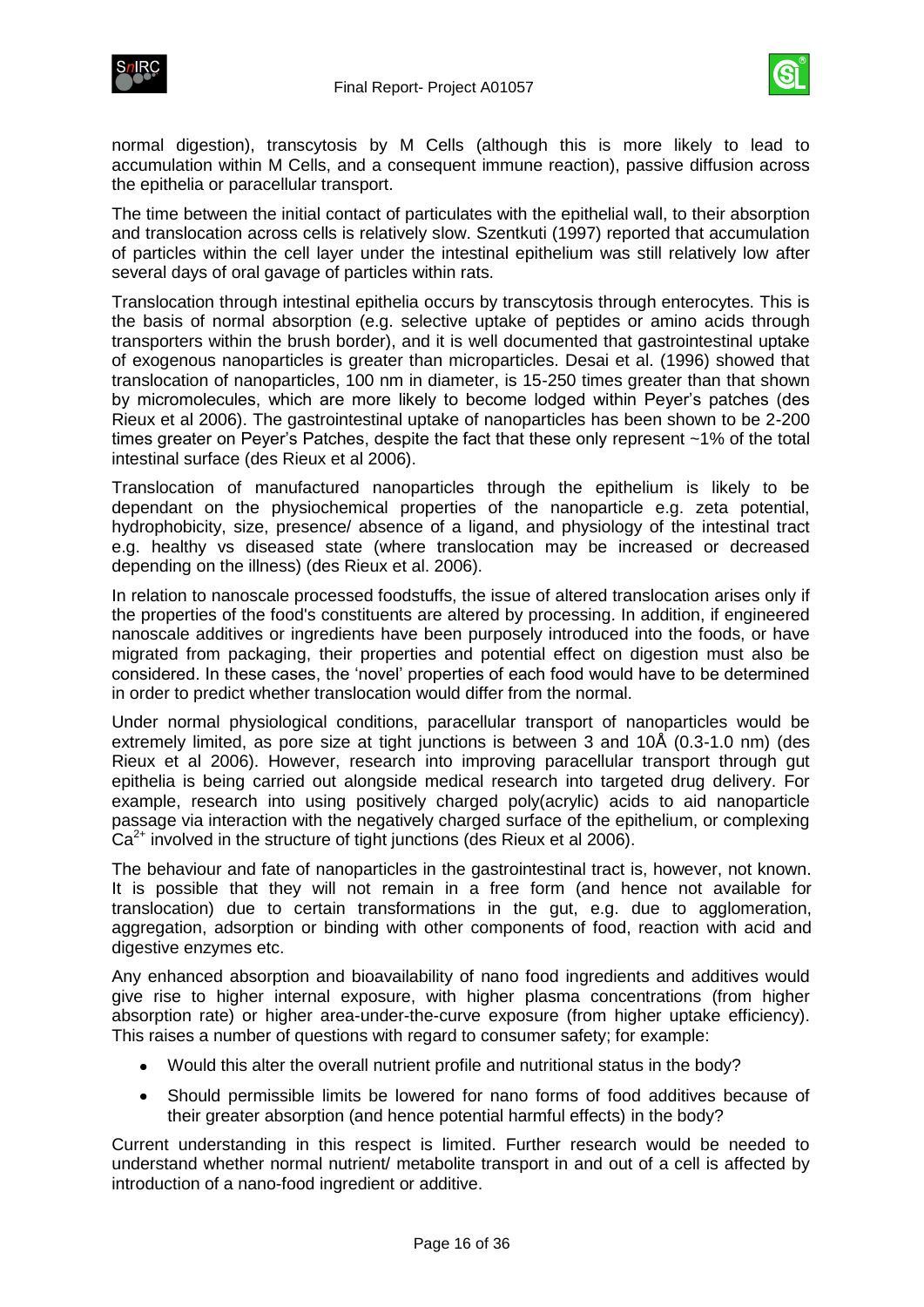



#### <span id="page-16-0"></span>**5.5 The influence of particles in Disease**

Investigation of the possible link between micro and nanoparticles and exacerbated symptoms in individuals with compromised gastrointestinal functionality (Irritable Bowel Disease (IBD) or Crohn"s Disease) has led to the questions about whether the presence of dietary micro- and nano-particles may also elicit inflammatory responses in unaffected humans.

The modern Western diet means that the gut mucosa is continuously exposed to inorganic micro- and nano-particles. These dietary micro- and nano-particles may generally be grouped into three forms: natural contaminants (e.g. soil and dust), food additives, and those formed *de novo* from the environment or from the gut lumen (e.g. calcium phosphate) (Lomer et. al. 2001).

Micro- and nano-particles commonly found in food are typically oxides of silicon, aluminium and titanium (Powell et. al. 2000). For example, naturally occurring microparticulates such as titanium dioxide and aluminosilicates are used as food additives: titanium dioxide is present in anatase (E171), and aluminosilicates are commonly added to granular and powdered foods as anti caking agents (Lomer et. al 2001). These particles are highly stable, and are not degraded in the intestine. They are therefore typically taken up by M Cells of Peyer"s Patches and passed to underlying macrophages. As macrophages are also unable to digest the particles, it is common to see pigmentation in cells at the base of human intestinal lymphoid aggregates due to particle accumulation (Powell et. al 2000). Concomitantly, both titanium dioxide (anatase) and aluminosilicate (as kaolinite) are commonly seen in these lymphoid aggregates (Powell et. al. 1996).

Studies so far have focussed heavily on microparticulates, and initial findings indicate that they appear not to be indicated as stimulants for Crohn"s disease or IBD when presented alone. As the particles pass through the intestinal tract, they come into contact with, and adsorb luminal constituents, such as calcium ions and lipopolysaccharide. It has been shown that microparticle-calcium-lipopolysaccharide conjugate activates both peripheral blood mononuclear cells (Powell et. al 2000), and intestinal phagocytes, which are usually resistant to stimulation (Ashwood et. al 1999). This indicates that microparticles may be adjuvant triggers for exacerbation of disease within sufferers of Crohn"s disease and IBD (Powell et. al. 2002, Lomer et. al. 2002). However, little is known about whether micro- or nano-particles are linked to the initiation of the diseases (Lomer et. al 2005, Powell, 2004).

Trials carried out so far to test whether reduction of microparticles in the diet Can reduce the symptoms and Crohn"s and IBD, have produced contradicting results. In a double blind randomised study, Lomer et al (2002) demonstrated that a particle-low diet alleviated the symptoms of Crohn"s Disease. However, recent clinical findings have suggested that reducing microparticle intake in Crohn"s sufferers has no effect on the disease (Lomer 2005). It is therefore evident that despite initial attempts to establish the presence or absence of a link between compromised functionality of the GI-tract and initiation or exacerbation of disease, there is a requirement for considerable further research. This avenue of research should, however, in time also uncover important information about the behaviour of micro and nanoparticles within the gastrointestinal system.

#### <span id="page-16-1"></span>**6.0 Adequacy of relevant regulations and implications of the use of nanomaterials in foods and food products**

The Food Standards Agency (FSA) has recently published a (draft) review that considers the regulatory implications and risk assessment in relation to applications of nanotechnologies in food (Draft report of FSA regulatory review, 2006). Another regulatory gap study by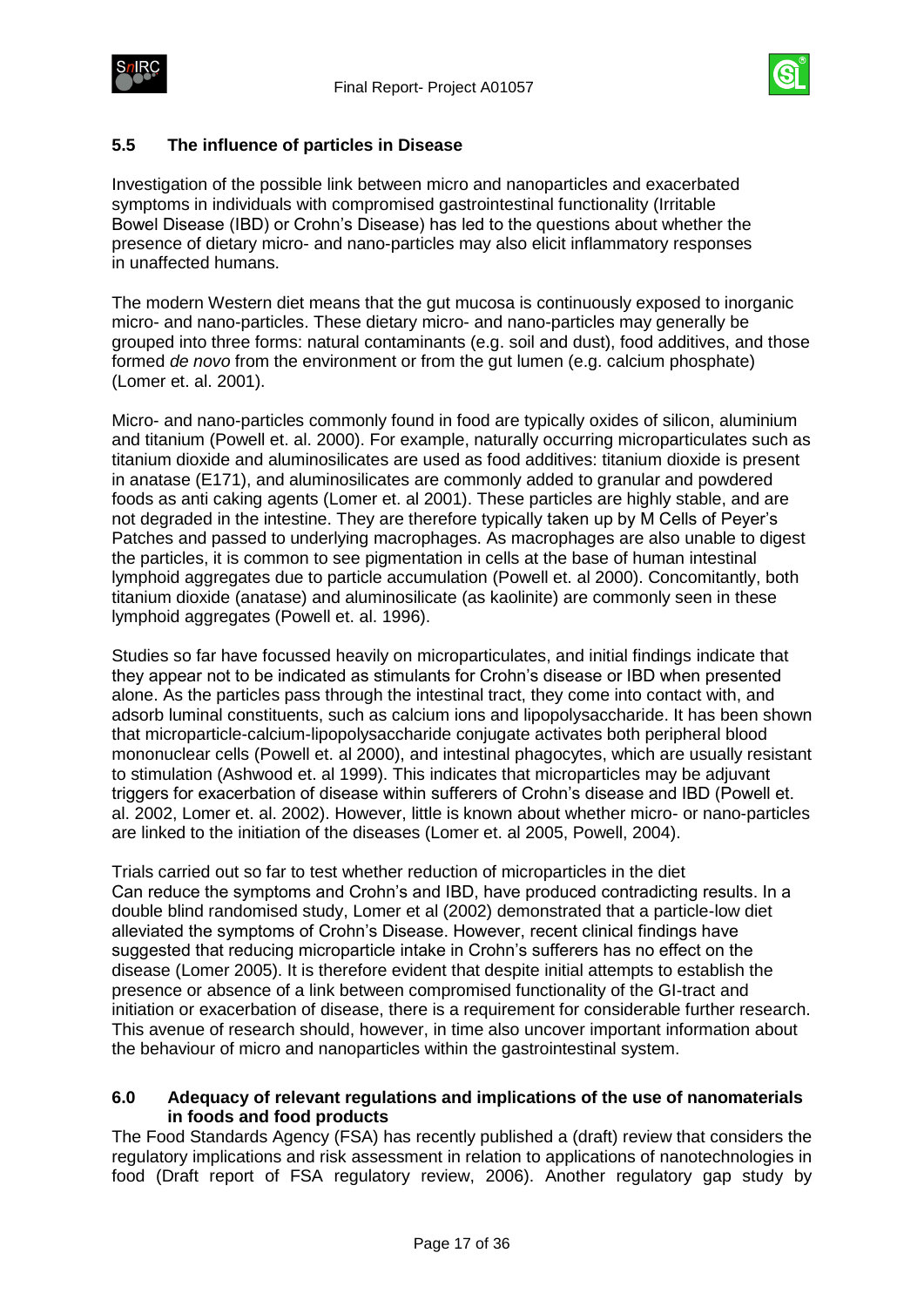



Chaudhry et al. (2006) has assessed existing regulatory frameworks relevant to food and food packaging along with a number of other known and projected products and applications of nanotechnologies.

It emerges from these reviews that most nanotechnology applications in food should come under some sort of approval process. The FSA (draft) review further concludes that the existing models for risk assessment should be applicable to nanomaterials, but there are major gaps in information on hazard and exposure.

This study has identified the main areas where there are uncertainties that might limit the scope and effectiveness of regulatory controls. For example:

- current legislation does not differentiate between "conventional" and "nano" forms of food additives already approved for use in food. There is currently no size limitation on particle size for food additives $^{22}$ .
- there is a lack of clarity in the definition of novel foods under relevant regulations that  $\bullet$  . may lead to uncertainty as to whether (and when) a food processed at nano-scale should be considered a novel food;
- there is a lack of knowledge of the effects of processes and products of  $\bullet$ nanotechnologies in food to enable adequate risk assessment.

#### <span id="page-17-0"></span>**6.1 Regulatory Aspects Relating to Nanoscale Food Additives**

The use of food additives in the EU is controlled by European Parliament and Council legislation and is based on the principle that only additives that are explicitly authorised may be used in food. In addition, the quantities permitted are often limited and their use is restricted to specific foodstuffs in some cases.

Legislation relevant to nanoscale food additives is provided under Framework Directive 89/107 and the subordinate legislation. Nano food additives are assessed either as novel additives or, where a macro-equivalent is already approved, through potential amendments of the appropriate purity criteria under the Directive 96/77/EC.

Under the EC law, food additives are defined as substances that are not normally consumed as food itself, but are intentionally added to food for a technological purpose, such as food preservation. Substances that are used for the purpose of imparting flavour and/or taste are not considered food additives *per se* (separate legislation generally applies to these substances), and neither are substances that may be used for a technological function but are considered as food ingredients, such as sodium chloride or saffron. Prior to their authorisation by the Commission, food additives are evaluated for their safety by the European Food Safety Authority (EFSA). This role was previously the responsibility of the independent scientific committees, such as the Scientific Committee for Food.

In July 2006, the European Commission published a set of four proposed Regulations which are set to replace the current system and provide a common basis for controls on food additives, food flavourings and food enzymes. The proposals were published as Commission Documents on additives<sup>23</sup>, flavourings<sup>24</sup>, enzymes<sup>25</sup> and a common authorisation

 $^{22}$  Particle size is only specified for E460 cellulose (crocrystalline), where smallest particle size should not get below  $5 \mu m$ 

<sup>&</sup>lt;sup>23</sup> Additives: COM/2006/0428 final - Proposal for a Regulation of the European Parliament and of the Council on food additives {SEC(2006) 1040} {SEC(2006) 1041}

<sup>&</sup>lt;sup>24</sup> Flavourings: COM/2006/0427 final - Proposal for a Regulation of the European Parliament and of the Council on flavourings and certain food ingredients with flavouring properties for use in and on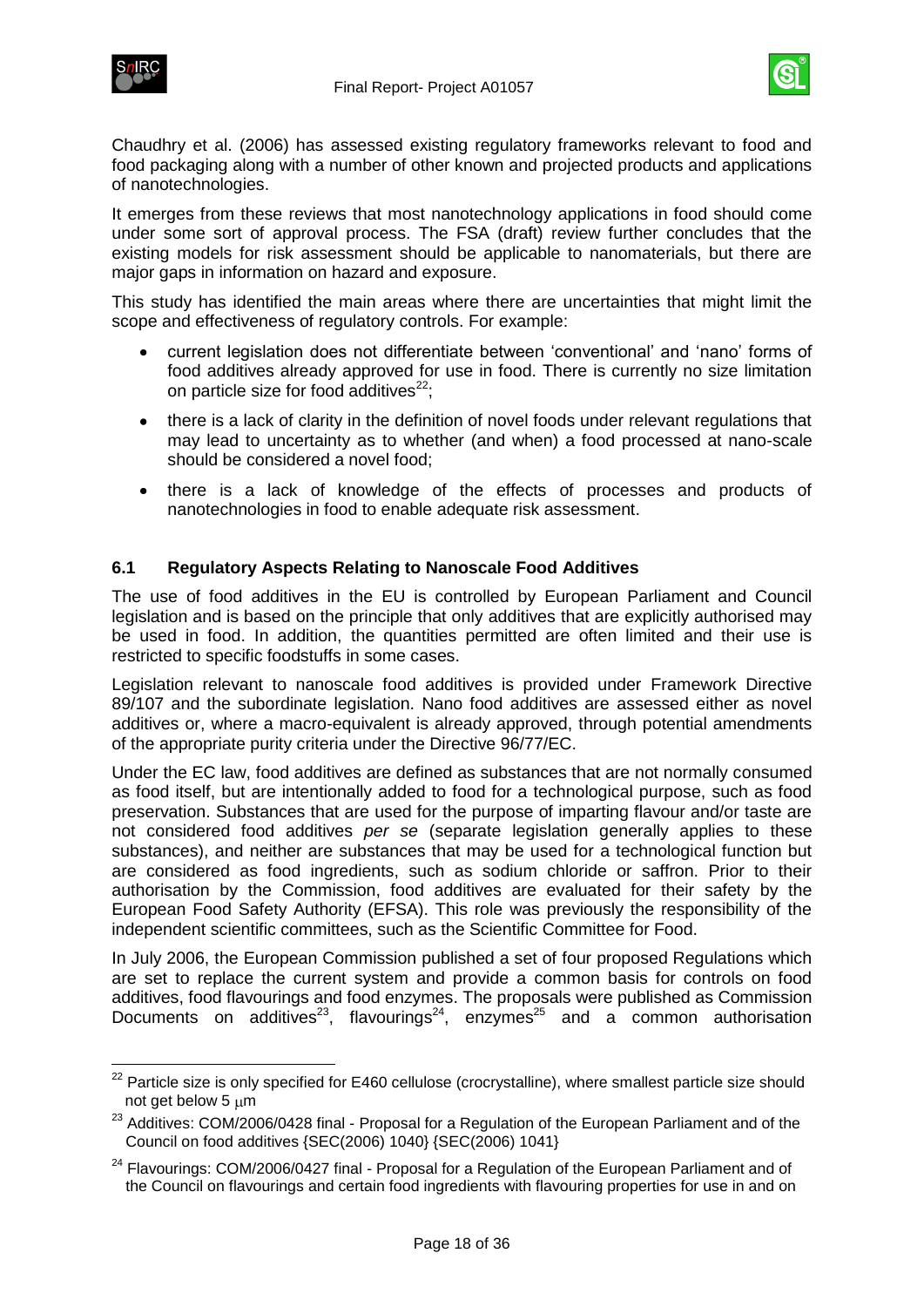



procedure<sup>26</sup>. The recently adopted proposals bring together all of the existing food additive regulations and propose to introduce comitology for additive approvals in place of the cumbersome co-decision procedure. Moreover, in line with the decision to separate risk assessment and risk management, all applications for the approval of new food additives will be directed to EFSA, which will carry out safety evaluations and risk assessment. At present this task would fall to the EFSA AFC Panel (Additives Flavours and Food Contact Materials). To date, EFSA has not announced if and how they may consider the issue of nanomaterials. The inclusion of a food additive in the Community positive list will be considered by the Commission on the basis of the opinion from EFSA. In addition to the safety of the substance, the other general criteria (technological need, consumer aspects) have to be examined before a food additive may be included in the Community positive list. This will be done by the Standing Committee on the Food Chain and Animal Health (SCFCAH).

For every authorised food additive included in the positive list, a specification must be laid down that contains the criteria on the purity and defines the origin of the food additive, and the verification of such criteria. The most relevant aspect in relation to the use of nanoscale food additives is perhaps in the re-evaluation of safety assessment. To ensure that food additives once permitted are kept under continuous observation and re-evaluation wherever necessary, producers or users of food additives will be obliged to inform the Commission of any new information which may affect the safety assessment of a food additive. These must include changing conditions of use and any new scientific information. Whether or not developments in nanotechnology constitute new scientific information may be for EFSA to assess in the first instance.

Food processing aids, interestingly, are not included within the scope of the proposed Regulation, which may have implication on the use of certain nanotechnologies, for example carrier systems used to protect additives during processing only under the auspices of novel foods. It is clear that food additives must at all times comply with the approved specifications. The specification should include information to describe *adequately* the food additive i.e. to ensure that in all relevant aspects it corresponds to the additive that has been assessed for safety. While existing food additive specifications are to be maintained until the corresponding additives are entered into the Annexes of the new Regulation, there are as yet no criteria within the specifications that cover the use of nanoparticles *per se*.

The definitions laid down in Article 3 of the proposed Regulation list certain substances that are not to be considered as food additives. Among these are substances that are mentioned in the examples given in section 2.2, which could lead to a greying of the distinctions e.g. certain types of dextrin and modified starches, gelatine, and products containing pectin.

In the example of an organic food additive (section 2.2.1), it may be envisaged that the nanoscale product might comprise a cocktail of additives that have been approved separately, each with a specification of purity that may include criteria for specific source materials. In the example of inorganic food additives (section 2.2.2), the purity specification for silicon dioxide (E551) describes only the process by which  $SiO<sub>2</sub>$  may be produced for

foods and amending Council Regulation (EEC) No 1576/89, Council Regulation (EEC) No 1601/91, Regulation (EC) No

- <sup>25</sup> Enzymes: COM/2006/0425 final Proposal for a Regulation of the European Parliament and of the Council on food enzymes and amending Council Directive 83/417/EEC, Council Regulation (EC) No 1493/1999, Directive 2000/13/EC, and Council Directive 2001/112/EC {SEC(2006) 1044} {SEC(2006) 1045}
- <sup>26</sup> Common authorisation procedure: COM/2006/0423 final Proposal for a Regulation of the European Parliament and of the Council establishing a common authorisation procedure for food additives, food enzymes and food flavourings.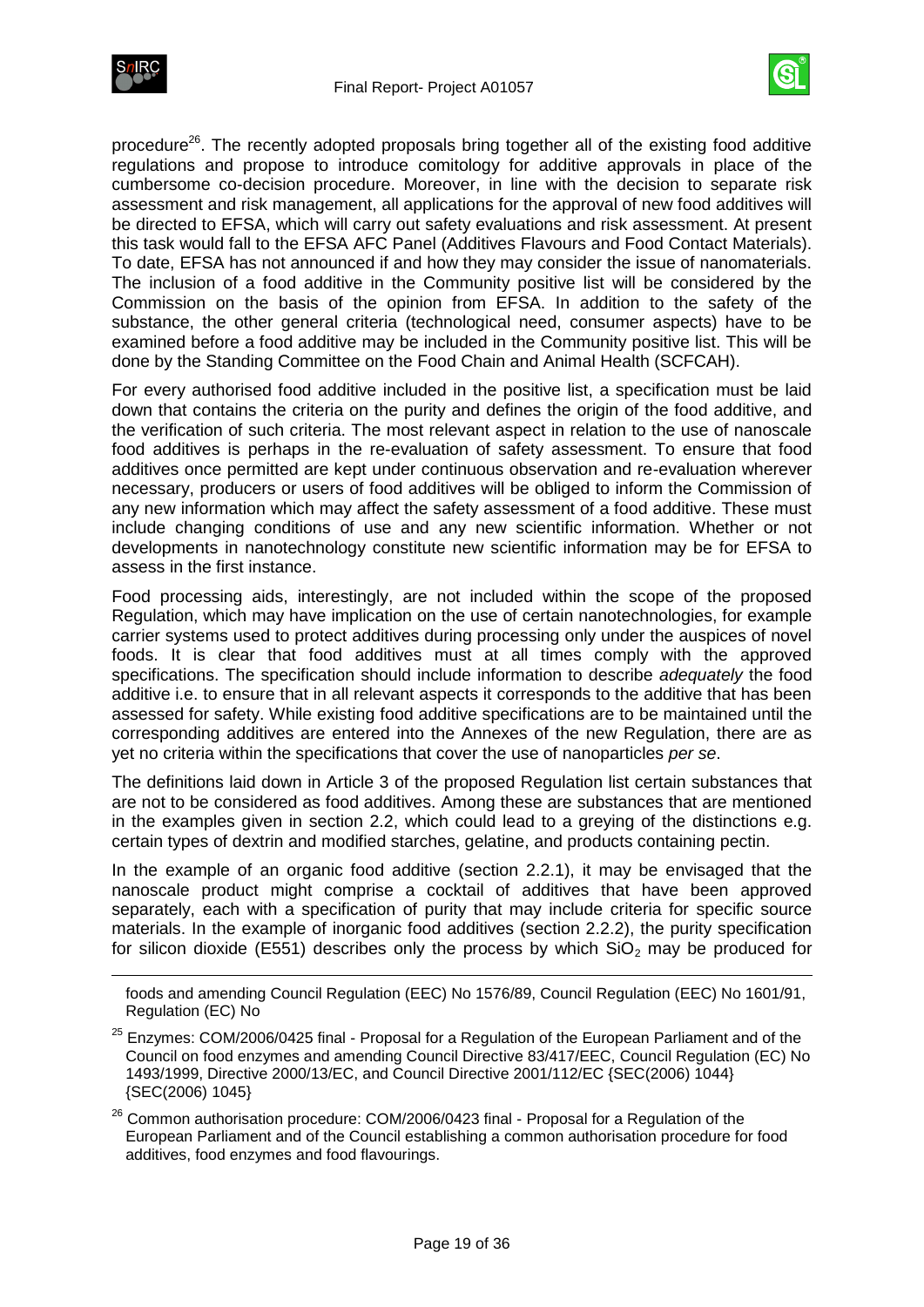



food additive use i.e. no definitions for source materials are prescribed. However, the source compounds for  $SiO<sub>2</sub>$  used in the production of the nanoscale  $SiO<sub>2</sub>$  coatings in the example (section 2.2.2), includes organosilicates, silanes, chlorosilanes and tetraethylorthosilane (TEOS). In addition, the current EU purity specification for  $TiO<sub>2</sub>$  (E171) does not prescribe criteria related to particle size, which clearly is a principal issue in terms of the use of nanotechnology. This additive was last evaluated in 1977.

## <span id="page-19-0"></span>**6.2 Regulatory Aspects Relating to Nanoscale Food Ingredients**

Legislation of particular relevance to nanoscale food ingredients is Regulation (EC) 258/97 concerning Novel Foods and Novel Food Ingredients, which establishes a mandatory premarket approval system for all novel foods.

A "novel" food is defined as a food or food ingredient not having a significant history of human consumption within the Community prior to May 1997, and which falls within one of several defined categories. Categories that may have relevance to nanotechnology include "foods and food ingredients with a new or intentionally modified primary molecular structure"; and "foods and food ingredients to which has been applied a production process not currently used, where that process gives rise to significant changes in the composition or structure of the foods or food ingredients which affect their nutritional value, metabolism or level of undesirable substances".

Considering the current and projected applications of nanotechnologies in food, it is unlikely that most nano-structured food products (at least in the foreseeable future) would fall under the first category, i.e. they would not necessarily have a different molecular structure compared to normal processed food. There is, however, a strong likelihood that they would fall under the second category *providing that* the attached caveat is fulfilled. The onus for recognising that a food substance falls under the latter category, and alerting the competent food assessment body, lies with the person responsible for placing the product on the market. However, in the case of nano-structured foods, Regulation (EC) 258/97 would only appear to be applicable if a substance was regarded both as "novel" *and* its nutritional value, metabolism or level of undesirable substances was substantially altered compared to its macro-scale counterpart. If a company responsible for placing a nanofood product on the market did not recognise it to be novel (e.g. because the ingredients already have a history of use at the macro-scale), and/or did not consider the properties of the nanofood to be substantially different from its macro-scale counterpart (e.g. because of a lack of information to the contrary, or the lack of a precise definition of the term "substantially altered"), then it is possible that a safety evaluation under (EC) 258/97 will not be carried out. Thus, the caveat attached to the definition of this category of novel foods may lead to an uncertainty over whether a nano-structured food product would fall under this category, or would be required to test to show that their nutritional value, metabolism or level of undesirable substances have not been affected. It is also not clear whether this regulatory framework would apply to food ingredients that *have* a significant history of use, but may already be marketed in forms that contain particle sizes of 100 nm or less. This is where clarity is required in the wording of the definition for this category of novel foods in relation to nano-structured foods.

A review of the Novel Foods Regulation is currently underway, and this may be a useful opportunity to reappraise its applicability in terms of particle size and the use of nanotechnology. It would also assist both applicants and Competent Authorities if EC Recommendation 97/618 (which provides the framework under which the scientific assessment of genuinely novel foods is performed) was reviewed in parallel, with a view to clearly defining the term "significant changes" and providing additional guidance to risk assessors in respect of particle size, including prior knowledge of individual substances and their approval and use in other parts of the world.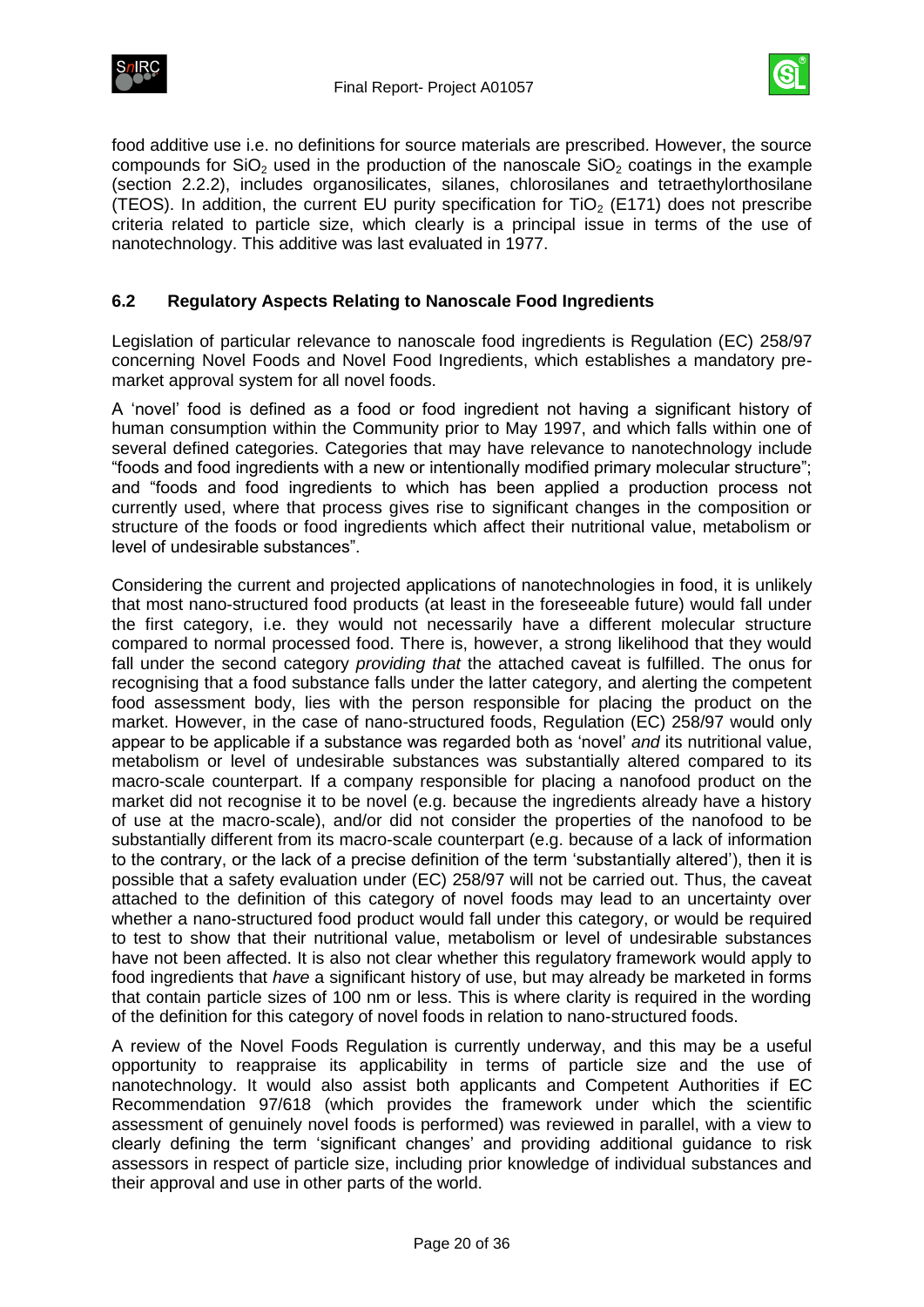



The other relevant regulatory frameworks applicable to the use of nano food ingredients or additives include the general safety articles of the EU Food Law Regulation (178/2002), which require that food placed on the market is not unsafe. However, in this case it is not clear who will be responsible for ensuring that the foods placed on the market are safe. The traceability of nanomaterials used as food ingredients or additives is also covered under the existing requirements of Regulation 178/2002.

## <span id="page-20-0"></span>**6.3 The Precautionary Principle in Relation to Nanofood**

In the absence of detailed toxicological data, but in view of the potential of some nanoparticles to cause harm, it is also appropriate to consider application of precautionary principle (PP) for applications of nanotechnology in food. The PP is a well-accepted tenet of international law, and is an attempt to legally codify the maxim "better safe than sorry". Originally applied in the EU in terms of environmental protection, it has since been accepted that its scope is much wider, and can be applied to the protection of human health. In 2000, the EC adopted a Communication on the use of the PP (Communication from the Commission on the precautionary principle", 2000), which provides a reasoned and structured framework for action in the face of scientific uncertainty or absence of scientific consensus. The Communication gives grounds for assigning responsibility for producing the scientific evidence necessary for a comprehensive risk assessment. Recourse to the PP presupposes that potentially harmful effects deriving from a product or process have been identified, and that existing scientific evaluation does not allow the risk to be determined with sufficient certainty.

The PP is also incorporated into EU food law in Article 7 of Regulation 178/2002, which states that where, following an assessment of available information, the possibility of harmful effects on health is identified but scientific uncertainty persists, provisional risk management measures necessary to ensure the high level of health protection chosen in the Community may be adopted, pending further scientific information for a more comprehensive risk assessment. However, although there is emerging evidence to suggest that certain engineered nanoparticles have the potential to cause harm to human health, it is unclear at present whether there is enough scientific basis to invoke the PP in all applications of nanotechnology for food contact materials. A recent IFST report<sup>27</sup> has recommended that nanoparticles be treated as new, potentially harmful materials, until testing proves their safety (The Institute of Food Science and Technology Report). More research is needed to provide a better understanding of the level of risk, but it would be prudent to consider application of the PP in certain high-risk applications (e.g. where free engineered nanoparticles have been added to food/ drinks, and where such food/ drinks are likely to consumed in large quantities and/or by a large proportion of the population. Ultimately it is likely to be the responsibility of EFSA and the relevant competent authority to decide on what level of risk is acceptable and whether recourse to this principle is justified. Currently it may be an opportune time to consider the merits of including the PP in the Novel Foods Regulations, given the current review of those regulations.

## <span id="page-20-1"></span>**7.0 Gaps in Knowledge Requiring Further R&D**

1

This study has shown that the available information is currently very sparse in term of experimental data on the toxicology of nanoparticles used as food additives and nanostructured food ingredients, to enable assessment of potential risks to the consumer. Much of the available information on engineered nanoparticles is in relation to inhalation

<sup>&</sup>lt;sup>27</sup>[www.ifst.org/uploadedfiles/cms/store/ATTACHMENTS/ResponseFSA\\_NanotechnologiesT405app.p](http://www.ifst.org/uploadedfiles/cms/store/ATTACHMENTS/ResponseFSA_NanotechnologiesT405app.pdf) [df](http://www.ifst.org/uploadedfiles/cms/store/ATTACHMENTS/ResponseFSA_NanotechnologiesT405app.pdf)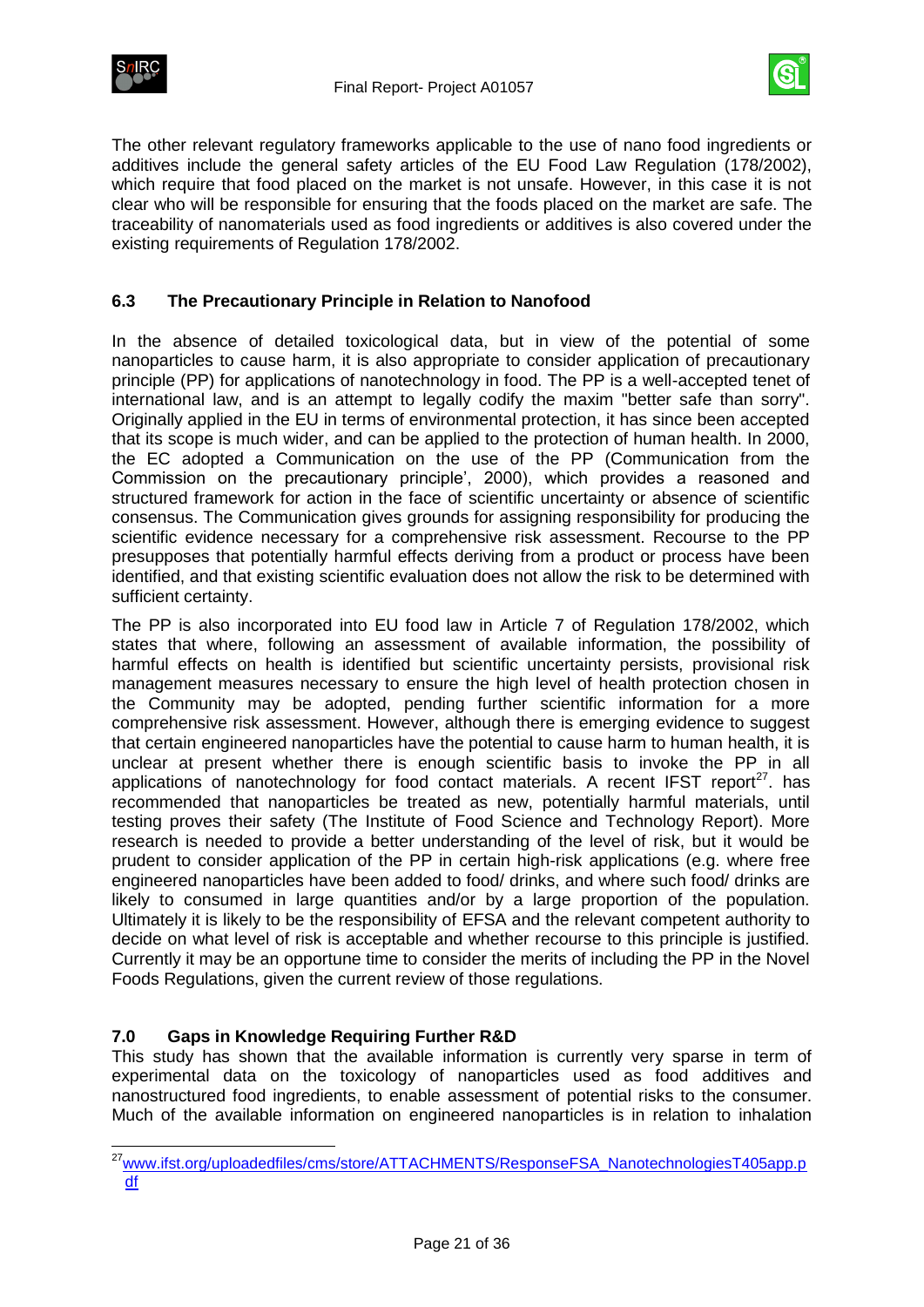



toxicology, and there are major gaps in knowledge with regard to the behaviour, fate and effects of nanoparticles via the gastrointestinal route. In our opinion, there is requirement for a considerable amount of basic research into the behaviour of foodstuffs both manipulated or processed at the nanoscale, and into the properties of manufactured nanoparticles that may be introduced into foods either deliberately, or as a result of contamination. In view of the gaps in knowledge identified in this report, a few potential issues have been highlighted below in relation to the needs for further research. At present, many of these remain conceptual, but the development of novel foodstuffs containing manufactured nanoparticles or nanostructures must take into account such possible outcomes.

## <span id="page-21-0"></span>**7.1 Targets for Future Research**

- Physicochemical properties of nano-sized food additives, their interactions with other food components, and fate and behaviour in the gastrointestinal tract.
- Potential effects of nano-sized food additives on the function of gastrointestinal tract epithelium and other cells, and on the gut natural microflora.
- The extent of changes in the absorption and bioavailability of nano-additives compared to macro-scale equivalents, the toxicological significance of such changes, and whether they should lead to a lowering of their permissible limits in food.
- Potential effects of nano-sized food ingredients or additives on the nutrient/ metabolite transport in and out of the cell, and whether this could lead to a significant effect on the overall nutrient profile in the body.
- The extent of changes in the composition of foods when processed at nano-scale, and whether they warrant consideration as novel food.
- Potential changes to the way in which food constituents are digested as a consequence of their nanoscale processing; for example, whether the introduction into foods of engineered nanoparticles designed to carry dietary supplements can also lead to introduction of foreign substances into the blood.<sup>28</sup>
- Potential for indirect contamination of food through migration of nanomaterials from food packaging or active surfaces used in food processing.

Interdisciplinary research will be vital in establishing the potential risks of nanotechnology and to controlling them. For example, there is much that can be learned from those areas of medical research looking into the passage of nanoparticles through the gut as a vehicle for targeted drug delivery. Tracking advances in these fields will help to highlight processes that could present a possible issue for application of nanotechnologies in foodstuffs.

<sup>1</sup>  $^{28}$  As a theoretical example, it is known that engineered nanoparticles below  $\sim$ 40 nm in diameter have a size which is comparable to large proteins. If added to foodstuffs, it is possible that dependent on their surface chemistry, they adsorb or bind dietary proteins (Borm et al., 2005). It is well known that proteins bind to and aid adsorption of certain dietary constituents e.g. vitamins (Berne & Levy, 2000). Therefore, should an introduced nanoparticle form a protein-nanoparticle complex, this could theoretically go on to act as a receptor-agonist within the gut, protect the protein from recognition by digestive enzymes, or (should it be transported through the epithelium with the protein) allow the nanoparticle to interact with other endogenous proteins at the site of deposition (Borm et al., 2005). All of these could have potentially harmful effects on the body.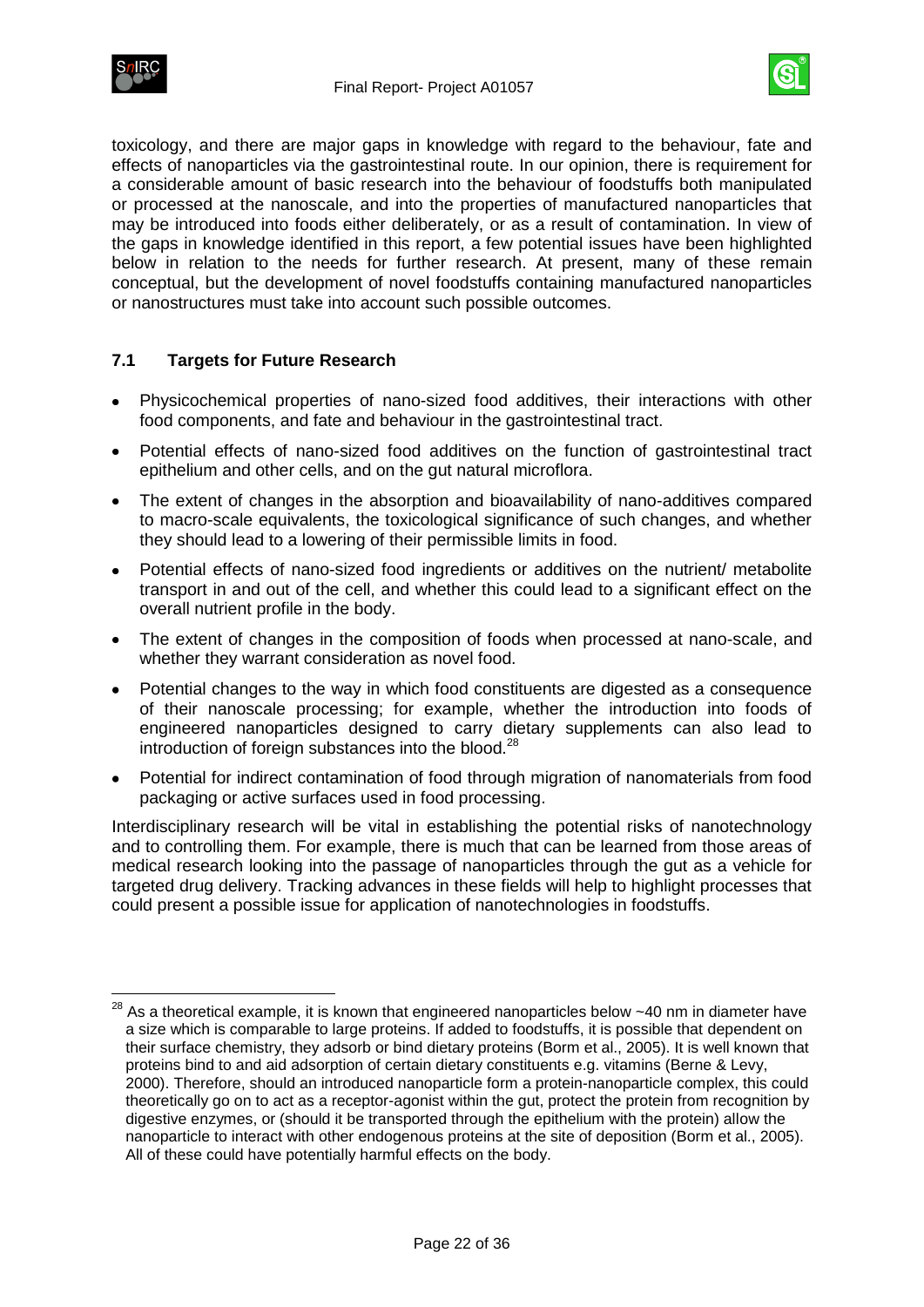



#### <span id="page-22-0"></span>**8.0 Conclusions and a Way Forward**

The findings of this study are in agreement with a recent report by Cientifica (2006) that nanotechnology applications in the EU"s food industry are at an elementary stage. As with any new technology, most nanotechnology applications for food are likely to be for highvalue products in the short term. This study has shown that a number of nanotechnology based food/ supplements/ nutraceuticals are available in some countries. It is also widely anticipated that such applications will start to emerge on the UK/ EU market in the next few years. This, therefore, provides an opportunity to address the main uncertainties and gaps in knowledge ahead of the full-scale emergence of nanofoods in the UK/ EU.

Considering the current uncertainties in relation to the potential risks from nanotechnology applications for food, knowledge gaps, and concerns, there is a need for a proactive approach to address some of the unknowns through research, discussion with key stakeholders, and appropriate revision of regulations to manage the potential risks. It would, however, need a substantial amount of basic research to generate data on the food nanostructures and nanoparticles to enable adequate assessment of risks to an average consumer of nanofoods. As the new phenomenon of nanofood and associated issues are global, all of the questions can not realistically be addressed by UK funded research alone. It is, therefore, suggested that EU FP7 program of funding may be used to address some of the main and priority issues (highlighted in section 7.1), with support funds from the FSA. The proposed research will provide the much-needed data to clear the main uncertainties in current regulatory controls, which (as recommended by the Institute of Food Science and Technology (IFST)) should be clarified through official guidelines in the short term, pending a more permanent resolution of the status of the nanofood products at the EU level<sup>[10](#page-6-0)</sup>.

A contentious, but important, issue in this regard is that of the labelling of foodstuffs that are products of nanotechnology, especially where manufactured nanoparticles have been used. This is one of the key issues that requires thorough consideration and consultation with different stakeholders. As mentioned before, it is likely that applications of nanotechnology in agriculture and food are likely to attract significant public concern in the coming years. Like any other new technology, public confidence, trust, and acceptance are likely to be the key factor in determining the success or failure of nanofoods. It would, therefore, be prudent to support stakeholder forums aimed at enabling the industry to adopt a proactive approach to tackling the issues head-on by informing, engaging and consulting consumers at the outset. There is also a need for consultation on declaring the use of nanoparticle ingredients or additives in food products.

Any adjustments to regulatory frameworks will also need to take into account the European/ international dimension as part of the harmonised international efforts to the governance of nanotechnology risks. In this regard, a sensible regulation of this area may not necessarily need any major changes in legislation. However, for the current regulatory frameworks to be effective in controlling the potential risks from application of nanotechnology in food, the relevant legislation should provide a clear definition that encompasses the distinctive properties of nano substances in food, a clearly defined responsibility/ liability for relevant products and applications, and appropriate permissible limits that relate to the (potential) effects of nano substances in food. Although there is not enough scientific knowledge at present to warrant application of the precautionary principle to nanofood, it would be in the industry"s own benefit to develop appropriate voluntary initiatives to self-regulate some of the aspects that may carry greater risk than other applications. We believe that FSA can play a key role in facilitating the formation of a suitable industry body that can establish the principles for self-regulation by setting out best practices, and demanding safety assessment and risk-benefit analysis from members prior to product development and marketing. We recommend engaging the food industry in a dialogue to achieve a consensus on the issues highlighted in this report, and develop a partnership between scientific community-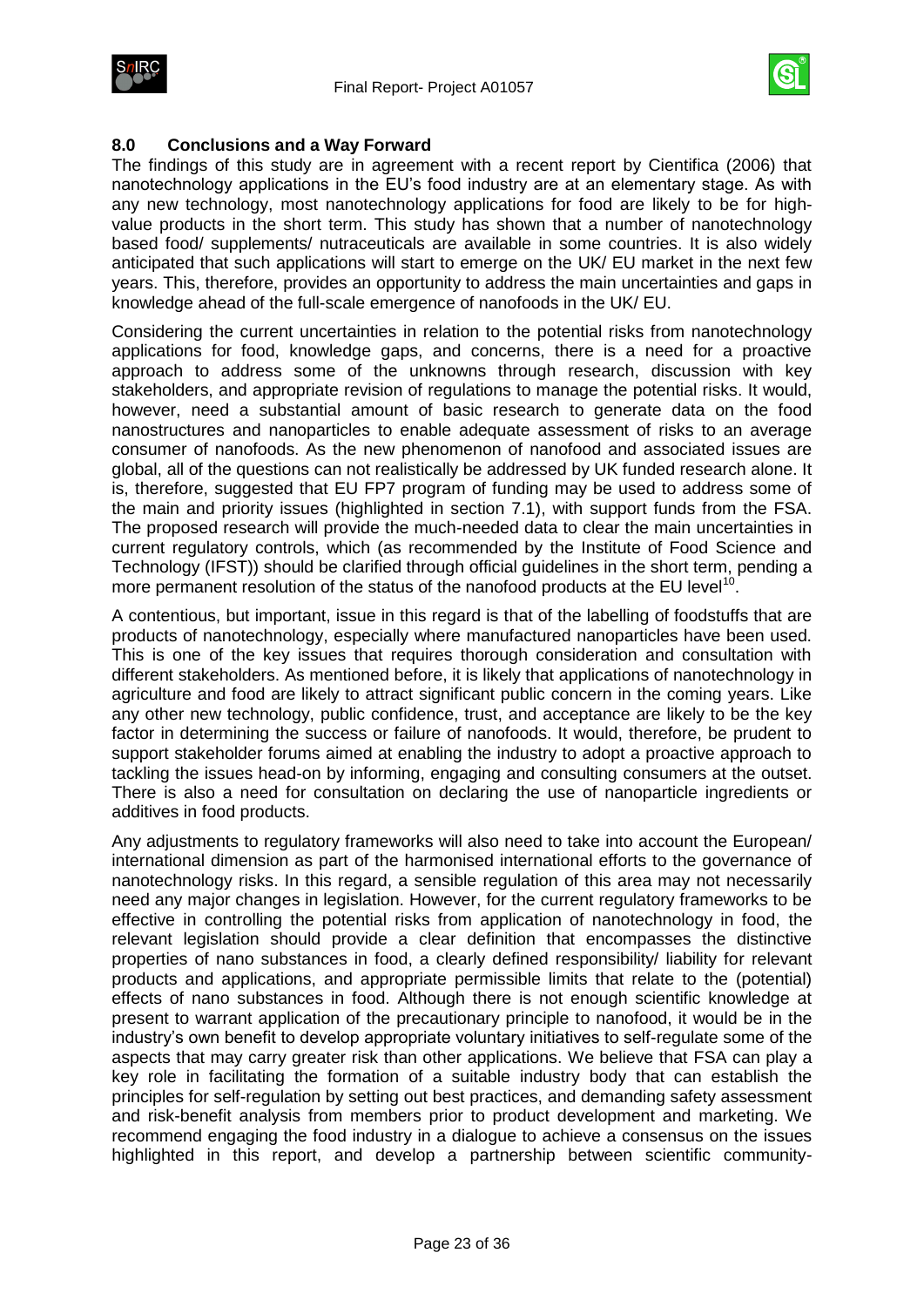



regulators-industry-consumer forums to address some of the areas that need urgent research.

We also recommend that a workshop of relevant stakeholders be sponsored by the FSA, to discuss the findings of this report and get views on the highlighted issues from other international experts.

#### <span id="page-23-0"></span>**9.0 References**

- Aitken, R.J., Chaudhry, M.Q., Boxall, A.B.A. and Hull, M. (2006) In-depth review: Manufacture and use of nanomaterials: current status in the UK and global trends, Occupational Medicine - Oxford 56: 300-306.
- Berne R.M & Levy M.N; 2000; Principles of Physiology; Third Ed; Mosby Inc; Missouri.
- Borm P.J.A, Robbins D, Haubold S, Kuhlbusch T, Fissan H, Donaldson K, Schins R.P.F, Stone V, Kreyling W, Lademann J, Warheit D.B, Krutmann J. and Oberdorster E; 2006; The potential risks of nanomaterials: a review carried out for ECETOC; Part. Fibre Toxicol. 2006; 3:11
- Chaudhry, Q., Blackburn, J., Floyd, P., George, C., Nwaogu, T., Boxall, A., and Aitken, R. (2006) A scoping study to identify regulatory gaps for the products and applications of nanotechnologies, Central Science Laboratory, Sand Hutton, York; [http://www.defra.gov.uk/science/Project\\_Data/DocumentLibrary/CB01075/CB0107](http://www.defra.gov.uk/science/Project_Data/DocumentLibrary/CB01075/CB01075_3373_FRP.doc) 5\_3373\_FRP.doc
- Chaudhry, Q., Boxall, A., Aitken, R. and Hull, M. (2005) A scoping study into the manufacture and use of nanomaterials in the UK, Central Science Laboratory, York [http://www.defra.gov.uk/science/Project\\_Data/DocumentLibrary/CB01070/CB0107](http://www.defra.gov.uk/science/Project_Data/DocumentLibrary/CB01070/CB01070_3156_FRP.doc) [0\\_3156\\_FRP.doc](http://www.defra.gov.uk/science/Project_Data/DocumentLibrary/CB01070/CB01070_3156_FRP.doc)
- Chen H, Weiss J, Shahidi F. 2006. Nanotechnology in nutraceuticals and functional foods. Food Tech 60(3):30–6.
- Churg A.; 1996; The uptake of mineral particles by pulmonary epithelial cells; American Journal of Respiratory and Critical Care Medicine 154: pp1124-1140
- des Rieux A, Fievez V, Garinot M, Schneider Y-J & Préat V; 2006; Nanoparticles and potential oral delivery systems of proteins and vaccines: A mechanistic approach; J. Controlled Release; 116 pp1-27.
- Desai M.P, Labhasetwar v, Amidon G.L, Levy R.J; 1996; Gastrointestinal uptake of biodegradeable microparticles: effect of particle size; Pharm. Res. 13: pp1838- 1845
- Donaldson K, Brown D, Clouter A, Duffin R, MacNee W, Renwick L, Tran L, and Stone V. (2002). The pulmonary toxicology of ultrafine particles. J Aerosol Med 15:213-220.
- Donaldson K, Stone V, Tran CL, Kreyling W, Borm PJ (2004). Nanotoxicology. Occup Environ Med 61(9):727-8.
- Draft report of FSA regulatory review (2006) A review of potential implications of nanotechnologies for regulations and risk assessment in relation to food. Food Standards Agency, March 2006; [www.food.gov.uk/multimedia/pdfs/nanotech.pdf](http://www.food.gov.uk/multimedia/pdfs/nanotech.pdf)
- Evans SM, Ashwood P, Warley A, Berisha F, Thompson RP, Powell JJ. The role of dietary microparticles and calcium in apoptosis and interleukin-1beta release of intestinal macrophages. Gastroenterology 2002; 123(5):1543-1553.
- Graveland-Bikker JF, de Kruif CG. 2006. Unique milk protein-based nanotubes: food and nanotechnology meet. Trends Food Sci Technol 17(5):196–203.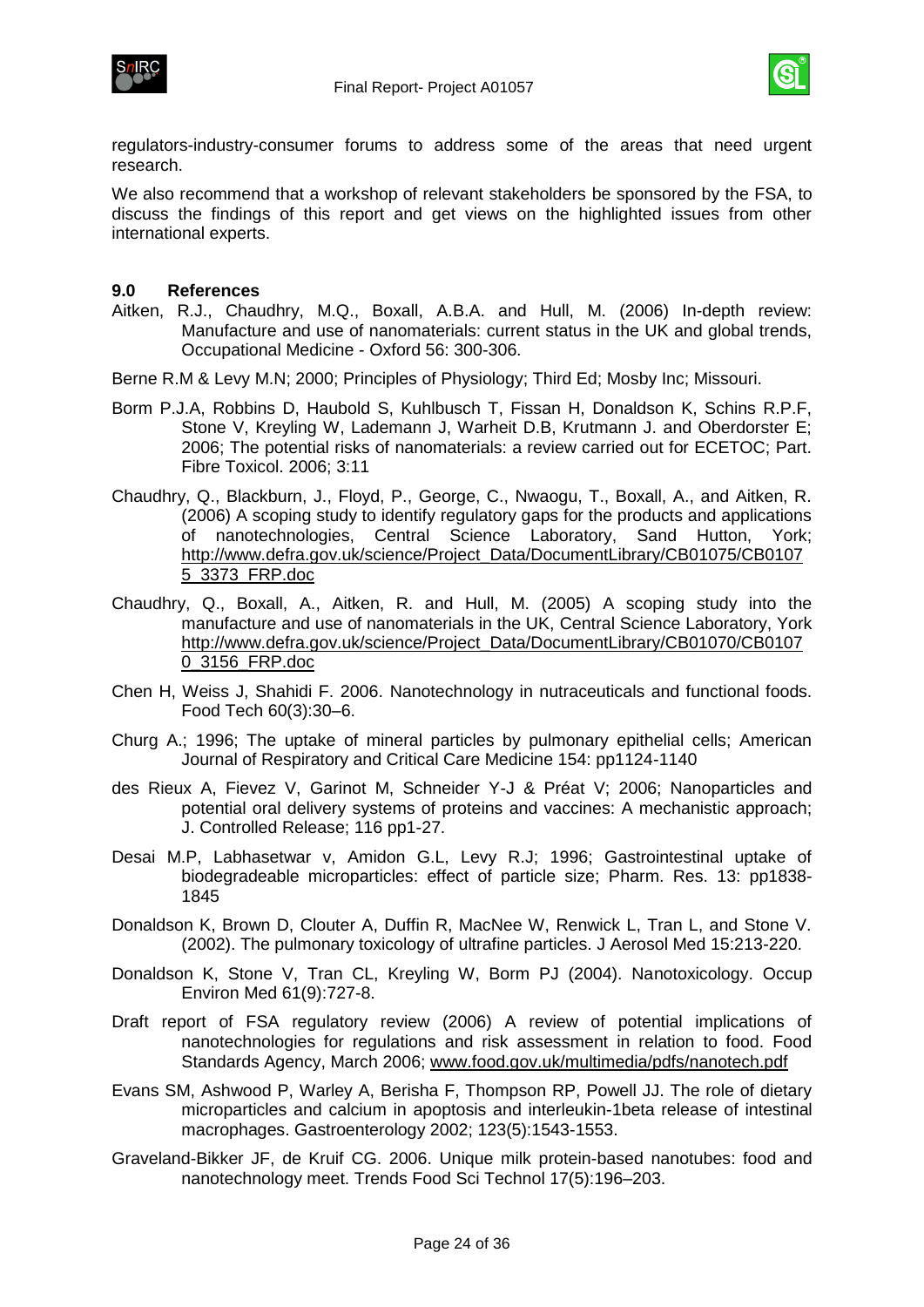



- Hoet P.H.M, Brüske-Hohlfeld I. and Salata O.V; 2004; Nanparticles: Known and Unknown Health Risks; J. Nanobiotechnology, 2 pp12
- Limbach L.K, Li Y, Grass R.N, Brunner T.J, Hintermann M.A, Muller M, Gunther D, and Stark W.J; 2005; Oxide Nanoparticle Uptake in Human Lung Fibroblasts: Effects of Particle Size, Agglomeration, and Diffusion at Low Concentrations; Environ. Sci. Technol; 39(23) pp 9370 – 9376.
- Lomer MC, Grainger SL, Ede R, Catteral AP, Greenfield SM, Cowan RE, Vicary FR, Jenkins AP, Fidler H, Harvey RS, Ellis R, McNair A, Ainley CC, Thompson RP and Powell JJ (2005); Lack of efficacy of a reduced microparticle diet in a multi-centred trial of patients with active Crohn's disease; Eur. J. Gastroenterol. Hepatol. 17: pp377-384
- Lomer MC, Harvey RS, Evans SM, Thompson RP, Powell JJ. Efficacy and tolerability of a low microparticle diet in a double blind, randomized, pilot study in Crohn's disease. Eur J Gastroenterol Hepatol 2001; 13(2):101-106.
- Lomer MC, Thompson RP, Powell JJ. Fine and ultrafine particles of the diet: influence on the mucosal immune response and association with Crohn's disease. Proc Nutr Soc 2002; 61(1):123-130.
- Maynard, A.D., Aitken, R.J., Butz, T., Colvin, V., Donaldson, K., Oberdorster, G., Philbert, M.A., Ryan, J., Seaton, A., Stone, V., Tinkle, S.S., Tran, L., Walker, N.J., Warheit, D.B. (2006) Safe handling of nanotechnology, Nature 444: 267-269.
- Oberdörster G (2000) Toxicology of ultrafine particles: in vivo studies. Phil. Trans. R. Soc. London A. 2000; 358:2719-2740.
- Oberdörster G, Sharp Z, Atudorei V, Elder A, Gelein R, Kreyling W & Cox C (2004). Translocation of inhaled ultrafine particles to the brain. Inhalation Toxicology 16: 437-445.
- Powell JJ, Harvey RS, Ashwood P, Wolstencroft R, Gershwin ME, Thompson RP. Immune potentiation of ultrafine dietary particles in normal subjects and patients with inflammatory bowel disease. J Autoimmun 2000; 14(1):99-105.
- Powell JJ, Harvey RS, Thompson RP. Microparticles in Crohn's disease--has the dust settled? Gut 1996; 39(2):340-341.
- Roco, M.C. and Bainbridge, W.S. (Eds) (2001) Societal Implications of Nanoscience and Nanotechnology, Kluwer Academic Publishers, Boston, pp. 3-4.
- Royal Society and Royal Academy of Engineering (2004) *Nanoscience and Nanotechnologies: opportunities and* uncertainties. <http://www.nanotec.org.uk/finalReport.htm>
- Samuel K. Lai, D. Elizabeth O'Hanlon, Suzanne Harrold, Stan T. Man, Ying-Ying Wang, Richard Cone, and Justin Hanes; 2007; Rapid transport of large polymeric nanoparticles in fresh undiluted human mucus; Proceedings of the National Academy of Sciences 104: 1482-1487.
- Samuel K. Lai, D. Elizabeth O'Hanlon, Suzanne Harrold, Stan T. Man, Ying-Ying Wang, Richard Cone, and Justin Hanes; 2007; Rapid transport of large polymeric nanoparticles in fresh undiluted human mucus; Proceedings of the National Academy of Sciences 104: 1482-1487
- Tran C.L, Donaldson K, Stone V, Fernandez T, Ford A, Christofi N, Syres J.G, Steiner M, Hurley J.F, Aitken R.J and Seaton A; 2005; A scoping study to identify hazard data needs for addressing the risks presented by nanoparticles and Nanotubes; DEFRA Research Report.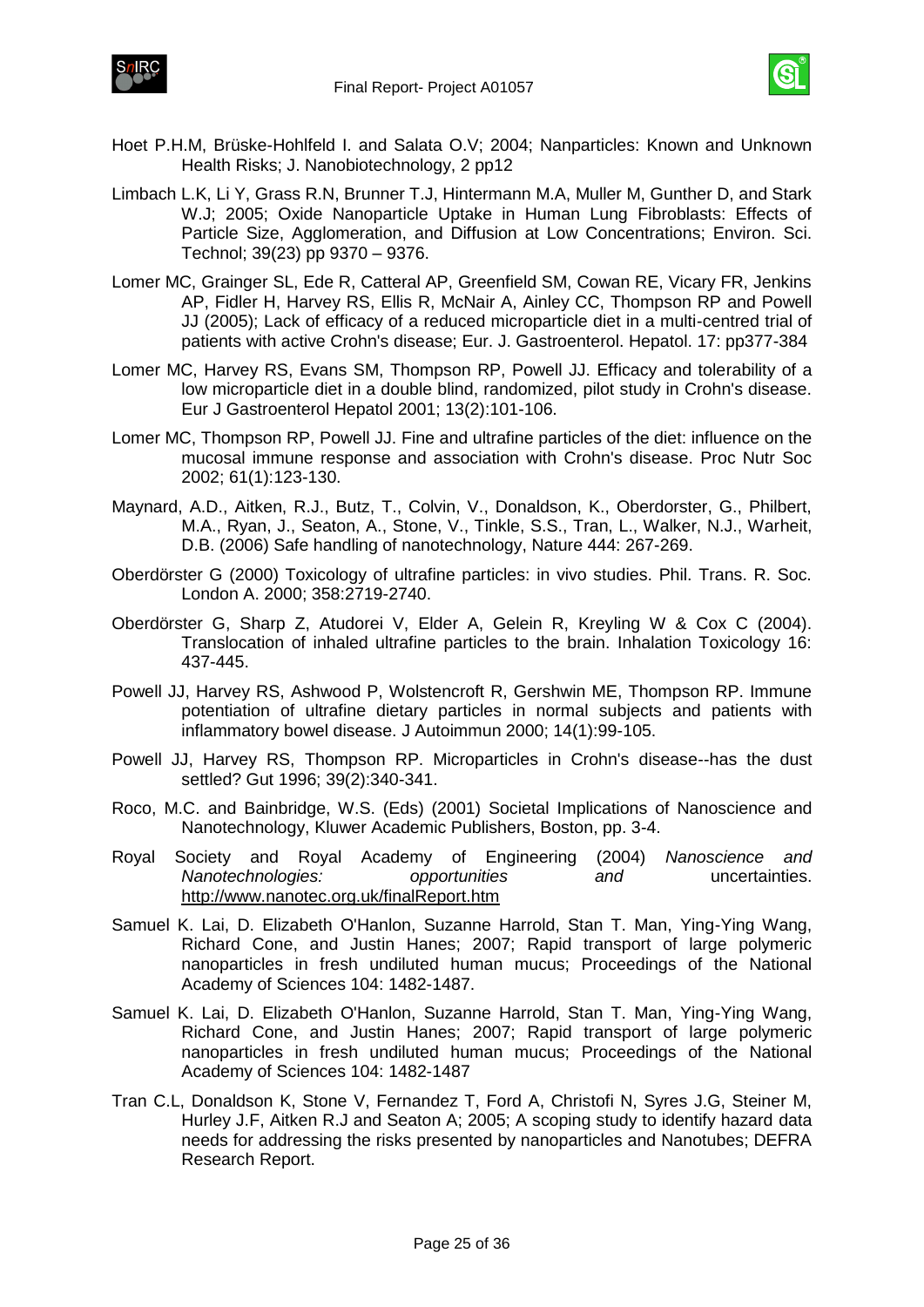



- Web Reference: Crisalle L; January 2007; Types of Protein and Differences in Quality; <http://www.exerciseandnutritionworks.com/t-protowhey1.aspx>
- Weiss, J., Takhistov, P., and McClements, D.J. (2006) Functional Materials in Food Nanotechnology, J. Food Sci. 71(9): R107-R116.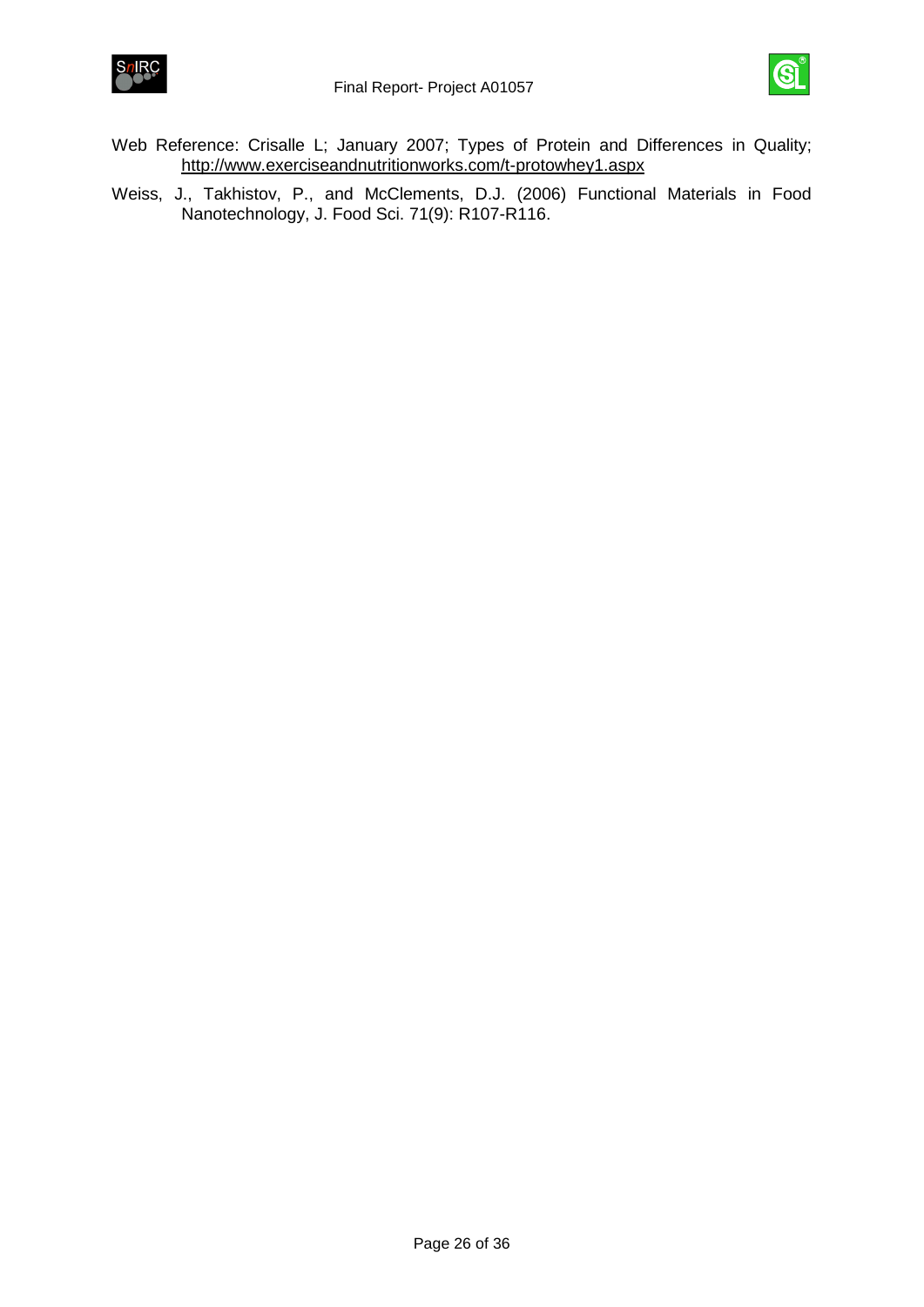



<span id="page-26-0"></span>

| Table 1:<br>List of relevant patent applications |
|--------------------------------------------------|
|--------------------------------------------------|

| Patent                                                | <b>Application/</b>                          | <b>Title/ Brief description</b>                                                                                                                                                                                                                                                                                                                                                                                                                                                                                                                                                                                                                                                                  |
|-------------------------------------------------------|----------------------------------------------|--------------------------------------------------------------------------------------------------------------------------------------------------------------------------------------------------------------------------------------------------------------------------------------------------------------------------------------------------------------------------------------------------------------------------------------------------------------------------------------------------------------------------------------------------------------------------------------------------------------------------------------------------------------------------------------------------|
| <b>Assignee</b>                                       | <b>Patent</b><br>reference                   |                                                                                                                                                                                                                                                                                                                                                                                                                                                                                                                                                                                                                                                                                                  |
| <b>Food Processing</b>                                |                                              |                                                                                                                                                                                                                                                                                                                                                                                                                                                                                                                                                                                                                                                                                                  |
| <b>BASF</b><br>(Germany)*                             | US5891907<br>1999-04-06                      | 'Stable aqueous solubilizates are disclosed suitable for parenteral<br>administration, of carotenoids and vitamins or vitamin derivatives, in<br>which the carotenoid and the water-insoluble vitamins are, with the aid of<br>a non ionic emulsifier, in the form of a micellar solution, the micelles<br>being smaller than 100 nm'.                                                                                                                                                                                                                                                                                                                                                           |
| University of<br>Kyoto<br>(Japan)                     | WPI ACC NO:<br>2006-<br>502687/200651        | Cello oligosaccharide derivative for nonionic surfactant, comprises<br>hydrophobic moiety of alkylated glucose or cello oligosaccharide bonded in<br>block fashion, and hydrophilic moiety or monosaccharide or oligosaccharide<br>For nonionic surfactant and nanoparticles (both claimed) used as food<br>additive or pharmaceutical coating agent  The cello oligosaccharide<br>derivative has favourable amphiphilic property, high biodegradability and<br>surface active ability'                                                                                                                                                                                                          |
| <b>BASF AG</b><br>(Germany)                           | WPI ACC NO:<br>2006-<br>381584/200639        | 'Aqueous dispersions for preparation of pharmaceuticals and cosmetics,<br>comprises water soluble or insoluble active substance and protective single-<br>celled organism protein colloid  Aqueous dispersion comprising a slightly<br>soluble or water insoluble active substance and a protein as a protective<br>colloid (0.1-99.9 wt%) produced by fermentation of microorganism<br>(mushrooms, yeasts and bacteria) in the form of homogenized biomass,<br>where the dispersion is an emulsion or suspension that contains softener<br>(0.1-70 wt%), emulsifying agent (0.01-70 wt%), antioxidants (0.01-50%)<br>and preservatives and the active substance is nanoparticles (0.1-90 wt%)'. |
| <b>Medipol SA</b>                                     | WPI ACC NO:<br>2006-<br>463802/200647        | 'Hydrophilic particles useful in biological system for transport comprise<br>cationic chitosan derivative and polyanionic polymer  Hydrophilic<br>particles comprise one type of cationic chitosan derivative (C1) and one type<br>of polyanionic polymer (C2)  As particles e.g. microparticles and<br>nanoparticles useful in biological system for transport; and in<br>pharmaceutical composition, cosmetic composition, food composition or<br>derma-pharmaceutical composition'.                                                                                                                                                                                                           |
| Medesis Pharma WPI ACC NO:                            | 2006-<br>322061/200634                       | Preparation of reverse micelles with aqueous core useful in e.g. in<br>pharmaceuticals field involves contacting sterol, acyglycerol, water and<br>water-soluble metal cation and stirring obtained mixture by mechanical<br>stirring or sonication Preparation of reverse micelles with an aqueous<br>core of <= 100 nm involves contacting a sterol, an acylglycerol (preferably<br>diacylglycerol of fatty acids), water (preferably purified water), and a water-<br>soluble metal cation; and stirring mixture for $\leq$ 40 (deg)C mechanically at a<br>speed of 1000 - 5000 revolution/minute or by sonication. The ratio (W) of<br>purified water/acylglycerol is <= 5'                  |
| Nestec SA                                             | <b>WPI ACC NO:</b><br>2006-<br>263537/200627 | 'Production of nanoparticulated whey protein for use as emulsifier, fat<br>substitute, whitening and/or filling agents, by adjusting the pH at a very<br>precise narrow range of aqueous solution of whey protein, and heating the<br>aqueous solution to obtain a liquid dispersion of spherical<br>nanoparticulated whey protein having a particle size of less than 1 mum<br>for use in the preparation of food product, food supplement, nutritional<br>and/or pharmaceutical composition.'.                                                                                                                                                                                                 |
| Simo Nanometer WPI ACC NO:<br>Tech Co Ltd<br>(Canada) | 2006-<br>195329/200621                       | 'Nanometer food granule used as medicine and its application  A<br>nanoparticle as both food and medicine with high biologic utilization rate can<br>be used for preparing the health-care food in the form of beverage, oral<br>liquid, jelly, etc'.                                                                                                                                                                                                                                                                                                                                                                                                                                            |
| 3M Innovative<br>Properties CO<br>(USA)               | WPI ACC NO:<br>2006-<br>077842/200608        | 'Emulsion for use in, e.g. foods, comprises continuous liquid phase<br>containing surface-modified dendrimers dispersed in the continuous phase,<br>and dispersed liquid phase dispersed in the continuous phase  For use<br>in foods, cosmetics, or pharmaceuticals  The inventive emulsion is stable<br>from days to years constant<br>temperature'.                                                                                                                                                                                                                                                                                                                                           |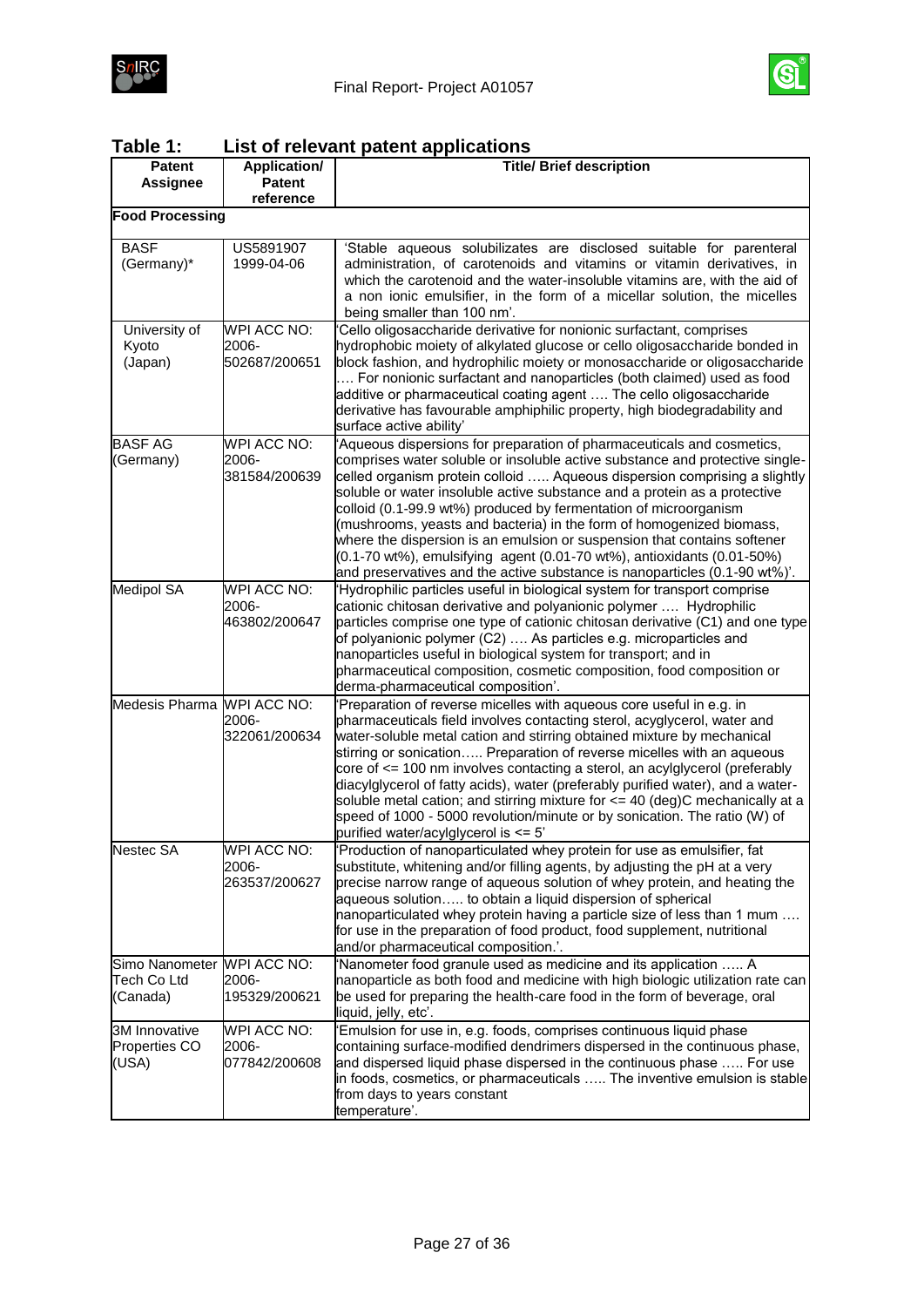



| Wang M.<br>(Canada)                                                                                                                  | WPI ACC NO:<br>2005-<br>507272/200552        | 'Propolis royal jelly health-care food and its production method  A health-<br>care food for preventing cardiovascular and cerebrovascular diseases,<br>diabetes and cancer is prepared from royal jelly<br>and propolis through adding VC to royal jelly, freeze drying to become<br>powder, extracting active components from propolis in alcohol, nano-<br>pulverizing, freeze drying to obtain nanoparticles, and proportionally mixing<br>them together'.                                                                                                                                                                                                                                                                                                                                                               |
|--------------------------------------------------------------------------------------------------------------------------------------|----------------------------------------------|------------------------------------------------------------------------------------------------------------------------------------------------------------------------------------------------------------------------------------------------------------------------------------------------------------------------------------------------------------------------------------------------------------------------------------------------------------------------------------------------------------------------------------------------------------------------------------------------------------------------------------------------------------------------------------------------------------------------------------------------------------------------------------------------------------------------------|
| Chem Lab<br><b>Richter GMBH</b><br>Kurt (Germany)                                                                                    | <b>WPI ACC NO:</b><br>2004-679226/           | 'Use of ester polyol compounds as solvents, or solvent or dispersion aids in<br>production of emulsions or dispersions containing organic compounds,<br>pigments or pharmaceuticals, cosmetics, detergents, food or agrochemical<br>agents  Used for production of ester polyol/polyol-in-oil or ester<br>polyol/polyol-in-oil-in-water emulsions or dispersions containing poorly<br>soluble organic compounds, pharmaceuticals, cosmetics, detergent<br>components, agrochemical or pigments  The problems associated with<br>prior-art methods are overcome and alternative solid lipid nanoparticle<br>(SLN) systems can be obtained'.                                                                                                                                                                                   |
| <b>University</b><br>Greifswald<br>(Germany)                                                                                         | WPI ACC NO:<br>2004-<br>661875/200464        | 'Compositions comprising terrestrial mushroom biomass and thiocyanates,<br>e.g. useful as drug carriers, health-promoting products, foods, animal feeds,<br>dietary supplements  The mushroom biomass is reduced to micro- and<br>nanoparticles with a diameter of 10 nm to 10 microm'.                                                                                                                                                                                                                                                                                                                                                                                                                                                                                                                                      |
| Rohm & Haas CoWPI ACC NO:<br>(USA)                                                                                                   | 2004-<br>583198/200457                       | 'Crosslinked polymeric nanoparticles for use as carrier materials for skin<br>care and food products, comprises skin care or food ingredients<br>crosslinked polymeric nanoparticles having a diameter of 1-10 nm<br>comprising skin care ingredients and food ingredients'                                                                                                                                                                                                                                                                                                                                                                                                                                                                                                                                                  |
| 3M Innovative<br>Properties Co<br>(USA)                                                                                              | <b>WPI ACC NO:</b><br>2004-<br>560593/200454 | 'Emulsions useful in food, cosmetics and pharmaceuticals comprises a<br>continuous liquid phase containing surface-modified organic molecules<br>and/or organic polymeric microspheres  An emulsion comprises a<br>continuous liquid phase (P1) containing surface-modified organic molecules<br>(I) dispersed in it and a dispersed liquid phase (P2). (I) Is selected from<br>fullerenes, dendrimers and/or organic polymeric microsphere'.                                                                                                                                                                                                                                                                                                                                                                                |
| <b>Biotesys GMBH</b><br>(Germany)                                                                                                    | <b>WPI ACC NO:</b><br>2003-<br>877483/200381 | Targeted transport system for active agents in the pharmaceutical, cosmetic<br>and food sectors, especially for micronutrients, comprising hybrid particles<br>containing layer(s) of lipid molecules and peptide ligand(s)  The lipid<br>molecule is bonded to the ligand(s) via a spacer unit, specifically formed<br>from amino acids or chemically inert materials such as nanoparticles,<br>carbon nanotubes, nanofibers or colloids'.                                                                                                                                                                                                                                                                                                                                                                                  |
| <b>Biosante Pharm</b><br>Inc                                                                                                         | <b>WPI ACC NO:</b><br>2001-256098/           | 'Processing milk to separate casein and milk proteins, by contacting with a<br>chelating agent, contacting the clarified milk with insoluble divalent cation<br>salts and separating the solid phase from the liquid phase  The IDCS<br>[insoluble divalent cation salts] comprises calcium or magnesium salts,<br>preferably calcium phosphate (especially comprising biodegradable brushite<br>or hydroxyapatite based particles) and/or calcium carbonate, or magnesium<br>carbonate and/or magnesium phosphate. The IDCS are micro particles from<br>1-10 microm diameter or are nanoparticles of diameter 200-400 nm'.                                                                                                                                                                                                  |
| Andry M.,<br>Buffevant C.,<br>Coletica SA;<br>Edwards F., Levy<br>Μ.,<br>Pariot N.,<br>Perrier E., Rey-<br>Goutenoire S.<br>(France) | WPI ACC NO:<br>2000-<br>163212/200015        | 'Micro and nano particles useful e.g. as carriers of medicines, and<br>agrochemicals, absorbents for cosmetic purposes, and for separations and<br>analysis  Particles comprise cell walls formed by the crosslinking of one<br>or more mono- or oligosaccharides, using emulsion interfacial crosslinking<br>The particles (0.1-20, preferably 0.1-5, wt. % of the composition) are<br>preferably micro- or nano-particles, especially micro- or nano-capsules or<br>spheres'.                                                                                                                                                                                                                                                                                                                                              |
| <b>Vesifact AG</b>                                                                                                                   | WPI ACC NO:<br>2000-<br>025293/200003        | Nanofood useful in human and animal food and drink, including therapeutic<br>food  The end product is a liquid in the form of a mineral water, fruit or<br>vegetable juice, syrup, milk or imitation milk product; a semisolid in the form<br>of a yogurt, curds, margarine, high-fat emulsion, spread, edible ice or<br>mineral water; or a solid in the form of an instant powder. The product<br>contains the nanofood per se or 0.01-60, especially 0.05-20 wt. % nanofood<br>in the aqueous phase  nanoparticles remain in suspension or emulsion<br>and do not aggregate  the end products are used as food, diet food and<br>for stimulating and improving body functions, prophylaxis, assisting therapy<br>or therapy of diseases; and as drink, food, diet food, energy drink, energy<br>food or functional food'. |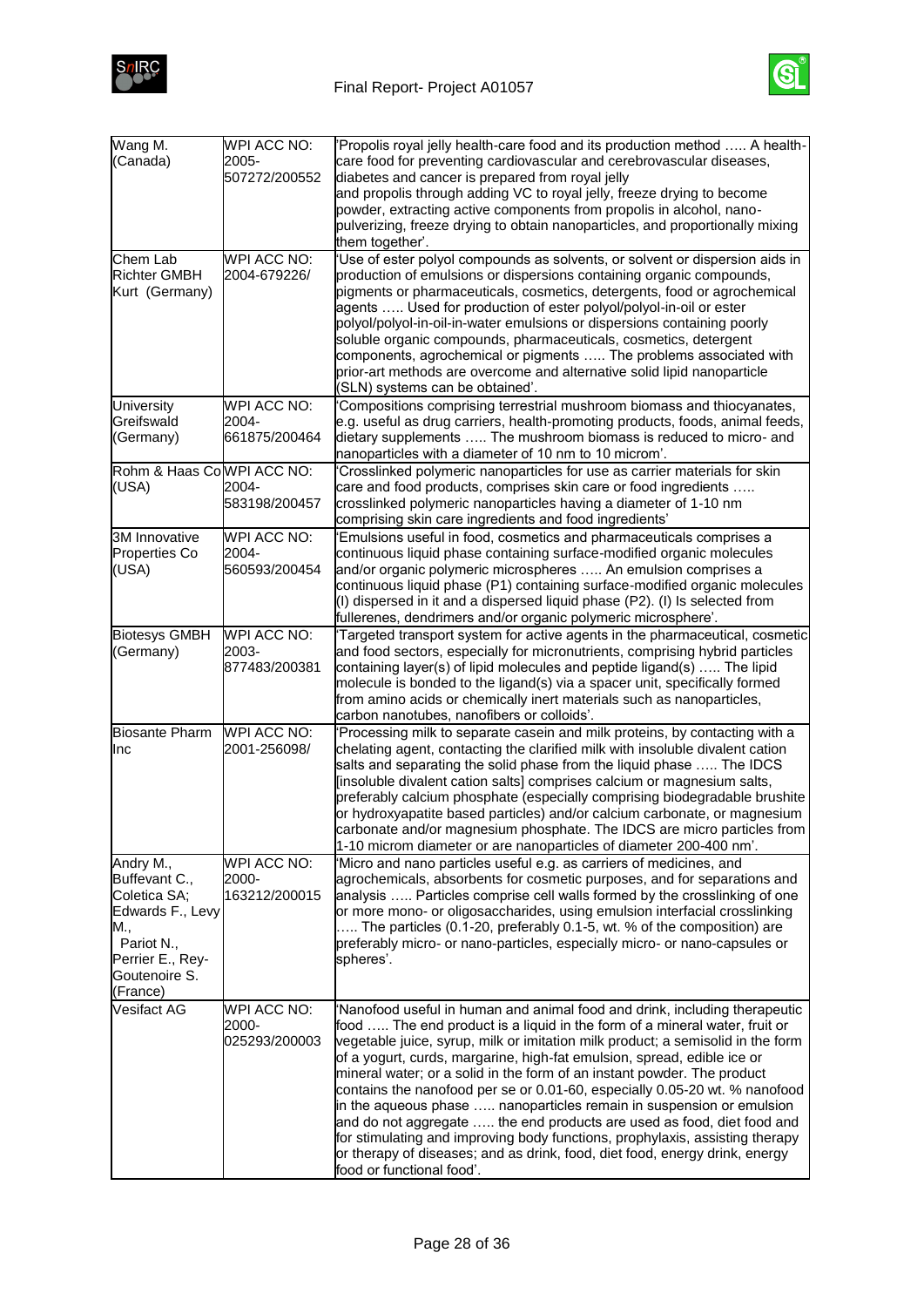



| Coletica SA                                                                | <b>WPI ACC NO:</b><br>1999-<br>612251/199953 | 'Particles for chelating metal ions, useful in cosmetic, pharmaceutical and<br>food products and products for treating liquids, especially water  A<br>particle selected from a micro particle and/or a nanoparticle having a<br>surface which comprises, at least on the surface thereof, a wall composed<br>of a mixture of at least one protein and at least one<br>polysaccharide which are cross-linked  The particles are useful for<br>binding or releasing metal ions in cosmetic, pharmaceutical and food<br>products and products for treating liquids, especially water'.                                                          |
|----------------------------------------------------------------------------|----------------------------------------------|-----------------------------------------------------------------------------------------------------------------------------------------------------------------------------------------------------------------------------------------------------------------------------------------------------------------------------------------------------------------------------------------------------------------------------------------------------------------------------------------------------------------------------------------------------------------------------------------------------------------------------------------------|
| Cap-Sulution<br>Nanoscience<br>AG<br>(Germany)*                            | W004030649A2<br>2004-04-15                   | 'Micro capsules or nanocapsules containing sparingly water-soluble<br>active agent, useful e.g. for rapid drug release on oral administration,<br>having permeable shell containing polyelectrolyte and counter-ion.'                                                                                                                                                                                                                                                                                                                                                                                                                         |
| Central P BV,<br>Naarden<br>(Netherlands)                                  | W003024583A1<br>2003-03-27                   | 'Novel Calixarene Based Dispersible Colloidal Systems in the Form of<br>Nanoparticles for medical, biological, veterinary, cosmetic and alimentary<br>nanoparticles comprising amphiphilically<br>includes<br>modified<br>use,<br>calixarene.'                                                                                                                                                                                                                                                                                                                                                                                                |
| Coletica,<br>Lyons<br>(France)*                                            | US6303150<br>2001-10-16                      | 'Method for producing nanocapsules with crosslinked protein-based walls<br>nanocapsules thereby obtained and cosmetic, pharmaceutical and food<br>compositions using same'                                                                                                                                                                                                                                                                                                                                                                                                                                                                    |
| Kraft Foods<br>$(USA)^*$                                                   | EP1355537A1<br>2003-10-29                    | 'Production of capsules and particles for improvement of food products'                                                                                                                                                                                                                                                                                                                                                                                                                                                                                                                                                                       |
| Nutralease,<br>Ltd.<br>(Israel)*                                           | US2003023209<br>5<br>Al<br>2003-12-18        | 'The nano-sized concentrates of the present invention enable in an<br>efficient manner the solubilization, transport and dilution of oil-soluble, oil<br>non-soluble or water-soluble nutraceuticals, food supplements, food<br>additives,<br>plant<br>extracts,<br>medicaments,<br>peptides,<br>proteins<br>or<br>carbohydrates. Thus they may be used as efficient vehicles for transport<br>of active materials into the human body.'                                                                                                                                                                                                      |
| Rhodia<br>Chimie,<br>Boulogne-<br><b>Billancourt</b><br>Cedex<br>(France)* | WOO3095085AI<br>2003-11-20                   | 'Colloidal dispersions of calcium phosphate nanoparticles and at least<br>one protein, the size of said nanoparticles ranging between 50 and 300<br>nm, and the morphology of said nanoparticles being sphericalThe<br>invention can be used in the food, cosmetic, pharmacological industries.'                                                                                                                                                                                                                                                                                                                                              |
| Rohm & Haas<br>$(USA)^*$                                                   | EP1447074A2<br>2004-08-18                    | 'Polymeric nanoparticles in consumer products. Crosslinked polymeric<br>nanoparticles having a diameter of 1-10 nm comprising skin care<br>ingredients and food ingredients.'                                                                                                                                                                                                                                                                                                                                                                                                                                                                 |
| SolubestLtd.,<br>Rehorot<br>(Israel)*                                      | W003028700A3<br>2003-04-10                   | 'Water soluble nanoparticles of hydrophilic and hydrophobic active<br>materials: This invention provides a soluble nano-sized particle formed of<br>a core (Water-insoluble lipophilic) compound or hydrophilic compound<br>and an amphiphilic polymer and which demonstrated improved solubility<br>and/or stability. The lipophilic compound within the soluble nano-sized<br>("Solu-nanoparticles") may<br>consist<br>soluble<br>of<br>pharmaceutical<br>compounds, food additives, cosmetics, agricultural products and<br>veterinary products.'                                                                                          |
| University of<br>Seville,<br>University<br>of Malaga<br>(Spain)*           | W002060591A1<br>2002-08-08                   | 'Device and method for producing stationary multi-component liquid<br>capillary streams and micrometric and nanometric sized capsules, the<br>diameter of which may range from tens of nanometers to hundreds of<br>microns and to a relatively monodispersed aerosol of electrically charged<br>multi-component droplets generated by rupture of the streams due to<br>capillary instabilities. The device and method can be used in fields such<br>as materials science and food technology, wherever generation and<br>controlled handling of structured micrometric and nanometric sized<br>streams is an essential part of the process.' |
| NONE*                                                                      | US2003015262<br>9<br>Al<br>2003-08-14        | 'Controlled release system that can encapsulate different flavors,<br>sensory markers, and active ingredients, or combinations of flavors,<br>sensory markers and various active ingredients and release multiple<br>active ingredients in a consecutive manner, one after the other. The<br>controlled delivery system is substantially free-flowing powder formed<br>of solid hydrophobie nanospheres that are encapsulated in moisture<br>sensitive microspheres.'                                                                                                                                                                         |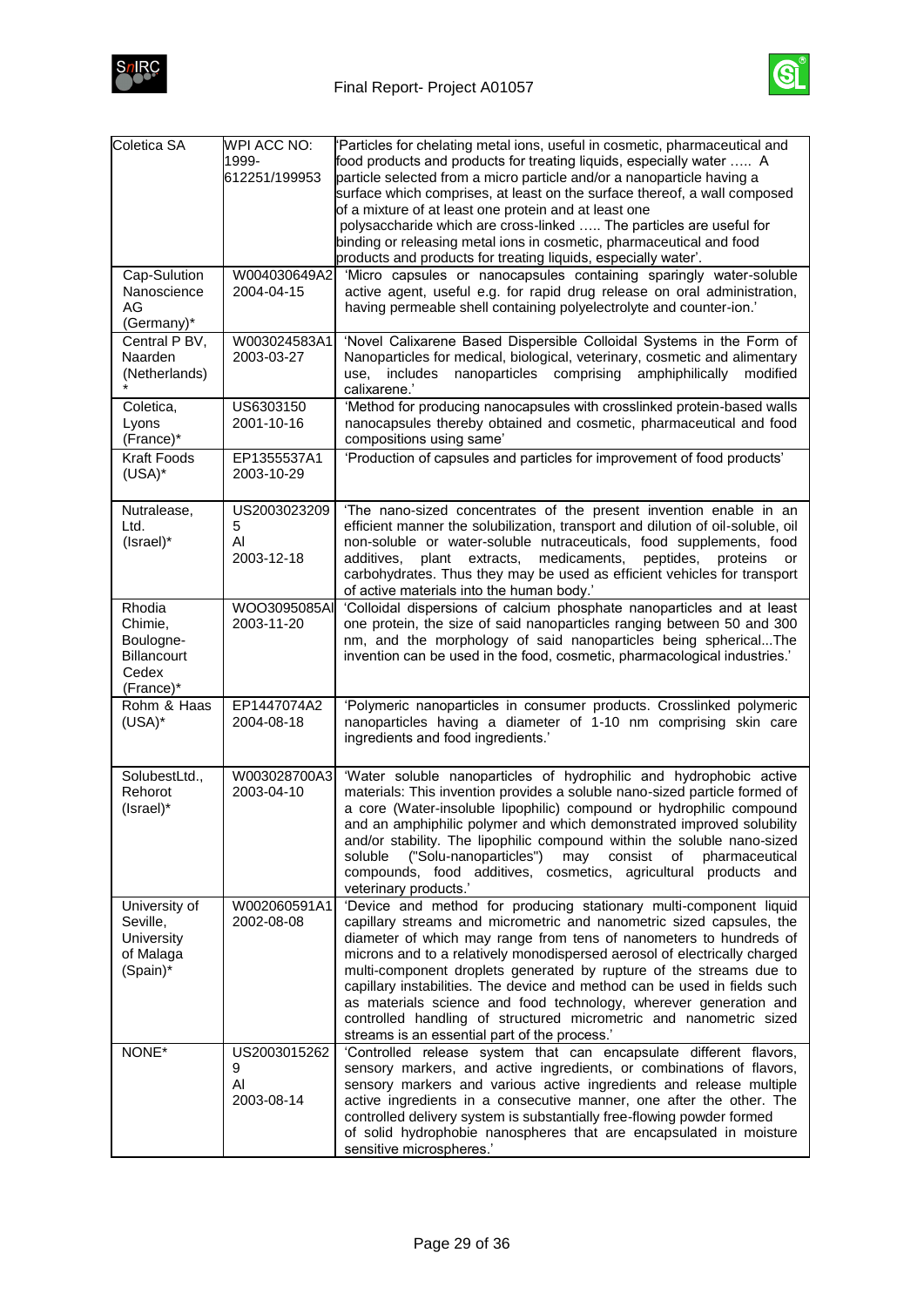



| NONE*                                                                                                   | US6197757<br>2001-03-06               | 'Particles, especially microparticles or nanoparticles, of crosslink ed<br>monosaccharides and oligosaccharides, processes for their preparation<br>and cosmetic, pharmaceutical or food compositions in which they are<br>present'                                                                                                                                                                                                                                                                                         |
|---------------------------------------------------------------------------------------------------------|---------------------------------------|-----------------------------------------------------------------------------------------------------------------------------------------------------------------------------------------------------------------------------------------------------------------------------------------------------------------------------------------------------------------------------------------------------------------------------------------------------------------------------------------------------------------------------|
| <b>Food Additive</b>                                                                                    |                                       |                                                                                                                                                                                                                                                                                                                                                                                                                                                                                                                             |
| <b>BASF</b><br>(Germany)*                                                                               | US5968251<br>1999-10-19               | 'Carotenoid preparations in the form of coldwater-dispersible powders<br>are produced bypreparing a molecular-disperse solution of a<br>carotenoid, with or without an emulsifier and/or an edible oil, in a volatile,<br>water-miscible, organic solvent at elevated temperature and adding<br>therein an aqueous solution of a protective colloid, whereupon the<br>hydrophilic solvent component is transferred into the aqueous phase,<br>and the hydrophobic phase of the carotenoid results as nanodisperse<br>phase' |
| Park K.H. (Korea)                                                                                       | WPI ACC NO:<br>2006-                  | Preparation method antibacterial wheat flour by using silver<br>nanoparticles Provided is a method for preparing a wheat flour which<br>489267/200650 has an antibacterial effect, a food rotting preventing effect and an immunity<br>reinforcing effect by employing a silver nanoparticle'.                                                                                                                                                                                                                              |
| Cognis IP<br>Management<br><b>GMBH</b>                                                                  | WPI ACC NO:<br>2006-<br>196869/200621 | 'Production of micro- or nano-particles, especially from lipids and for use in<br>cosmetics, medicaments or foods, involves simultaneously compressing and<br>cooling the gaseous lipid to give an aerosol  The particles are used in<br>the production of (i) body-care cosmetics for the skin, hair, nails etc.); (ii)<br>medicaments; and (iii) foods and food<br>additives'                                                                                                                                             |
| Iwamoto S.<br>(Japan)                                                                                   | WPI ACC NO:<br>2005-                  | 'Anticancer health food for colon and rectal cancer, contains nanoparticle<br>powder of reishi mushroom spore, non chlorella, lignin, catechin,<br>622273/200564 polyphenol, neem, wasabi-, loquat- and stevia-leaves, mixed with bean<br>paste  For controlling and suppressing colon cancer, rectal cancer<br>preventing metastatis and lymph cancer'.                                                                                                                                                                    |
| Sustech GMBH &<br>Co KG (Germany)                                                                       | WPI ACC NO:<br>2004-<br>331998/200431 | Chewing gum, for promoting re- and neo-mineralization of dental enamel,<br>contains nanoparticles of hardly soluble calcium salt and/or its composite<br>Chewing gum contains hardly soluble calcium salt (I) and/or its<br>composite, where (I) has a particle size less than 1000 nm'.                                                                                                                                                                                                                                    |
| Sustech GMBH &<br>Co KG (Germany)                                                                       | WPI ACC NO:<br>2004-                  | 'Sweet e.g. caramel, dragee, filled sweet or filled chewing gum, promoting<br>dental health, especially for mineralization of dental enamel and dentine,<br>315975/200429 contains nanoparticles of hardly water-soluble calcium salt and/or composite<br>Sweet contains hardly water-soluble calcium (Ca) salt (I) and/or its<br>composite, in which (I) has a particle size less than 1000 nm'.                                                                                                                           |
| Cognis Deut<br>GMBH; Cognis IP<br>Management<br>GMBH (Germany)                                          | <b>WPI ACC NO:</b><br>2001-           | Use of nanoparticulate sterols and sterol esters as hypocholesterolemic<br>additives for food, including mayonnaise, cooking oils, sausages and<br>137862/200114 confectionery  Hypocholesterolemic sterols and sterol esters have<br>improved oral resorbability when converted to nanoparticles with a diameter<br>of 10-300 nm'.                                                                                                                                                                                         |
| <b>Bridgestone</b><br>Corporation,<br>Tokyo (Japan)*                                                    | US6579929<br>2003-06-17               | 'Stabilized silica and method of making and using the same: A surface<br>stabilized, non-agglomerated silica is<br>provided [It] has a size in the nanometer range. The surface stabilized,<br>non-agglomerated silica can be used as an<br>additive in any application that uses silica, such as reinforcing fillers for<br>elastomeric compositions, foods, drugs,<br>dentifrices, inks, toners, coatings and abrasives.'                                                                                                 |
| Cognis<br>Deutschland<br>Gmbh,<br>Dusseldorf<br>(Germany)*                                              | US6352737<br>2002-03-05               | 'The use of nano-scale sterols and/or sterol esters with particle<br>diamteres of 10 to 300 nm as food additives and as active substances<br>for the production of hypocholesterolemic agents. The particular<br>fineness of the particles promotes more rapid absorption by the blood<br>serum after oral ingestion by comparison with conventional sterols and<br>sterol esters.'                                                                                                                                         |
| Gerold,<br>Lukowsld,<br>Julich, Wolf-<br>Dieter, Ulrike<br>Lindequist,<br>Sabine<br>Mundt<br>(Germany)* | DE1031002<br>1A1<br>2003-10-23        | 'Micro- or nanoparticles of biomass of lipid-containing marine organisms,<br>useful as pharmaceutical or cosmetic active<br>agents or food additives, e.g. for preventing binding of bacteria to skin or<br>tissue.'                                                                                                                                                                                                                                                                                                        |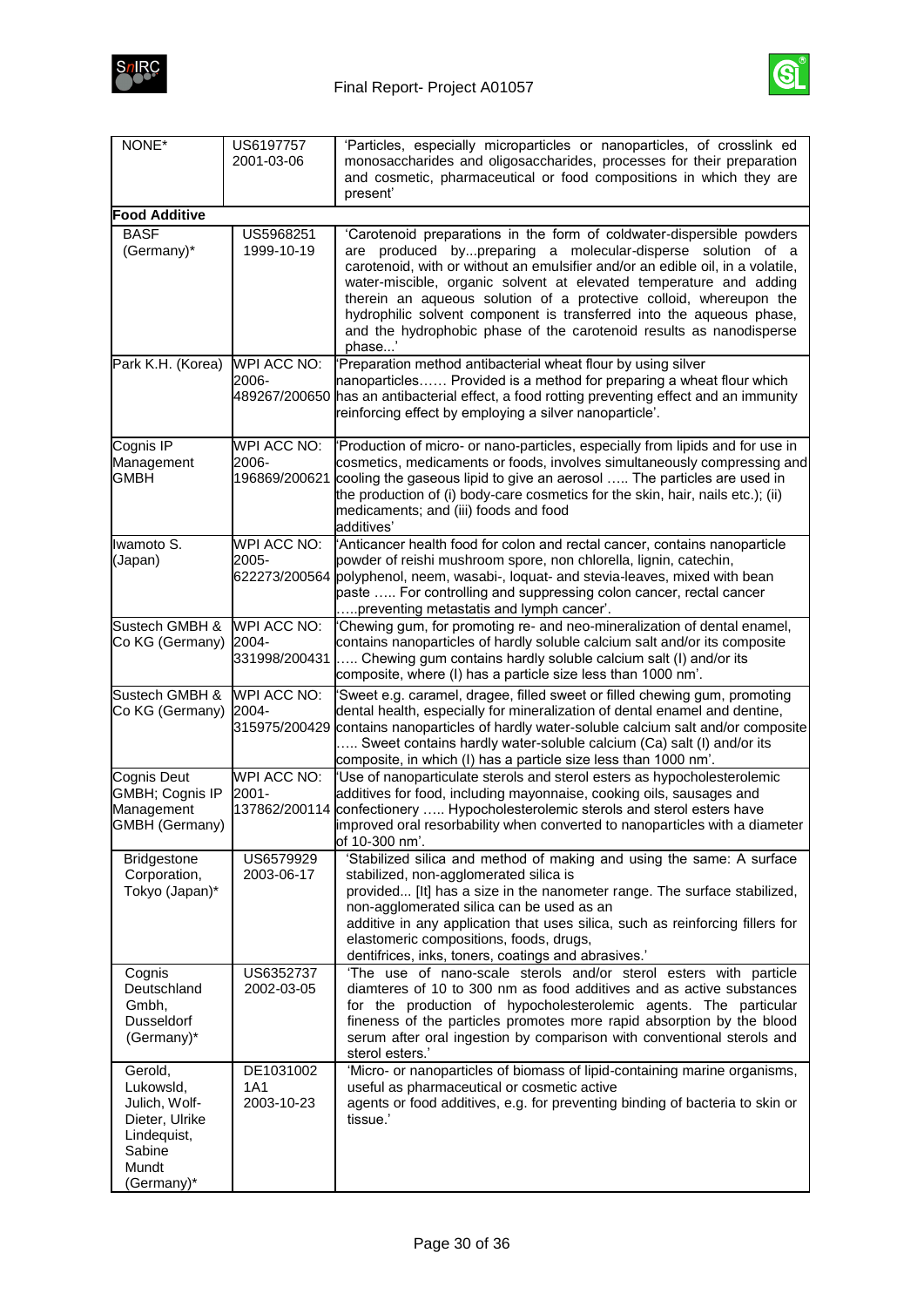



| Globoasia,<br>L.L.C.,<br>Hanover, Md*                                                            | US6379712<br>2002-04-30        | 'The invention relates to nanosilver-containing antibacterial and<br>antifungal granules ("NAGs"), The NAGs have long lasting inhibitory<br>effect on a broad-spectrum of bacteria and fungi. The NAGs can be<br>used in a variety of healthcare and industrial products Examples of<br>industrial products include, but are not limited to, food preservatives,<br>water disinfectants, paper disinfectants, construction filling materials (to<br>prevent mold formation)."                                                                                                                                                                                                                                                                                                                                                                                                                                    |
|--------------------------------------------------------------------------------------------------|--------------------------------|------------------------------------------------------------------------------------------------------------------------------------------------------------------------------------------------------------------------------------------------------------------------------------------------------------------------------------------------------------------------------------------------------------------------------------------------------------------------------------------------------------------------------------------------------------------------------------------------------------------------------------------------------------------------------------------------------------------------------------------------------------------------------------------------------------------------------------------------------------------------------------------------------------------|
| Guan-Gzhou<br>Institute Of<br>Chemistry,<br>Chinese<br>Academy Of<br><b>Sciences</b><br>(China)* | CN1448427<br>A<br>2003-10-15   | 'Water dispersible nanometer avicel, its prep. and colloid therefrom: The<br>nanometer microcrystal cellulose powder is surface modified nanometer<br>microcrystal cellulose with added hydrophilic colloid in the amount of 5-<br>150 wt% of nanometer microcrystal cellulose and has grain size of 6.3-<br>100 nanometers. During its preparation, hydrophilic colloid is dispersed<br>homogeneously into water dispersed medium of surface modified<br>nanometer microcrystal cellulose and the mixture is then dried and<br>crushed. The nanometer microcrystal cellulose is easy to be water<br>dispersed to form colloid, which is homogeneous and high in gluing<br>strength and has the small size of micro crystal cellulose maintained, so<br>that it has wide and unique application foreground in food production,<br>medicine, papermaking, textile, new material preparation and other<br>fields.' |
| Henkel Kgaa,<br><b>Dusseldorf</b><br>(Germany)*                                                  | DE1002794<br>8A1<br>2001-12-20 | 'Production of suspension of undecomposed meltable material used in<br>e.g. the pharmaceuticals, cosmetics, and food industries comprises<br>preparing emulsion from material, liquid phase and surface modifying<br>agent, and cooling'                                                                                                                                                                                                                                                                                                                                                                                                                                                                                                                                                                                                                                                                         |
| Mars, Inc.<br>$(USA)^*$                                                                          | US5741505<br>1998-04-21        | 'A coated edible product comprising edible materialand a<br>substantially continuous inorganic coating on a surface of the edible<br>material, wherein said coating covers at least a portion of the edible<br>material and said coating has a thickness ranging from 0.0001 to 0.5<br>microns.'                                                                                                                                                                                                                                                                                                                                                                                                                                                                                                                                                                                                                 |
| Qingtian New<br>Material<br>Research &<br>Development<br>Co.<br>(China)*                         | CN1409966<br>A<br>2003-04-16   | 'An antibacterial nanometer powder without decoloring for food contains<br>nanometer zirconium phosphate particles as carrier and active<br>antibacterial component. Its advantages are small granularity, broad<br>spectrum, high compatibility, stability and antibacterial efficiency, and no<br>poison.'                                                                                                                                                                                                                                                                                                                                                                                                                                                                                                                                                                                                     |
| University<br>College<br>Dublin,<br>National<br>University of<br>Ireland<br>(Ireland)*           | W00401669<br>6A1<br>2004-02-26 | "A method for the manufacture of patterned microparticles comprises<br>immobilizing microparticles, including nanoparticles, to be patterned on a<br>surface of a porous membrane, causing an inorganic or organic coating<br>material which can bind to exposed surfaces of said microparticles The<br>patterned microparticles produced can be used in wide range of<br>applications in health, information and communication, and sustainable<br>environment such as shelter, clothing, energy, food, transport and<br>security."                                                                                                                                                                                                                                                                                                                                                                             |
| Zhang Liwen<br>(China)*                                                                          | CN1439768<br>A<br>2003-09-03   | 'Nano feather powder and its processing method and use: A nano-class<br>feather down powder used as the functional and health-care additive of<br>food, feed, cosmetics, medicine, or chemical fibers is prepared from the<br>feather down of duck, goose, birds, etc through water washing,<br>screening, shearing pulverizing, immersing in alcohol, centrifugal drying,<br>microwave oscillating, quick cooling, low-temp pulverizing and sieving.<br>Its advantages are no loss of active components, high specific surface<br>area, molecular activity and affinity to human body and higher health-<br>care effect.                                                                                                                                                                                                                                                                                        |
| <b>Other [Indirect] Applications</b>                                                             |                                |                                                                                                                                                                                                                                                                                                                                                                                                                                                                                                                                                                                                                                                                                                                                                                                                                                                                                                                  |
| <b>BASF AG</b><br>(Germany)                                                                      | WPI ACC NO:<br>2006-           | 'Liquid pesticide concentrate composition, useful to protect plant and non-<br>living material against harmful pests, comprises organic pesticide<br>090355/200609 compound; organic solvent; non-ionic block copolymer; and optionally non-<br>polymeric surfactants  comprises: at least one organic pesticide<br>compound D; at least one organic solvent (A); at least one non-ionic<br>blockcopolymer (E) comprising at least one polyethyleneoxide moiety (PEO)<br>and at least one hydrophobic polyether moiety (poly-3-4C-alkyleneoxid<br>moiety (PAO)); and optionally one or more<br>non-polymeric surfactants'.                                                                                                                                                                                                                                                                                       |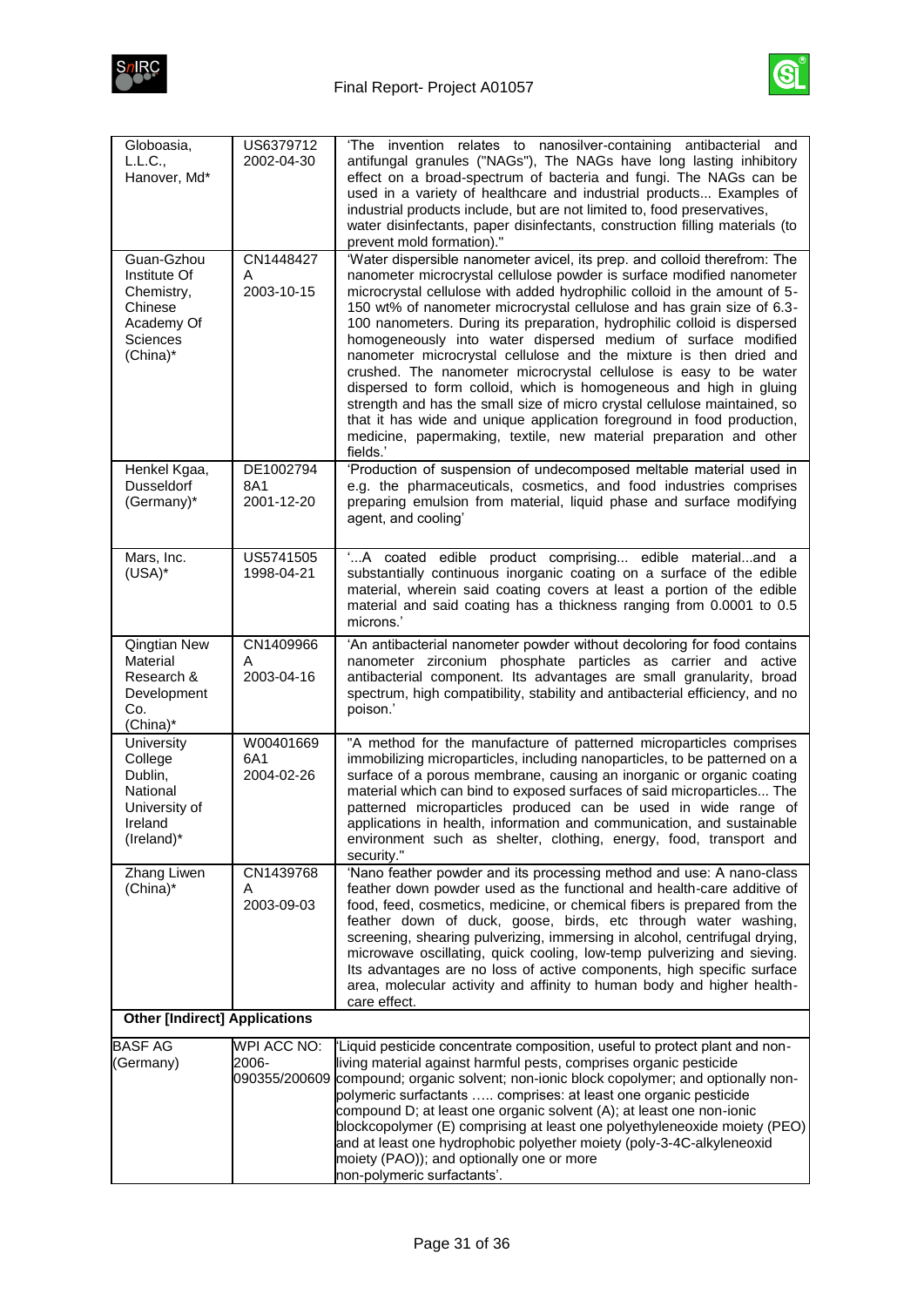



| Nanoproducts<br>Corp (USA)                                                         | <b>WPI ACC NO:</b><br>2004-399134/ | Active ingredient for application to fauna and flora, agriculture, horticulture,<br>aquaculture, pet care and recreational gardening, comprises nanoparticles<br>The nanoparticles comprise at least one essential nutrients selected<br>from copper (Cu), zinc (Zn), K, calcium (Ca), iron (Fe), magnesium (Mg),<br>manganese (Mn), cobalt (Co) and sodium (Na), preferably an element<br>selected from Cu, Zn and Ag. The nanoparticle comprises at least one<br>antimicrobial. The nanoparticle has sizes less than nano-solvation diameter.<br>The nanoparticle comprise at least one oxide, metal and/or drug. The<br>nanoparticle are released over time  The nanoparticles encourage<br>growth of flora and fauna and<br>inhibit diseases. The nanoparticles enable to enhance the quality of<br>agriculture, horticulture, aquaculture, gardens and pets.  The nano-<br>structured nutrients exhibit rapid and easy absorption and broad near<br>uniform distribution without any wastage'. |
|------------------------------------------------------------------------------------|------------------------------------|-----------------------------------------------------------------------------------------------------------------------------------------------------------------------------------------------------------------------------------------------------------------------------------------------------------------------------------------------------------------------------------------------------------------------------------------------------------------------------------------------------------------------------------------------------------------------------------------------------------------------------------------------------------------------------------------------------------------------------------------------------------------------------------------------------------------------------------------------------------------------------------------------------------------------------------------------------------------------------------------------------|
| <b>BASF AG</b>                                                                     | WPI ACC NO:                        | 'Aqueous dispersion containing active material difficult to dissolve or                                                                                                                                                                                                                                                                                                                                                                                                                                                                                                                                                                                                                                                                                                                                                                                                                                                                                                                             |
| (Germany)                                                                          | 2006-                              | insoluble in water and rice starch as protective colloid useful as a food<br>089828/200609 additive, nutrient supplement, animal fodder, and for pharmaceutical and<br>cosmetic dispersions  The dispersion, powder composition, or liquid oil-<br>miscible composition is useful as a food additive, a nutrient supplement, an<br>animal fodder, and for pharmaceutical and cosmetic dispersions  The<br>dispersion contains a natural polymer, i.e. rice starch as protective colloid'.                                                                                                                                                                                                                                                                                                                                                                                                                                                                                                           |
| Bringley J.F., Leraf WPI ACC NO:<br>Y.J.F., Patton D.L., 2006-<br>R.W.             |                                    | 'Inhibiting growth of microbes in liquid having specified pH involves<br>providing filter assembly or filter bed assembly that comprises metal-ion<br>Pochan J.M.; Wien 249803/200626 sequestering agent and having an inlet and outlet; and causing liquid to<br>pass through the filter  For inhibiting growth of microbes in a liquid<br>having a pH of >=2.5; and for filtering a liquid nutrient having a pH of >=2.5<br>e.g. a beverage'.                                                                                                                                                                                                                                                                                                                                                                                                                                                                                                                                                     |
| Levy E; Selecto<br>Inc. (USA)                                                      | WPI ACC NO:<br>2002-               | 'Filtration media for removing microorganisms and contaminants from<br>drinking water, includes metal oxide nanocrystals  The nanoparticles<br>089267/200212 provide filtration media capable of reducing levels of microorganisms, such<br>as bacteria, including those having average particle size of 0.1-1mum, at an<br>efficiency of 99.999%'.                                                                                                                                                                                                                                                                                                                                                                                                                                                                                                                                                                                                                                                 |
| Shefer A., Shefer<br>S.D. (USA)                                                    | WPI ACC NO:<br>2005-               | 'Multi-component moisture activated controlled release delivery system, for<br>delivery to biological surfaces, comprises a plurality of solid nano-particles<br>394935/200540 formed of a hydrophobic material comprising e.g. natural/ synthetic wax and<br>fat  (1) is useful for delivery of nano particles to biological surfaces<br>comprising an oral cavity or mucous membranes of various tissues and (A)<br>is useful for treating periodontal disease'.                                                                                                                                                                                                                                                                                                                                                                                                                                                                                                                                  |
| Buyuktimkin N.,<br>Buyuktimkin S.,<br>Midwest Res Lab<br>LLC, Yeager J.L.<br>(USA) | WPI ACC NO:<br>2005-               | 'Antimicrobial or antiviral preservation of liquid-containing composition,<br>comprises dissolving or dispersing hydrocarbyl aminohydrocarbonates<br>384711/200539 and/or aminohydrocarbyl hydrocarbonates the dispersion is emulsified,<br>encapsulated or nanoparticulated  useful as a pharmaceutical,<br>nutraceutical, cosmetic, personal care, veterinary, agricultural or food<br>product composition  useful for sanitizing fresh meat, fish, poultry, live<br>plants, non-living plant materials and inanimate objects'.                                                                                                                                                                                                                                                                                                                                                                                                                                                                   |
| Eastman Kodak<br>Co (USA)                                                          | WPI ACC NO:<br>2005-               | Inhibiting the growth of microbes in liquid nutrient e.g. beverage, involves<br>utilizing a filter assembly having a filter with metal-ion sequestering agent for<br>722973/200574 removing designated metal ion from the liquid … the filter assembly has a<br>filter having a metal-ion sequestering agent for removing designated metal<br>ion from the liquid and inlet and an outlet  For inhibiting growth of<br>microbes in liquid nutrients e.g. beverage'.                                                                                                                                                                                                                                                                                                                                                                                                                                                                                                                                 |
| De Sloovere X.,<br>Desschans D.,<br>Sirejacob G.                                   | WPI ACC NO:<br>2004-               | Composition useful for combating and preventing health problems in human<br>and animals caused by e.g. insect, molluscs, mites comprises hydrophobic<br>305087/200428 silicon nanoparticles  A composition comprising "Aerosil R 7200" (RTM;<br>silica) which has a BET surface of 150 m2/g, carbon content of 5 wt.% and<br>average particle size of 10-15 nm'.                                                                                                                                                                                                                                                                                                                                                                                                                                                                                                                                                                                                                                    |
| Bosch H.W.,<br>Cooper E.R., Elan 2001-<br>Pharma Int<br>Ltd; McGurk S.L.           | WPI ACC NO:                        | 'Nanoparticulate compositions comprising particles of active agent with<br>cationic surface stabilizers are bioadhesive and useful e.g. as<br>281805/200129 pharmaceuticals, cosmetics or agricultural compositions  Stable<br>bioadhesive nanoparticulate compositions which adsorb to a biological<br>surface comprise an active agent, with one or more<br>cationic surface stabilizers adsorbed to their surface where the effective<br>average particle size is less than 4000 nm'.                                                                                                                                                                                                                                                                                                                                                                                                                                                                                                            |

\* Source Cientifica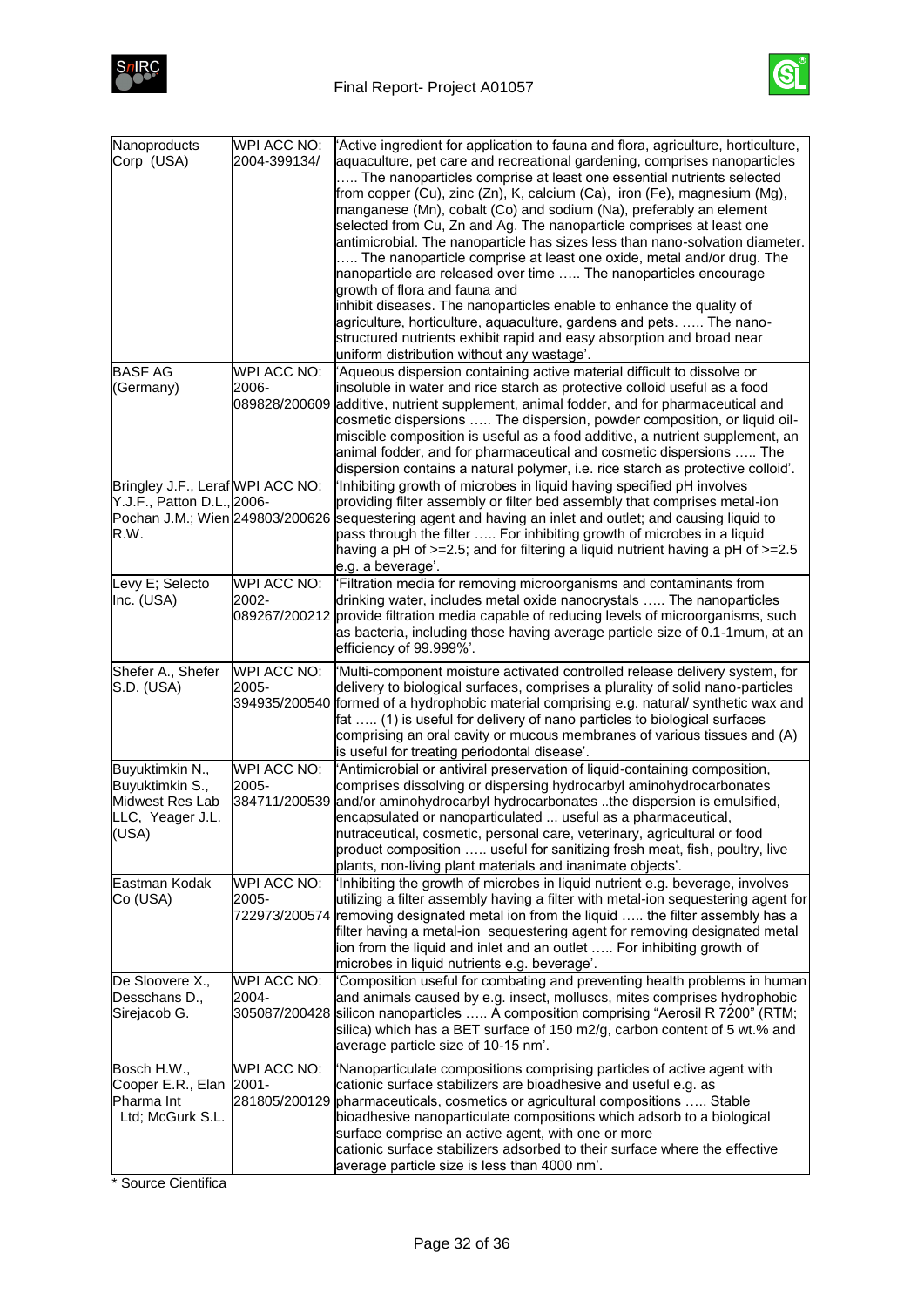



# <span id="page-32-0"></span>**Table 2: Digestion of food**

| Digestion of<br>Proteins | Prior to contact with the brush border of the gut epithelium, proteins<br>are hydrolysed to peptides and amino acids by pepsins. This occurs<br>mainly within the stomach and upper small intestine. About 15% of<br>protein ingested is hydrolysed in the stomach, and the rest is<br>hydrolysed within the duodenum and small intestine (S.I).                                                                                                                                                                                                                                                                                                                                                                                                                                                                                                                                                                                                                                                                                                                                                                                                                                                          |
|--------------------------|-----------------------------------------------------------------------------------------------------------------------------------------------------------------------------------------------------------------------------------------------------------------------------------------------------------------------------------------------------------------------------------------------------------------------------------------------------------------------------------------------------------------------------------------------------------------------------------------------------------------------------------------------------------------------------------------------------------------------------------------------------------------------------------------------------------------------------------------------------------------------------------------------------------------------------------------------------------------------------------------------------------------------------------------------------------------------------------------------------------------------------------------------------------------------------------------------------------|
|                          | Proteases from the pancreas (trypsinogen, chymotrypsinogen and<br>procarboxypeptidase) and brush border peptidases in the duodenum<br>and S.I. break protein down into small peptides and single amino<br>acids (nanoscale sized products). Amino acids are transported<br>across the brush membrane by amino acid (AA) transport proteins,<br>some of which are Na <sup>+</sup> dependant, and others of which are<br>independent depending on their charge. Small peptides (dipeptides<br>and tripeptides) are rapidly transported across the brush membrane<br>of intestinal epithelial cells by a single membrane transport system<br>with broad specificity (i.e. it transports di- and tri- peptides but not<br>tetra or above). Peptide uptake is a secondary active transport<br>mechanism, which is powered by the electrochemical potential<br>difference of H <sup>+</sup> across the membrane. Once inside the epithelial<br>cells, they are further hydrolysed into single amino acids. This<br>prevents any protein constuents greater than a single AAs passing<br>into the hepatic portal vein, the vessel responsible for carrying all<br>blood from the GIT and taking it to the liver. |
| Digestion of<br>lipids   | Lipids are hydrolysed within the stomach and intestine by lipases,<br>breaking them down into their major constituents, fatty acids, 2-<br>monoglycerides and cholesterol. Due to their inherent properties (e.g.<br>hydrophobicity) and the lipophillic nature of the epithelium, direct<br>diffusion of some lipids e.g. fatty acids across the brush membrane of<br>the gastrointestinal epithelia is possible. However, facilitated lipid<br>transport across the membrane also exists, and absorption of lipids<br>occurs via both routes.                                                                                                                                                                                                                                                                                                                                                                                                                                                                                                                                                                                                                                                           |
|                          | There is an amount of re-processing of lipids within epithelial cells.<br>This results in the re-structuring of lipid constituents into triglycerides,<br>cholesterol and phospholipids. These are expelled into intercellular<br>spaces and lymph as 'Chylomicrons' - lipid droplets 10-1000nm in<br>diameter, coated with phospholipids. Chylomicrons are too large to<br>pass directly through the basal membrane, but they can pass into the<br>lacteals, where fenestrations allow them to pass into the lymph and<br>consequentially the venous circulation (Berne & Levy, 2000).                                                                                                                                                                                                                                                                                                                                                                                                                                                                                                                                                                                                                   |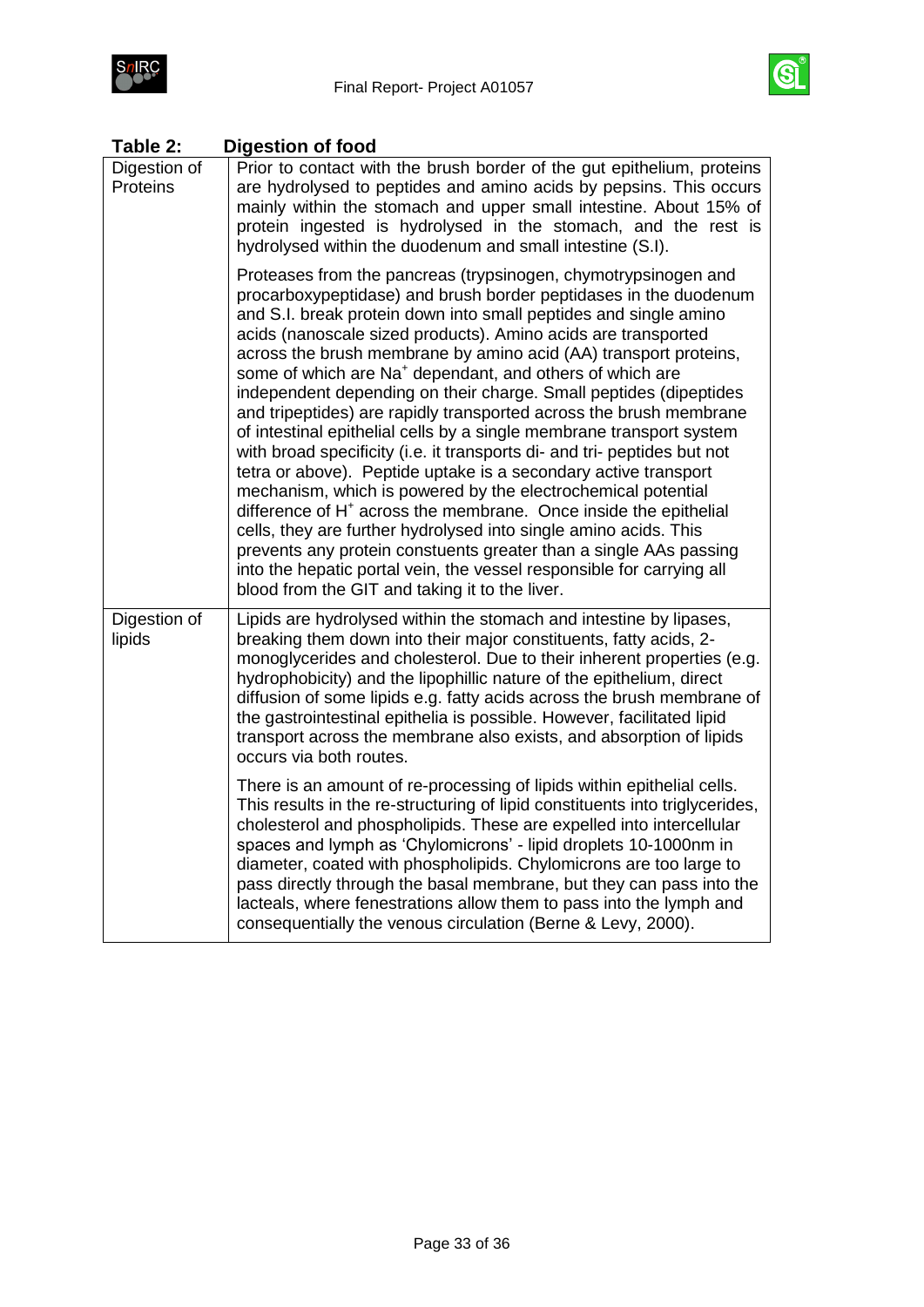



| Digestion of<br>carbohydrates | Carbohydrates are the primary source of energy for the majority of<br>people. Amylose (main vegetable starch) and glycogen (main animal<br>starch) intake varies with culture. Sucrose and lactose are the<br>principal disaccharides in the diet, and glucose and fructose are the<br>main monosaccharides.                                                                                                            |
|-------------------------------|-------------------------------------------------------------------------------------------------------------------------------------------------------------------------------------------------------------------------------------------------------------------------------------------------------------------------------------------------------------------------------------------------------------------------|
|                               | Starch (a glucose polymer) is broken down by $\alpha$ -amylase into<br>maltose, maltotriose and á-limit dextrins (branched<br>oligosaccharides). These oligosaccharides are further broken down<br>by enzymes in the brush border of the duodenum and jejunum.                                                                                                                                                          |
|                               | From here, glucose and galactose are competitively taken up against<br>their concentration gradient into cells alongside Na+ through the<br>brush border of the epithelium via a Na <sup>+</sup> powered secondary active<br>transport mechanism called SGLT1 ('Sodium-Glucose<br>Co-<br>Transporter'). Fructose is taken up rapidly by a fructose specific<br>facilitated transporter GLUT5 ('Glucose Transporter 5'). |
|                               | Fructose, glucose and galactose all cross the basolateral membrane<br>of the epithelial cells via a facilitated transport protein, GLUT2<br>('Glucose Transporter 2').                                                                                                                                                                                                                                                  |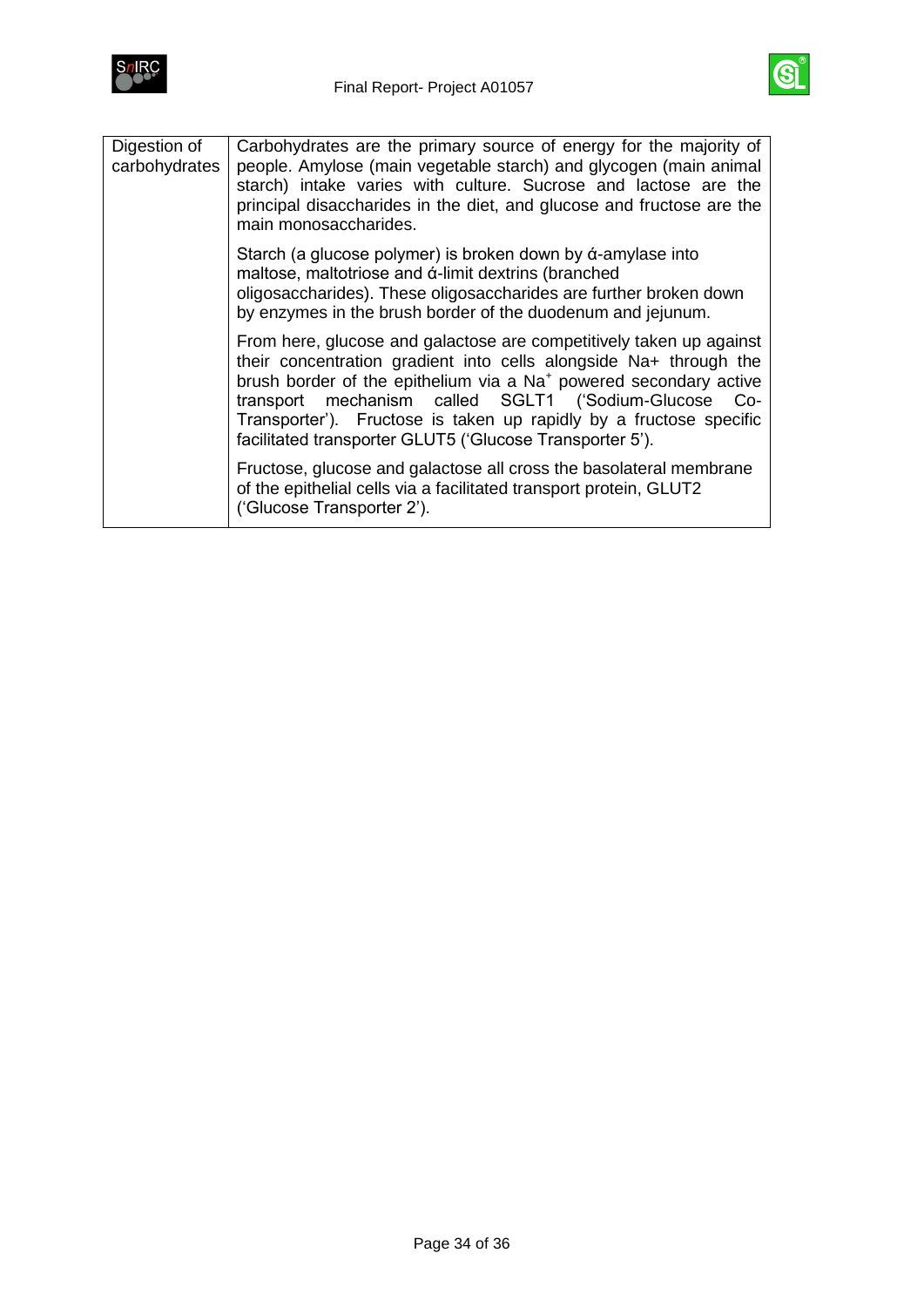

<span id="page-34-0"></span>

#### **Glossary of terms:**

**Nanotechnology** a broad interdisciplinary area of research, development and industrial activity that involves the manufacture, processing, and application of materials that have one or more dimensions of the order of 100 nanometers (nm) or less<sup>29</sup>

**Nanotechnologies** a multidisciplinary grouping of physical, chemical, biological, engineering, and electronic, processes, materials, applications and concepts in which the defining characteristic is one of size, that is in the order of 100 nanometer (nm) or less.

**Nanoscale** having one or more dimensions of the order of 100 nm or less [Note: Also referred to as **nanosize** - PAS 71 Steering Group][29](#page-34-0)

**Nanostructured** having a structure at the **nanoscale** [PAS 71 Steering Group][29](#page-34-0)

**Nanoparticle** particle with one or more dimensions at the **nanoscale** [PAS 71 Steering Group][29](#page-34-0). Also referred to as nanoparticulate, although this term is more often used adjectivally. Novel properties that differentiate nanoparticles from the bulk material are typically developed at a critical length scale of under 100 nm.

**Nanomaterial** material with one or more external dimensions, or an internal structure, on the nanoscale, which could exhibit novel characteristics compared to the same material without nanoscale features [PAS 71 Steering Group][29](#page-34-0)

**Nanofood** this recently coined term "Nanofood" refers to the use of nanotechnology techniques, materials or tools during production, processing, or packaging of food.

**Agglomerate** group of particles held together by relatively weak forces, including van der Waals forces, electrostatic forces and surface tension<sup>[29](#page-34-0)</sup>

**Aggregate** group of strongly associated particles that cannot easily be re-dispersed by mechanical means [PAS 71 Steering Group]<sup>[29](#page-34-0)</sup>

**Engineered nanoparticles** manufactured to have specific properties or a specific composition [PAS 71 Steering Group]<sup>[29](#page-34-0)</sup>

**Colloid** substance consisting of particles not exceeding 1 4m dispersed in a fluid

[BS 2955:1993, Glossary of terms relating to particle technology]

**Nanocomposite** composite in which at least one of the phases has at least one dimension on the **nanoscale** [Pure and Applied Chemistry [10], pp 1985–2007]

**Aspect ratio** ratio of the longest Feret"s diameter of a particle to the shortest perpendicular [Adapted from BS 2955:1993, Glossary of terms relating to particle technology, by PAS 71 Steering Groupl<sup>[29](#page-34-0)</sup>

<sup>&</sup>lt;sup>29</sup> British Standard Institute's Publicly Available Specification (PAS 71:2005)